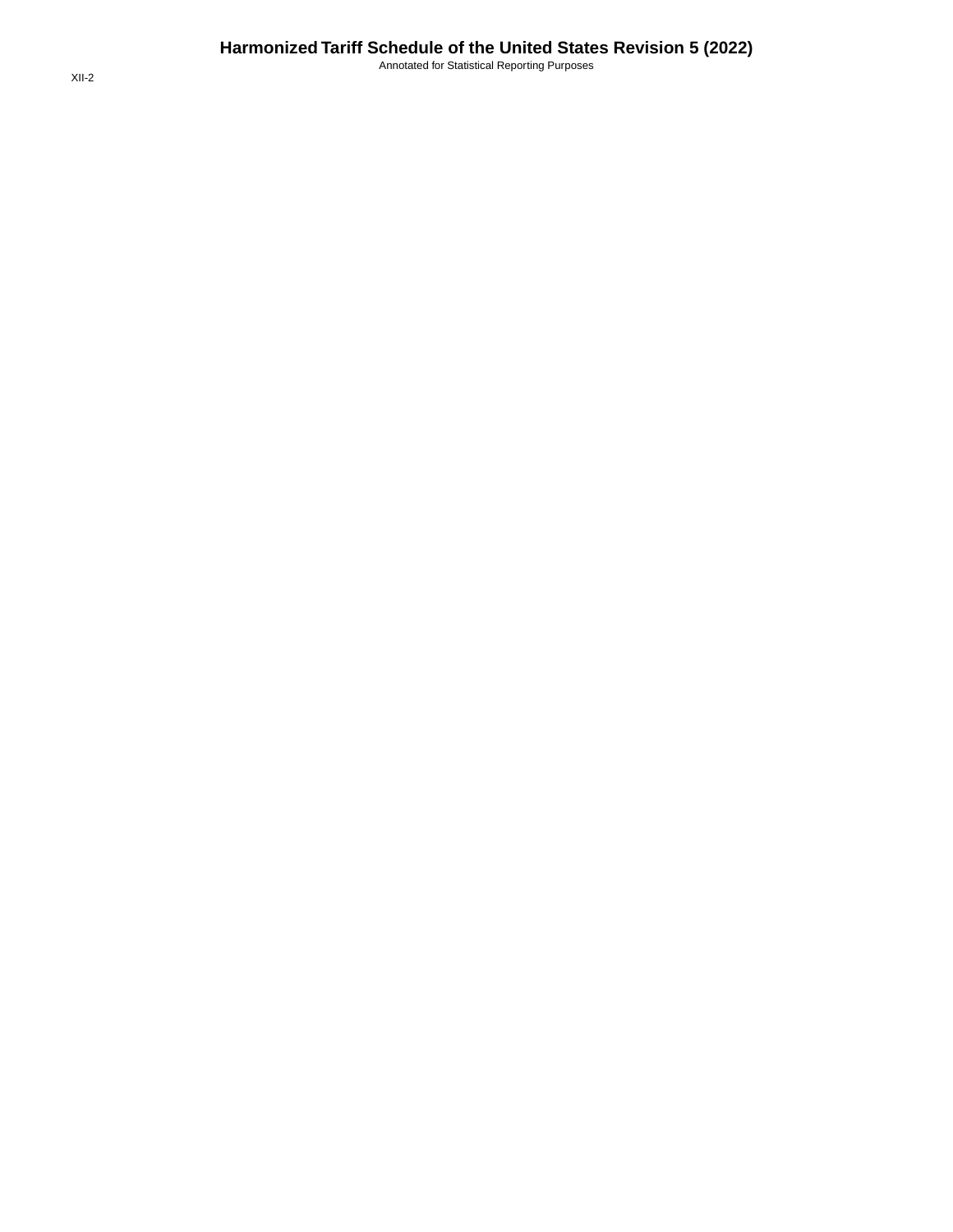Annotated for Statistical Reporting Purposes

#### CHAPTER 64

#### FOOTWEAR, GAITERS AND THE LIKE; PARTS OF SUCH ARTICLES

#### Notes

XII 64-1

- 1. This chapter does not cover:
	- (a) Disposable foot or shoe coverings of flimsy material (for example, paper, sheeting of plastics) without applied soles. These products are classified according to their constituent material;
	- (b) Footwear of textile material, without an outer sole glued, sewn or otherwise affixed or applied to the upper (section XI);
	- (c) Worn footwear of heading 6309;
	- (d) Articles of asbestos (heading 6812);
	- (e) Orthopedic footwear or other orthopedic appliances, or parts thereof (heading 9021) 1/; or
	- (f) Toy footwear or skating boots with ice or roller skates attached; shin-guards or similar protective sportswear (chapter 95).
- 2. For the purposes of heading 6406, the term "parts" does not include pegs, protectors, eyelets, hooks, buckles, ornaments, braid, laces, pompons or other trimmings (which are to be classified in their appropriate headings) or buttons or other goods of heading 9606.
- 3. For the purposes of this chapter:
	- (a) the terms "rubber" and "plastics" include woven fabrics or other textile products with an external layer of rubber or plastics being visible to the naked eye; for the purpose of this provision, no account should be taken of any resulting change of color; and
	- (b) the term "leather" refers to the goods of headings 4107 and 4112 to 4114.
- 4. Subject to note 3 to this chapter:
	- (a) The material of the upper shall be taken to be the constituent material having the greatest external surface area, no account being taken of accessories or reinforcements such as ankle patches, edging, ornamentation, buckles, tabs, eyelet stays or similar attachments;
	- (b) The constituent material of the outer sole shall be taken to be the material having the greatest surface area in contact with the ground, no account being taken of accessories or reinforcements such as spikes, bars, nails, protectors or similar attachments.

#### Subheading Note

- 1. For the purposes of subheadings 6402.12, 6402.19, 6403.12, 6403.19 and 6404.11, the expression "sports footwear" applies only to:
	- (a) Footwear which is designed for a sporting activity and has, or has provision for the attachment of spikes, sprigs, cleats, stops, clips, bars or the like;
	- (b) Skating boots, ski-boots and cross-country ski footwear, snowboard boots, wrestling boots, boxing boots and cycling shoes.

#### Additional U.S. Notes

- 1. For the purposes of this chapter:
	- (a) The term "welt footwear" means footwear constructed with a welt, which extends around the edge of the tread portion of the sole, and in which the welt and shoe upper are sewed to a lip on the surface of the insole, and the outsole of which is sewed or cemented to the welt;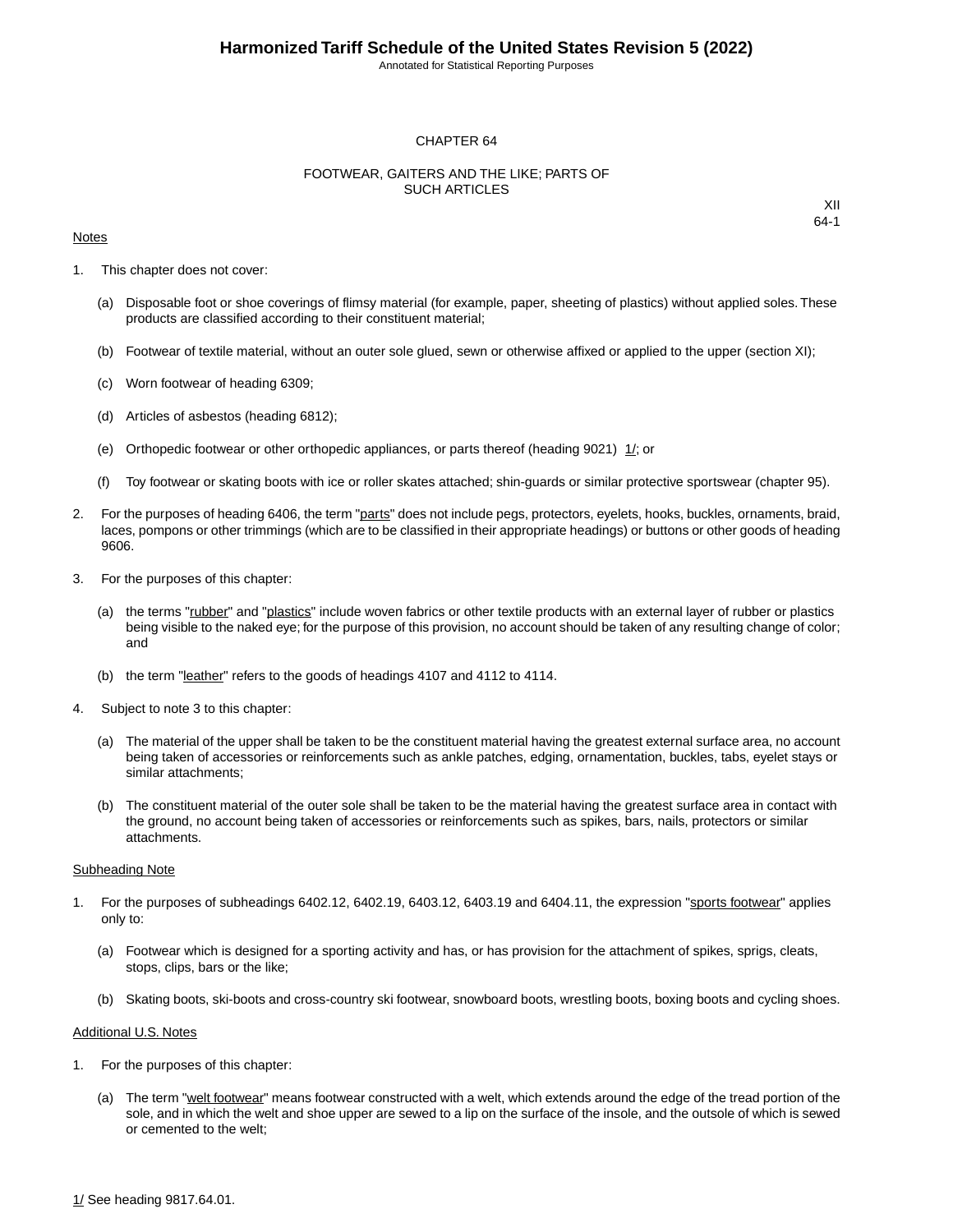Annotated for Statistical Reporting Purposes

Additional U.S. Notes (con.) XII 64-2

- (b) The term "footwear for men, youths and boys" covers footwear of American youths' size 11-1/2 and larger for males, and does not include footwear commonly worn by both sexes.
- 2. For the purposes of this chapter, the term "tennis shoes, basketball shoes, gym shoes, training shoes and the like" covers athletic footwear other than sports footwear (as defined in subheading note 1 above), whether or not principally used for such athletic games or purposes.
- 3. For the purposes of heading 6401 "waterproof footwear" means footwear specified in the heading, designed to protect against penetration by water or other liquids, whether or not such footwear is primarily designed for such purposes.
- 4. Provisions of subheading 6406.10 for "formed uppers" cover uppers, with closed bottoms, which have been shaped by lasting, molding or otherwise but not by simply closing at the bottom.
- 5. For the purposes of determining the constituent material of the outer sole pursuant to note 4(b) of this chapter, no account shall be taken of textile materials which do not possess the characteristics usually required for normal use of an outer sole, including durability and strength.
- 6. For the purposes of subheadings 6402.91.42 and 6402.99.32, the term "protective active footwear" means footwear (other than footwear described in subheading note 1) that is designed for outdoor activities, such as hiking shoes, trekking shoes, running shoes, and trail running shoes, the foregoing valued at over \$24/pair and which provides protection against water that is imparted by the use of a coated or laminated textile fabric.

#### **Statistical Notes**

- 1. For the purposes of this chapter:
	- (a) The expression "work footwear" encompasses, in addition to footwear having a metal toe-cap, specialized footwear for men or for women that:
		- has outer soles of rubber or plastics, and
		- is of a kind designed for use by persons employed in occupations, such as those related to the agricultural, construction, industrial, public safety and transportation sectors, that are not conducive to the use of casual, dress, or similar lightweight footwear, and
		- has special features to protect against hazards in the workplace (e.g., resistance to chemicals, compression, grease, oil, penetration, slippage, or static-buildup).

Work footwear does not cover:

- sports footwear, tennis shoes, basketball shoes, gym shoes, training shoes and the like;
- footwear designed to be worn over other footwear;
- footwear with open toes or open heels; or
- footwear, except footwear of heading 6401, of the slip-on type or other footwear that is held to the foot without the use of laces or a combination of laces and hooks or other fasteners.
- (b) The term "footwear for men" covers footwear of American men's size 6 and larger for males, and does not include footwear commonly worn by both sexes;
- (c) The term "footwear for women" covers footwear of American women's size 4 and larger, whether for females or of types commonly worn by both sexes;
- (d) The term "house slippers" covers:
	- (i) Footwear with outer soles not over 3.5 mm in thickness, consisting of cellular rubber, non-grain leather, or textile material; or
	- (ii) Footwear with outer soles not over 2 mm in thickness consisting of poly(vinyl chloride), whether or not backed; or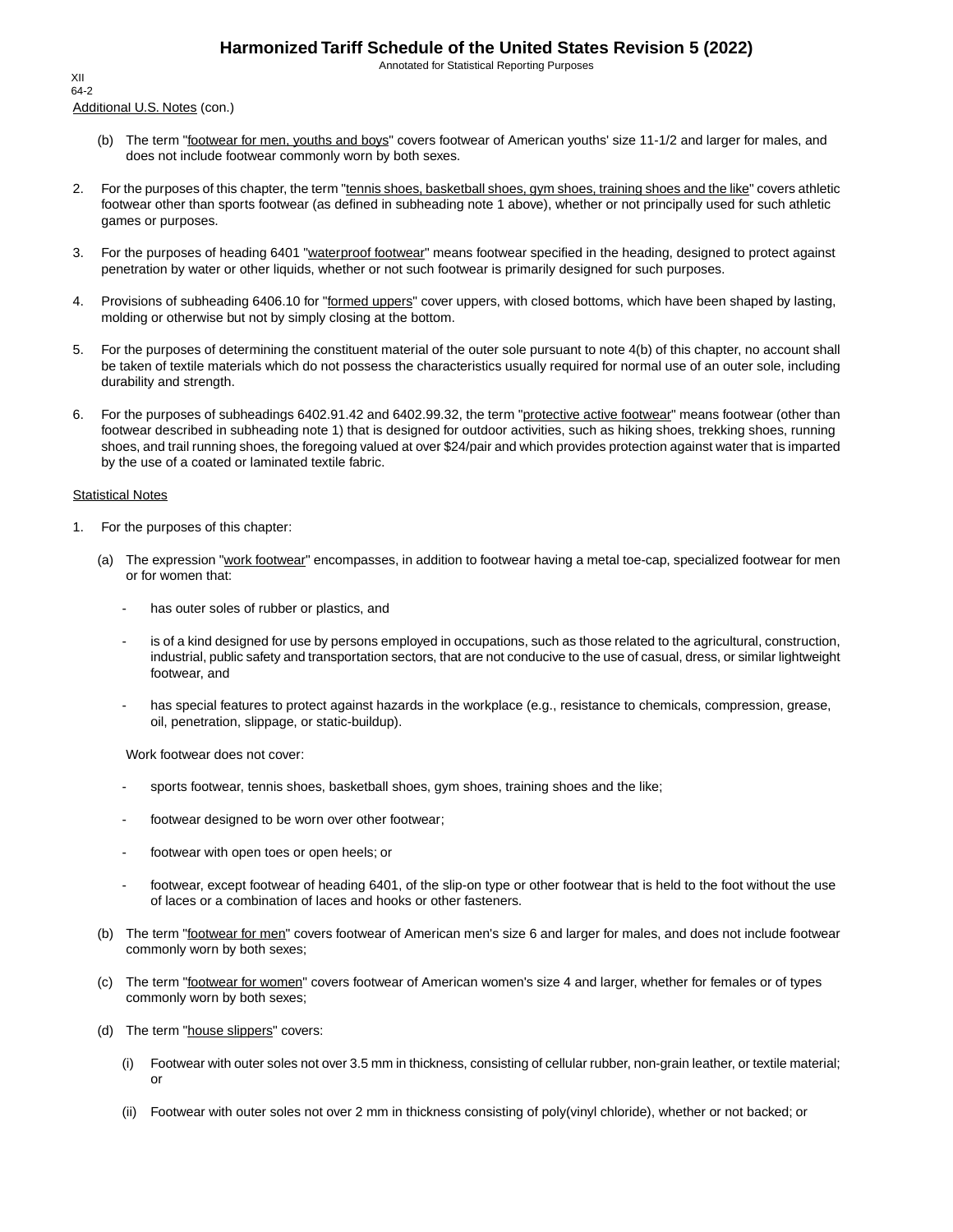Annotated for Statistical Reporting Purposes

#### Additional U.S. Notes (con.)

- (iii) Footwear which when measured at the ball of the foot has sole components (including any inner and mid-soles) with a combined thickness not over 8 mm as measured from the outer surface of the uppermost sole component to the bottom surface of the outer sole and which when measured in the same manner at the area of the heel has a thickness equal to or less than that at the ball of the foot.
- 2. For the purposes of statistical reporting numbers 6402.91.4063, 6402.99.3173, 6405.20.3070, 6405.20.9070 and 6405.90.9030, the term "footwear for infants" cover American infant sizes up to and including size 3.

#### Compiler's Note

The provisions of subchapter II of chapter 99 (Miscellaneous Tariff Bills or MTBs), the provisions of the Generalized System of Preferences (GSP) found in General Note 4 and most product exclusions from the additional tariffs on products of China in subchapter III of chapter 99 expired on December 31, 2020. However, no endnotes or footnotes relating to these provisions have been deleted as of the issue date of this edition.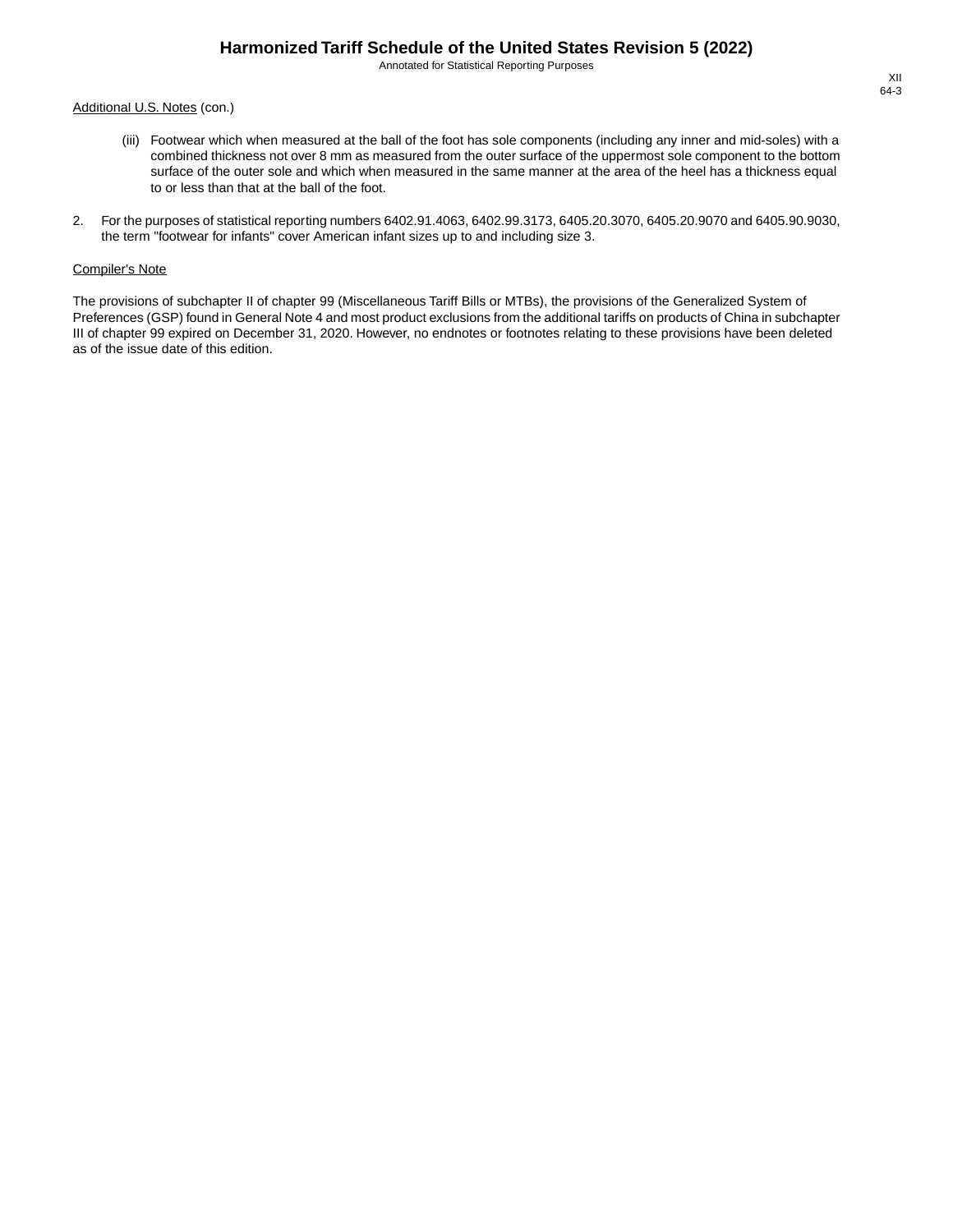Annotated for Statistical Reporting Purposes

| Stat. |                                                                                                                                                                                      | Unit                                             |                                                                                                                                                                                  |                                                                                                    |                                                      |
|-------|--------------------------------------------------------------------------------------------------------------------------------------------------------------------------------------|--------------------------------------------------|----------------------------------------------------------------------------------------------------------------------------------------------------------------------------------|----------------------------------------------------------------------------------------------------|------------------------------------------------------|
|       |                                                                                                                                                                                      | of                                               |                                                                                                                                                                                  |                                                                                                    | $\overline{2}$                                       |
|       | plastics, the uppers of which are neither fixed to the sole nor<br>assembled by stitching, riveting, nailing, screwing, plugging<br>or similar processes:                            |                                                  |                                                                                                                                                                                  |                                                                                                    |                                                      |
|       |                                                                                                                                                                                      |                                                  |                                                                                                                                                                                  | Free (AU, BH, CL,<br>CO, D, IL, JO, MA,<br>OM, P, PA, PE, R,<br>S, SG<br>9.3% (KR)                 | 75%                                                  |
|       | Covering the ankle but not covering the knee:                                                                                                                                        |                                                  |                                                                                                                                                                                  |                                                                                                    | 35%                                                  |
|       | Having soles and uppers of which over 90<br>any accessories or reinforcements such as<br>those mentioned in note 4(a) to this chapter)<br>or lined with poly(vinyl chloride) but not |                                                  |                                                                                                                                                                                  |                                                                                                    |                                                      |
|       |                                                                                                                                                                                      |                                                  |                                                                                                                                                                                  | CO, D, E, IL, JO,<br>KR, MA, OM, P,<br>PA, PE, R, S, SG)                                           | 25%                                                  |
|       |                                                                                                                                                                                      |                                                  |                                                                                                                                                                                  | Free (AU, BH, CL,<br>CO, D, IL, JO, MA,<br>OM, P, PA, PE, R,<br>S, SG<br>9.3% (KR)                 | 75%                                                  |
|       |                                                                                                                                                                                      |                                                  |                                                                                                                                                                                  |                                                                                                    |                                                      |
| 60    |                                                                                                                                                                                      |                                                  |                                                                                                                                                                                  |                                                                                                    |                                                      |
|       | Suf-<br>fix<br>6401.10.00 00<br>6401.92.30 00<br>6401.92.60 00<br>30                                                                                                                 | Article Description<br>Other footwear:<br>Other: | Quantity<br>Waterproof footwear with outer soles and uppers of rubber or<br>percent of the external surface area (including<br>is poly(vinyl chloride), whether or not supported | General<br>Footwear incorporating a protective metal toe-cap prs 37.5% 1<br>$37.5\%$ $\frac{1}{1}$ | <b>Rates of Duty</b><br>Special<br>Free (AU, BH, CL, |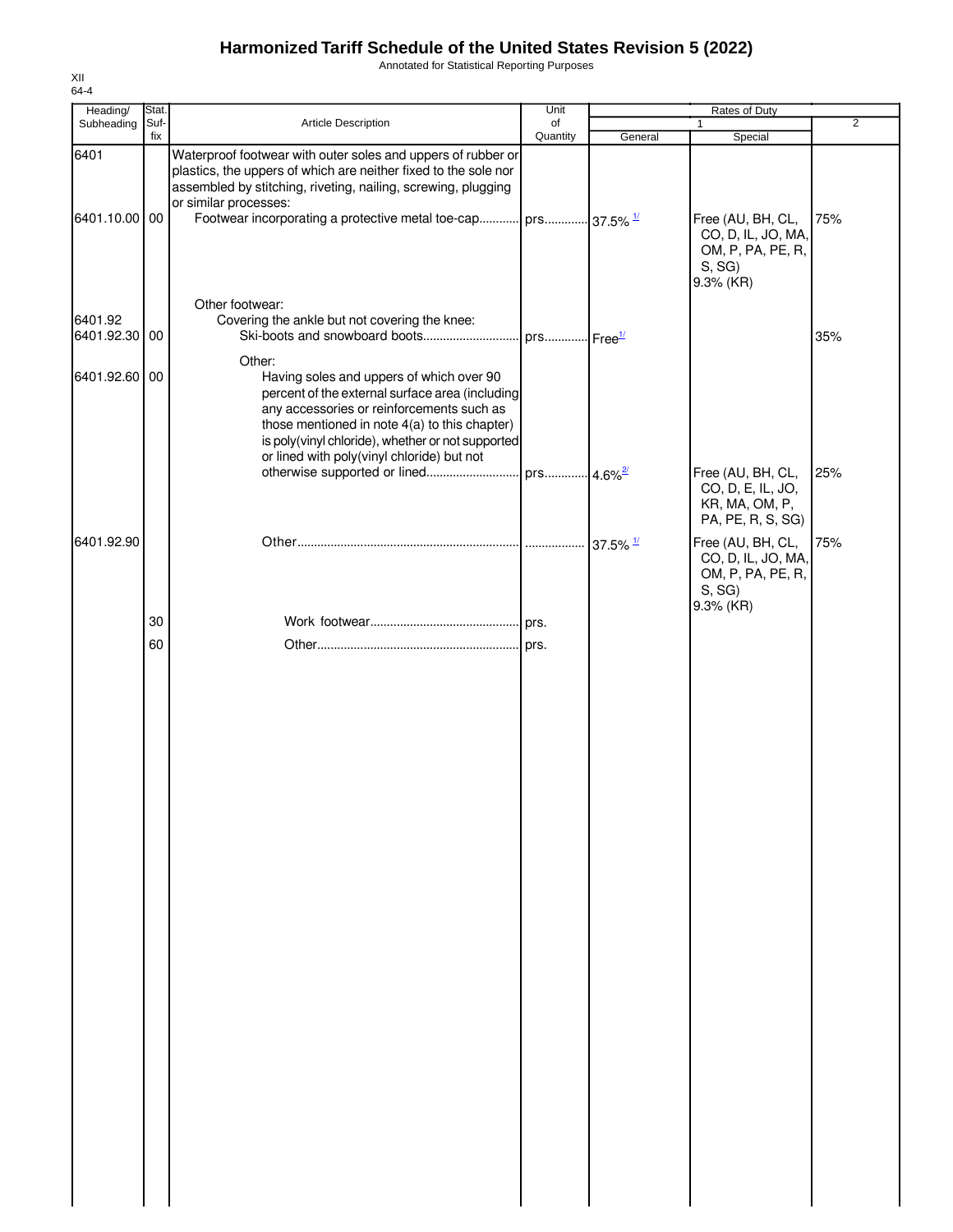Annotated for Statistical Reporting Purposes

| Heading/               | Stat.       |                                                                                                                                                                                                                                                                                                                   | Unit           |         | Rates of Duty                                                                      |                |
|------------------------|-------------|-------------------------------------------------------------------------------------------------------------------------------------------------------------------------------------------------------------------------------------------------------------------------------------------------------------------|----------------|---------|------------------------------------------------------------------------------------|----------------|
| Subheading             | Suf-<br>fix | Article Description                                                                                                                                                                                                                                                                                               | of<br>Quantity | General | 1<br>Special                                                                       | $\overline{2}$ |
| 6401 (con.)<br>6401.99 |             | Waterproof footwear with outer soles and uppers of rubber or<br>plastics, the uppers of which are neither fixed to the sole nor<br>assembled by stitching, riveting, nailing, screwing, plugging<br>or similar processes: (con.)<br>Other footwear: (con.)<br>Other:                                              |                |         |                                                                                    |                |
| 6401.99.10 00          |             | Other:                                                                                                                                                                                                                                                                                                            |                |         | Free (AU, BH, CL,<br>CO, D, IL, JO, MA,<br>OM, P, PA, PE, R,<br>S, SG<br>9.3% (KR) | 75%            |
|                        |             | Designed to be worn over, or in lieu of, other<br>footwear as a protection against water, oil,<br>grease or chemicals or cold or inclement<br>weather:                                                                                                                                                            |                |         |                                                                                    |                |
| 6401.99.30 00          |             | Designed for use without closures prs 25% 1/                                                                                                                                                                                                                                                                      |                |         | Free (AU, BH, CL,<br>CO, D, IL, JO, MA,<br>OM, P, PA, PE, R,<br>S, SG<br>6.2% (KR) | 50%            |
| 6401.99.60 00          |             |                                                                                                                                                                                                                                                                                                                   | . prs 37.5% 1/ |         | Free (AU, BH, CL,<br>CO, D, IL, JO, MA,<br>OM, P, PA, PE, R,<br>S, SG<br>9.3% (KR) | 75%            |
| 6401.99.80 00          |             | Other:<br>Having uppers of which over 90 percent<br>of the external surface area (including any<br>accessories or reinforcements such as<br>those mentioned in note $4(a)$ to this<br>chapter) is rubber or plastics (except<br>footwear having foxing or a foxing-like<br>band applied or molded at the sole and |                |         |                                                                                    |                |
| 6401.99.90 00          |             |                                                                                                                                                                                                                                                                                                                   |                |         | Free (AU, BH, CL,<br>CO, D, IL, JO, MA,<br>OM, P, PA, PE, R,<br>S, SG<br>9.3% (KR) | 35%<br>66%     |
|                        |             |                                                                                                                                                                                                                                                                                                                   |                |         |                                                                                    |                |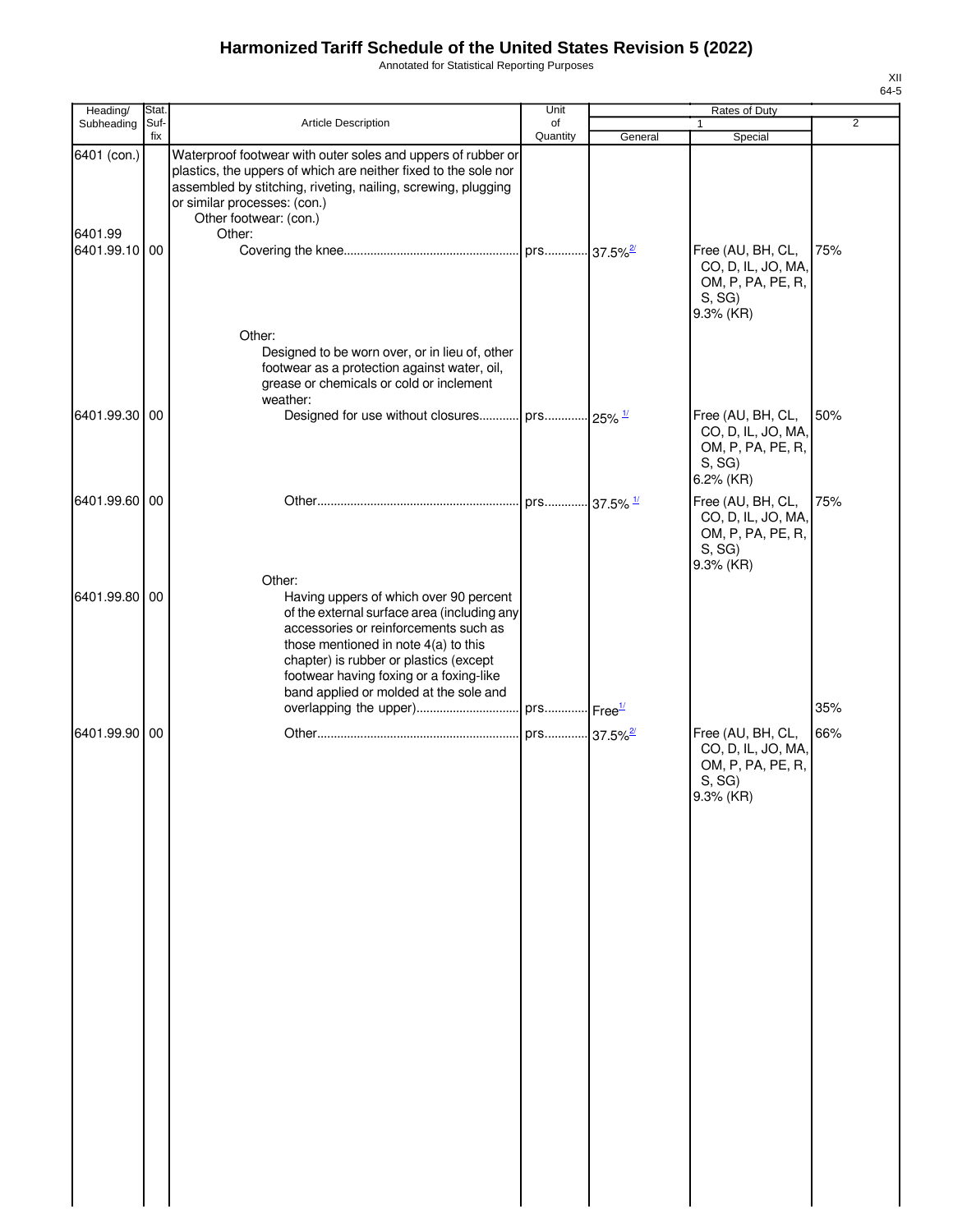Annotated for Statistical Reporting Purposes

| Heading/      | Stat.       |                                                                                                          | Unit                   |                             | Rates of Duty                          |                      |
|---------------|-------------|----------------------------------------------------------------------------------------------------------|------------------------|-----------------------------|----------------------------------------|----------------------|
| Subheading    | Suf-<br>fix | <b>Article Description</b>                                                                               | of<br>Quantity         | General                     | $\mathbf{1}$<br>Special                | 2                    |
| 6402          |             | Other footwear with outer soles and uppers of rubber or                                                  |                        |                             |                                        |                      |
|               |             | plastics:                                                                                                |                        |                             |                                        |                      |
| 6402.12.00 00 |             | Sports footwear:<br>Ski-boots, cross-country ski footwear and snowboard                                  |                        |                             |                                        |                      |
|               |             |                                                                                                          | prs Free <sup>1/</sup> |                             |                                        | 35%                  |
| 6402.19       |             | Other:                                                                                                   |                        |                             |                                        |                      |
|               |             | Having uppers of which over 90 percent of the                                                            |                        |                             |                                        |                      |
|               |             | external surface area (including any accessories                                                         |                        |                             |                                        |                      |
|               |             | or reinforcements such as those mentioned in note<br>4(a) to this chapter) is rubber or plastics (except |                        |                             |                                        |                      |
|               |             | footwear having foxing or a foxing-like band                                                             |                        |                             |                                        |                      |
|               |             | applied or molded at the sole and overlapping the                                                        |                        |                             |                                        |                      |
|               |             | upper and except footwear designed to be worn<br>over, or in lieu of, other footwear as a protection     |                        |                             |                                        |                      |
|               |             | against water, oil, grease or chemicals or cold or                                                       |                        |                             |                                        |                      |
|               |             | inclement weather):                                                                                      |                        |                             |                                        |                      |
| 6402.19.05    |             |                                                                                                          |                        | $6\%$ <sup>2/</sup>         | Free (AU, BH, CL,<br>CO, D, E, IL, JO, | 35%                  |
|               |             |                                                                                                          |                        |                             | KR, MA, OM, P,                         |                      |
|               |             |                                                                                                          |                        |                             | PA, PE, R, S, SG)                      |                      |
|               | 30          |                                                                                                          |                        |                             |                                        |                      |
|               | 60          |                                                                                                          |                        |                             |                                        |                      |
|               | 90          |                                                                                                          |                        |                             |                                        |                      |
| 6402.19.15    |             |                                                                                                          |                        | $5.1\%$ <sup>1/</sup>       | Free (AU, BH, CL,<br>CO, D, E, IL, JO, | 35%                  |
|               |             |                                                                                                          |                        |                             | KR, MA, OM, P,                         |                      |
|               |             |                                                                                                          |                        |                             | PA, PE, R, S, SG)                      |                      |
|               | 20          |                                                                                                          |                        |                             |                                        |                      |
|               | 41          |                                                                                                          |                        |                             |                                        |                      |
|               | 61          | Other:                                                                                                   |                        |                             |                                        |                      |
| 6402.19.30    |             |                                                                                                          |                        |                             |                                        | 84%                  |
|               | 31          |                                                                                                          |                        |                             |                                        |                      |
|               | 61          |                                                                                                          |                        |                             |                                        |                      |
| 6402.19.50    |             |                                                                                                          |                        |                             | Free (AU, BH, CL,                      | $$1.58/pr. +$        |
|               |             |                                                                                                          |                        |                             | CO, D, E, IL, JO,<br>KR, MA, OM, P,    | 66%                  |
|               |             |                                                                                                          |                        |                             | PA, PE, R, S, SG)                      |                      |
|               | 31          |                                                                                                          | prs.                   |                             |                                        |                      |
|               | 61          |                                                                                                          |                        |                             |                                        |                      |
| 6402.19.70    |             |                                                                                                          |                        | 76¢/pr. + 17% <sup>1/</sup> | Free (AU, BH, CL,<br>CO, D, E, IL, JO, | $$1.58/pr. +$<br>35% |
|               |             |                                                                                                          |                        |                             | KR, MA, OM, P,                         |                      |
|               |             |                                                                                                          |                        |                             | PA, PE, R, S, SG)                      |                      |
|               | 31          |                                                                                                          |                        |                             |                                        |                      |
| 6402.19.90    | 61          |                                                                                                          |                        | $9\%$ <sup>3/</sup>         | Free (AU, BH, CL,                      | 35%                  |
|               |             |                                                                                                          |                        |                             | CO, D, E, IL, JO,                      |                      |
|               |             |                                                                                                          |                        |                             | KR, MA, OM, P,                         |                      |
|               | 31          |                                                                                                          |                        |                             | PA, PE, R, S, SG)                      |                      |
|               | 61          |                                                                                                          | prs.                   |                             |                                        |                      |
| 6402.20.00    | 00          | Footwear with upper straps or thongs assembled to the                                                    |                        |                             |                                        |                      |
|               |             |                                                                                                          |                        |                             |                                        | 35%                  |
|               |             |                                                                                                          |                        |                             |                                        |                      |
|               |             |                                                                                                          |                        |                             |                                        |                      |
|               |             |                                                                                                          |                        |                             |                                        |                      |
|               |             |                                                                                                          |                        |                             |                                        |                      |
|               |             |                                                                                                          |                        |                             |                                        |                      |
|               |             |                                                                                                          |                        |                             |                                        |                      |
|               |             |                                                                                                          |                        |                             |                                        |                      |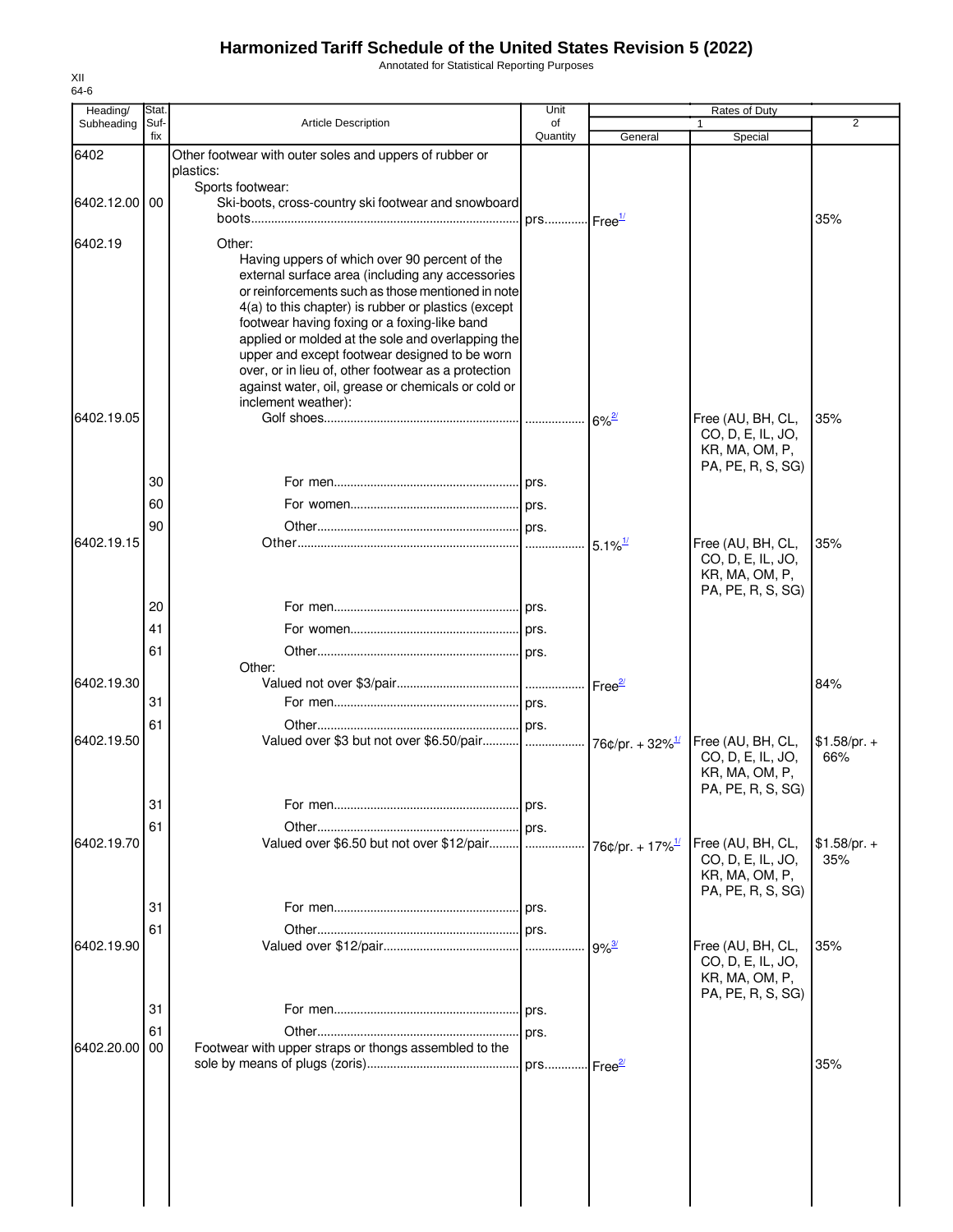Annotated for Statistical Reporting Purposes

| Heading/      | Stat. |                                                                                     | Unit     |                                 | Rates of Duty                       |                |
|---------------|-------|-------------------------------------------------------------------------------------|----------|---------------------------------|-------------------------------------|----------------|
| Subheading    | Suf-  | Article Description                                                                 | of       |                                 |                                     | $\overline{2}$ |
|               | fix   |                                                                                     | Quantity | General                         | Special                             |                |
| 6402 (con.)   |       | Other footwear with outer soles and uppers of rubber or                             |          |                                 |                                     |                |
|               |       | plastics: (con.)<br>Other footwear:                                                 |          |                                 |                                     |                |
| 6402.91       |       | Covering the ankle:                                                                 |          |                                 |                                     |                |
|               |       | Incorporating a protective metal toe-cap:                                           |          |                                 |                                     |                |
| 6402.91.05    | 00    | Having uppers of which over 90 percent of the                                       |          |                                 |                                     |                |
|               |       | external surface area (including any                                                |          |                                 |                                     |                |
|               |       | accessories or reinforcements such as those                                         |          |                                 |                                     |                |
|               |       | mentioned in note 4(a) to this chapter) is                                          |          |                                 |                                     |                |
|               |       | rubber or plastics (except footwear having                                          |          |                                 |                                     |                |
|               |       | foxing or a foxing-like band applied or molded                                      |          |                                 |                                     |                |
|               |       | at the sole and overlapping the upper and                                           |          |                                 |                                     |                |
|               |       | except footwear designed to be worn over, or                                        |          |                                 |                                     |                |
|               |       | in lieu of, other footwear as a protection against                                  |          |                                 |                                     |                |
|               |       | water, oil, grease or chemicals or cold or                                          |          |                                 |                                     |                |
|               |       |                                                                                     |          |                                 | Free (AU, BH, CL,                   | 35%            |
|               |       |                                                                                     |          |                                 | CO, D, E, IL, JO,                   |                |
|               |       |                                                                                     |          |                                 | KR, MA, OM, P,<br>PA, PE, R, S, SG) |                |
|               |       |                                                                                     |          |                                 |                                     |                |
|               |       | Other:                                                                              |          |                                 |                                     |                |
| 6402.91.10 00 |       | Footwear designed to be worn over, or in<br>lieu of, other footwear as a protection |          |                                 |                                     |                |
|               |       | against water, oil, grease or chemicals or                                          |          |                                 |                                     |                |
|               |       |                                                                                     |          |                                 | Free (AU, BH, CL,                   | 66%            |
|               |       |                                                                                     |          |                                 | CO, D, IL, JO, MA,                  |                |
|               |       |                                                                                     |          |                                 | OM, P, PA, PE, R,                   |                |
|               |       |                                                                                     |          |                                 | S, SG                               |                |
|               |       |                                                                                     |          |                                 | 9.3% (KR)                           |                |
|               |       | Other:                                                                              |          |                                 |                                     |                |
| 6402.91.16 00 |       |                                                                                     |          |                                 | Free (AU, BH, CL,                   | 84%            |
|               |       |                                                                                     |          |                                 | CO, D, IL, JO, KR,                  |                |
|               |       |                                                                                     |          |                                 | MA, OM, P, PA,                      |                |
|               |       |                                                                                     |          |                                 | PE, R, S, SG)                       |                |
| 6402.91.20 00 |       | Valued over \$3 but not over                                                        |          |                                 |                                     |                |
|               |       |                                                                                     |          |                                 |                                     | $$1.58/pr. +$  |
|               |       |                                                                                     |          |                                 | CO, D, IL, JO, MA,                  | 66%            |
|               |       |                                                                                     |          |                                 | OM, P, PA, PE, R,                   |                |
|               |       |                                                                                     |          |                                 | S, SG                               |                |
|               |       |                                                                                     |          |                                 | 22.5¢/pr. + 9.3%                    |                |
|               |       |                                                                                     |          |                                 | (KR)                                |                |
| 6402.91.26 00 |       | Valued over \$6.50 but not over                                                     |          |                                 |                                     |                |
|               |       |                                                                                     |          | prs 90¢/pr. + 20% <sup>1/</sup> | Free (AU, BH, CL,                   | $$1.58/pr. +$  |
|               |       |                                                                                     |          |                                 | CO, D, IL, JO, MA,                  | 35%            |
|               |       |                                                                                     |          |                                 | OM, P, PA, PE, R,                   |                |
|               |       |                                                                                     |          |                                 | S, SG                               |                |
|               |       |                                                                                     |          |                                 | 22.5¢/pr. + 5% (KR)                 |                |
| 6402.91.30 00 |       |                                                                                     |          |                                 | Free (AU, BH, CL,                   | 35%            |
|               |       |                                                                                     |          |                                 | CO, D, IL, JO, KR,                  |                |
|               |       |                                                                                     |          |                                 | MA, OM, P, PA,                      |                |
|               |       |                                                                                     |          |                                 | PE, R, S, SG)                       |                |
|               |       |                                                                                     |          |                                 |                                     |                |
|               |       |                                                                                     |          |                                 |                                     |                |
|               |       |                                                                                     |          |                                 |                                     |                |
|               |       |                                                                                     |          |                                 |                                     |                |
|               |       |                                                                                     |          |                                 |                                     |                |
|               |       |                                                                                     |          |                                 |                                     |                |
|               |       |                                                                                     |          |                                 |                                     |                |
|               |       |                                                                                     |          |                                 |                                     |                |
|               |       |                                                                                     |          |                                 |                                     |                |
|               |       |                                                                                     |          |                                 |                                     |                |
|               |       |                                                                                     |          |                                 |                                     |                |
|               |       |                                                                                     |          |                                 |                                     |                |
|               |       |                                                                                     |          |                                 |                                     |                |
|               |       |                                                                                     |          |                                 |                                     |                |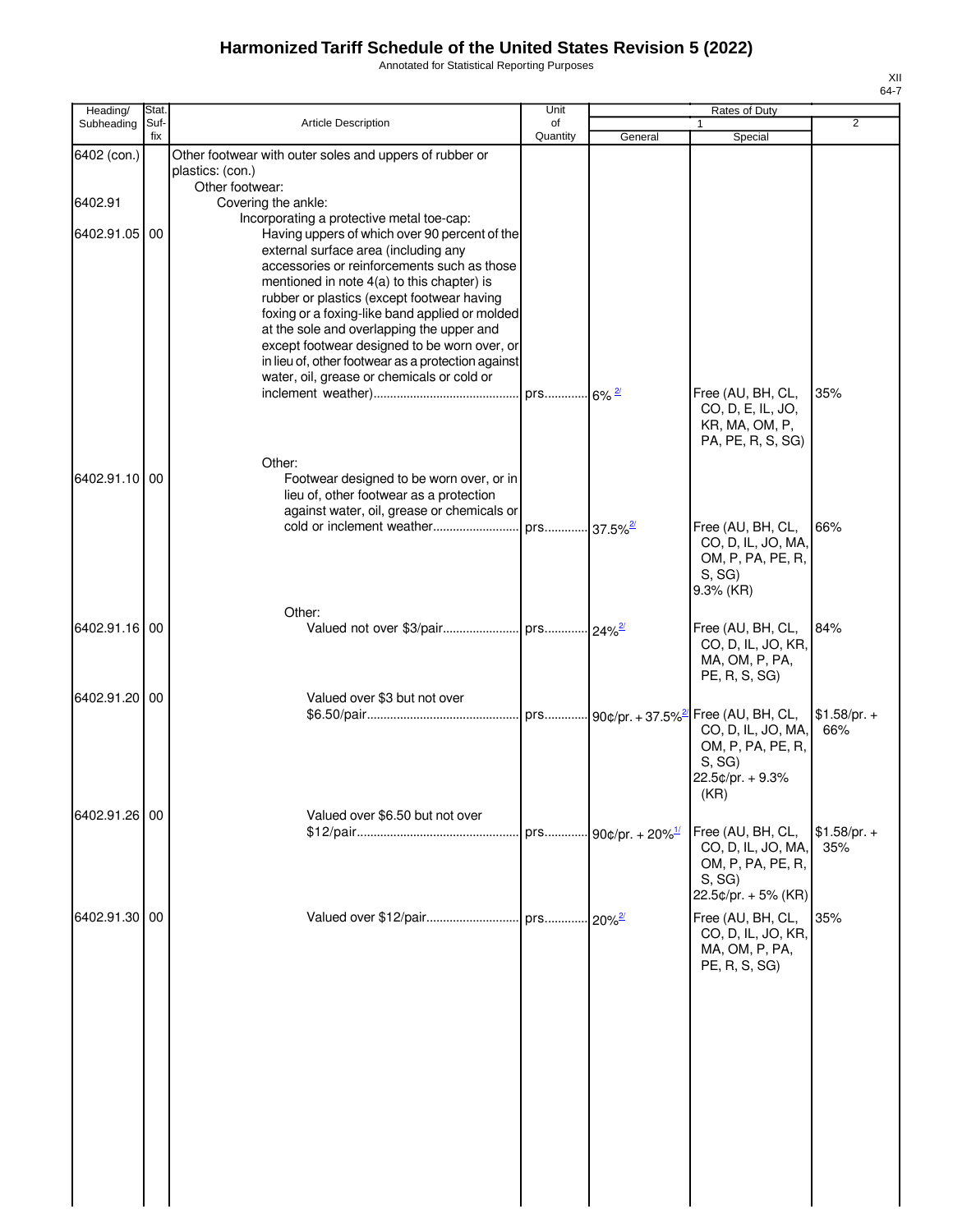Annotated for Statistical Reporting Purposes

| Heading/    | Stat.       |                                                                                               | Unit           |                       | Rates of Duty                       |     |
|-------------|-------------|-----------------------------------------------------------------------------------------------|----------------|-----------------------|-------------------------------------|-----|
| Subheading  | Suf-<br>fix | <b>Article Description</b>                                                                    | of<br>Quantity | General               | Special                             | 2   |
| 6402 (con.) |             | Other footwear with outer soles and uppers of rubber or                                       |                |                       |                                     |     |
|             |             | plastics: (con.)                                                                              |                |                       |                                     |     |
|             |             | Other footwear: (con.)                                                                        |                |                       |                                     |     |
| 6402.91     |             | Covering the ankle: (con.)                                                                    |                |                       |                                     |     |
| (con.)      |             |                                                                                               |                |                       |                                     |     |
| 6402.91.40  |             | Other:<br>Having uppers of which over 90 percent of the                                       |                |                       |                                     |     |
|             |             | external surface area (including any                                                          |                |                       |                                     |     |
|             |             | accessories or reinforcements such as those                                                   |                |                       |                                     |     |
|             |             | mentioned in note 4(a) to this chapter) is                                                    |                |                       |                                     |     |
|             |             | rubber or plastics except (1) footwear having                                                 |                |                       |                                     |     |
|             |             | a foxing or a foxing-like band applied or<br>molded at the sole and overlapping the upper     |                |                       |                                     |     |
|             |             | and (2) except footwear (other than footwear                                                  |                |                       |                                     |     |
|             |             | having uppers which from a point 3 cm above                                                   |                |                       |                                     |     |
|             |             | the top of the outer sole are entirely of non-                                                |                |                       |                                     |     |
|             |             | molded construction formed by sewing the                                                      |                |                       |                                     |     |
|             |             | parts together and having exposed on the outer<br>surface a substantial portion of functional |                |                       |                                     |     |
|             |             | stitching) designed to be worn over, or in lieu                                               |                |                       |                                     |     |
|             |             | of, other footwear as a protection against                                                    |                |                       |                                     |     |
|             |             | water, oil, grease or chemicals or cold or                                                    |                |                       |                                     |     |
|             |             |                                                                                               |                | $6\%$ <sup>4/</sup>   | Free (AU, BH, CL,                   | 35% |
|             |             |                                                                                               |                |                       | CO, D, E, IL, JO,<br>KR, MA, OM, P, |     |
|             |             |                                                                                               |                |                       | PA, PE, R, S, SG)                   |     |
|             |             | For men:                                                                                      |                |                       |                                     |     |
|             | 05          |                                                                                               |                |                       |                                     |     |
|             | 10          |                                                                                               |                |                       |                                     |     |
|             |             | For women:                                                                                    |                |                       |                                     |     |
|             | 40          |                                                                                               |                |                       |                                     |     |
|             | 50          |                                                                                               | . prs.         |                       |                                     |     |
|             | 63          | For infants, as described in statistical note                                                 |                |                       |                                     |     |
|             |             |                                                                                               |                |                       |                                     |     |
| 6402.91.42  | 67          | Protective active footwear (except footwear                                                   | prs.           |                       |                                     |     |
|             |             | with waterproof molded bottoms, including                                                     |                |                       |                                     |     |
|             |             | bottoms comprising an outer sole and all or                                                   |                |                       |                                     |     |
|             |             | part of the upper and except footwear with                                                    |                |                       |                                     |     |
|             |             | insulation that provides protection against cold                                              |                |                       |                                     |     |
|             |             | weather) whose height from the bottom of the<br>outer sole to the top of the upper does not   |                |                       |                                     |     |
|             |             |                                                                                               |                | $120\%$ <sup>5/</sup> | Free (AU, BH, CL,                   | 35% |
|             |             |                                                                                               |                |                       | CO, D, IL, JO, MA,                  |     |
|             |             |                                                                                               |                |                       | OM, P, PA, PE, R,                   |     |
|             |             |                                                                                               |                |                       | S, SG<br>5% (KR)                    |     |
|             | 30          |                                                                                               |                |                       |                                     |     |
|             | 60          |                                                                                               |                |                       |                                     |     |
|             | 90          |                                                                                               |                |                       |                                     |     |
|             |             |                                                                                               | prs.           |                       |                                     |     |
|             |             |                                                                                               |                |                       |                                     |     |
|             |             |                                                                                               |                |                       |                                     |     |
|             |             |                                                                                               |                |                       |                                     |     |
|             |             |                                                                                               |                |                       |                                     |     |
|             |             |                                                                                               |                |                       |                                     |     |
|             |             |                                                                                               |                |                       |                                     |     |
|             |             |                                                                                               |                |                       |                                     |     |
|             |             |                                                                                               |                |                       |                                     |     |
|             |             |                                                                                               |                |                       |                                     |     |
|             |             |                                                                                               |                |                       |                                     |     |
|             |             |                                                                                               |                |                       |                                     |     |
|             |             |                                                                                               |                |                       |                                     |     |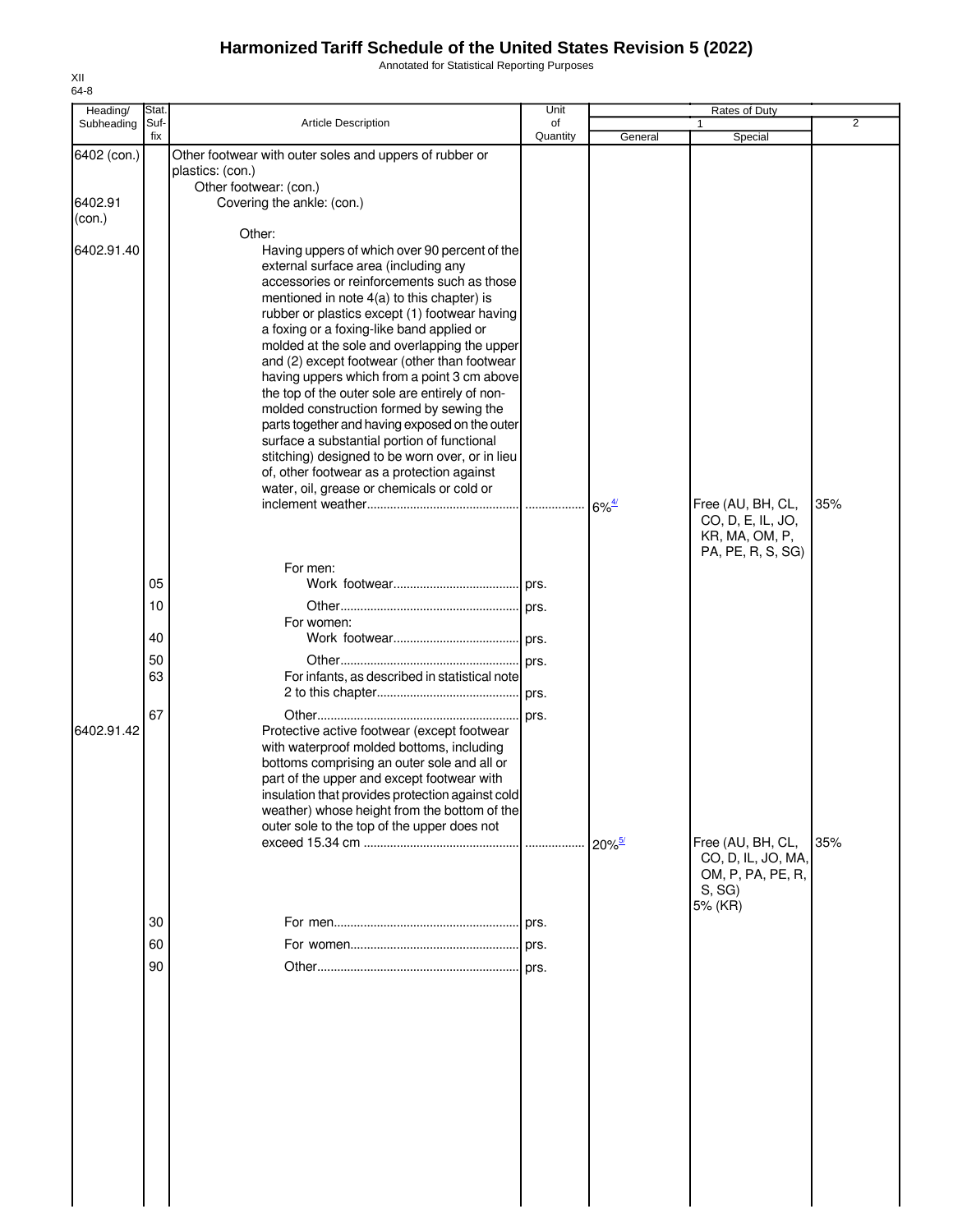Annotated for Statistical Reporting Purposes

| Heading/    | Stat. |                                                         | Unit     |         | Rates of Duty                       |                |
|-------------|-------|---------------------------------------------------------|----------|---------|-------------------------------------|----------------|
| Subheading  | Suf-  | Article Description                                     | of       |         | 1                                   | $\overline{2}$ |
|             | fix   |                                                         | Quantity | General | Special                             |                |
| 6402 (con.) |       | Other footwear with outer soles and uppers of rubber or |          |         |                                     |                |
|             |       | plastics: (con.)<br>Other footwear: (con.)              |          |         |                                     |                |
| 6402.91     |       | Covering the ankle: (con.)                              |          |         |                                     |                |
| (con.)      |       |                                                         |          |         |                                     |                |
|             |       | Other: (con.)                                           |          |         |                                     |                |
|             |       | Other:                                                  |          |         |                                     |                |
| 6402.91.50  |       | Footwear designed to be worn over, or in                |          |         |                                     |                |
|             |       | lieu of, other footwear as a protection                 |          |         |                                     |                |
|             |       | against water, oil, grease or chemicals or              |          |         | Free (AU, BH, CL,                   | 66%            |
|             |       |                                                         |          |         | CO, D, IL, JO, MA,                  |                |
|             |       |                                                         |          |         | OM, P, PA, PE, R,                   |                |
|             |       |                                                         |          |         | S, SG                               |                |
|             |       |                                                         |          |         | 9.3% (KR)                           |                |
|             |       | For men:                                                |          |         |                                     |                |
|             | 10    |                                                         |          |         |                                     |                |
|             | 20    |                                                         |          |         |                                     |                |
|             |       | For women:                                              |          |         |                                     |                |
|             | 45    |                                                         |          |         |                                     |                |
|             | 50    |                                                         |          |         |                                     |                |
|             | 90    |                                                         |          |         |                                     |                |
|             |       | Other:                                                  |          |         |                                     |                |
| 6402.91.60  |       |                                                         |          |         | Free (AU, BH, CL,                   | 84%            |
|             |       |                                                         |          |         | CO, D, E, IL, JO,<br>KR, MA, OM, P, |                |
|             |       |                                                         |          |         | PA, PE, R, S, SG)                   |                |
|             | 30    |                                                         |          |         |                                     |                |
|             | 60    |                                                         |          |         |                                     |                |
|             |       |                                                         |          |         |                                     |                |
| 6402.91.70  | 90    | Valued over \$3 but not over                            |          |         |                                     |                |
|             |       |                                                         |          |         |                                     | $$1.58/pr. +$  |
|             |       |                                                         |          |         | CO, D, E, IL, JO,                   | 66%            |
|             |       |                                                         |          |         | KR, MA, OM, P,                      |                |
|             |       |                                                         |          |         | PA, PE, R, S, SG)                   |                |
|             | 30    |                                                         |          |         |                                     |                |
|             | 60    |                                                         |          |         |                                     |                |
|             | 90    |                                                         |          |         |                                     |                |
|             |       |                                                         |          |         |                                     |                |
|             |       |                                                         |          |         |                                     |                |
|             |       |                                                         |          |         |                                     |                |
|             |       |                                                         |          |         |                                     |                |
|             |       |                                                         |          |         |                                     |                |
|             |       |                                                         |          |         |                                     |                |
|             |       |                                                         |          |         |                                     |                |
|             |       |                                                         |          |         |                                     |                |
|             |       |                                                         |          |         |                                     |                |
|             |       |                                                         |          |         |                                     |                |
|             |       |                                                         |          |         |                                     |                |
|             |       |                                                         |          |         |                                     |                |
|             |       |                                                         |          |         |                                     |                |
|             |       |                                                         |          |         |                                     |                |
|             |       |                                                         |          |         |                                     |                |
|             |       |                                                         |          |         |                                     |                |
|             |       |                                                         |          |         |                                     |                |
|             |       |                                                         |          |         |                                     |                |
|             |       |                                                         |          |         |                                     |                |
|             |       |                                                         |          |         |                                     |                |
|             |       |                                                         |          |         |                                     |                |
|             |       |                                                         |          |         |                                     |                |
|             |       |                                                         |          |         |                                     |                |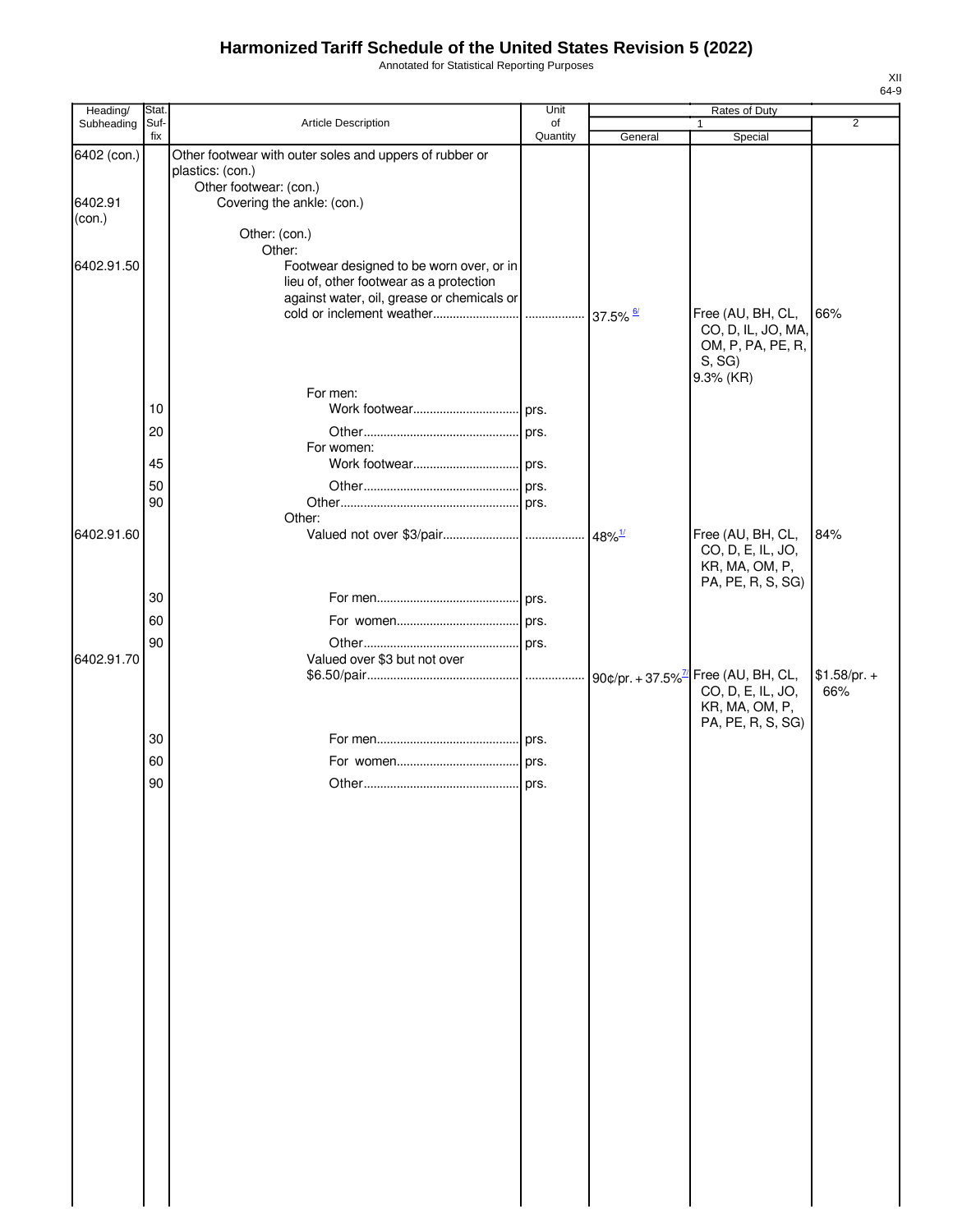Annotated for Statistical Reporting Purposes

| Heading/          | <b>Stat</b> |                                                                      | Unit           |                      | Rates of Duty                           |                      |
|-------------------|-------------|----------------------------------------------------------------------|----------------|----------------------|-----------------------------------------|----------------------|
| Subheading        | Suf-<br>fix | Article Description                                                  | of<br>Quantity | General              | $\mathbf{1}$<br>Special                 | 2                    |
| 6402 (con.)       |             | Other footwear with outer soles and uppers of rubber or              |                |                      |                                         |                      |
|                   |             | plastics: (con.)                                                     |                |                      |                                         |                      |
|                   |             | Other footwear: (con.)                                               |                |                      |                                         |                      |
| 6402.91<br>(con.) |             | Covering the ankle: (con.)                                           |                |                      |                                         |                      |
|                   |             | Other: (con.)                                                        |                |                      |                                         |                      |
|                   |             | Other: (con.)                                                        |                |                      |                                         |                      |
|                   |             | Other: (con.)                                                        |                |                      |                                         |                      |
| 6402.91.80        |             | Valued over \$6.50 but not over                                      |                |                      |                                         |                      |
|                   |             |                                                                      |                |                      | Free (AU, BH, CL,<br>CO, D, IL, JO, MA, | $$1.58/pr. +$<br>35% |
|                   |             |                                                                      |                |                      | OM, P, PA, PE, R,                       |                      |
|                   |             |                                                                      |                |                      | S, SG                                   |                      |
|                   |             |                                                                      |                |                      | 22.5¢/pr. + 5% (KR)                     |                      |
|                   | 05          | Tennis shoes, basketball shoes,<br>gym shoes, training shoes and the |                |                      |                                         |                      |
|                   |             |                                                                      |                |                      |                                         |                      |
|                   |             | Other:                                                               |                |                      |                                         |                      |
|                   |             | For men:                                                             |                |                      |                                         |                      |
|                   | 10          | Work footwear prs.                                                   |                |                      |                                         |                      |
|                   | 21          |                                                                      |                |                      |                                         |                      |
|                   |             | For women:                                                           |                |                      |                                         |                      |
|                   | 45          | Work footwear prs.                                                   |                |                      |                                         |                      |
|                   | 51          |                                                                      |                |                      |                                         |                      |
|                   | 91          |                                                                      |                |                      |                                         |                      |
| 6402.91.90        |             |                                                                      |                | $20\%$ <sup>1/</sup> | Free (AU, BH, CL,                       | 35%                  |
|                   |             |                                                                      |                |                      | CO, D, IL, JO, MA,                      |                      |
|                   |             |                                                                      |                |                      | OM, P, PA, PE, R,<br>S, SG              |                      |
|                   |             |                                                                      |                |                      | 5% (KR)                                 |                      |
|                   | 05          | Tennis shoes, basketball shoes,                                      |                |                      |                                         |                      |
|                   |             | gym shoes, training shoes and the                                    |                |                      |                                         |                      |
|                   |             |                                                                      |                |                      |                                         |                      |
|                   |             | Other:                                                               |                |                      |                                         |                      |
|                   |             | For men:                                                             |                |                      |                                         |                      |
|                   | 10          |                                                                      |                |                      |                                         |                      |
|                   | 35          |                                                                      |                |                      |                                         |                      |
|                   | 45          | For women:<br>Work footwear                                          | prs.           |                      |                                         |                      |
|                   |             |                                                                      |                |                      |                                         |                      |
|                   | 65<br>95    |                                                                      | prs.           |                      |                                         |                      |
|                   |             |                                                                      |                |                      |                                         |                      |
|                   |             |                                                                      |                |                      |                                         |                      |
|                   |             |                                                                      |                |                      |                                         |                      |
|                   |             |                                                                      |                |                      |                                         |                      |
|                   |             |                                                                      |                |                      |                                         |                      |
|                   |             |                                                                      |                |                      |                                         |                      |
|                   |             |                                                                      |                |                      |                                         |                      |
|                   |             |                                                                      |                |                      |                                         |                      |
|                   |             |                                                                      |                |                      |                                         |                      |
|                   |             |                                                                      |                |                      |                                         |                      |
|                   |             |                                                                      |                |                      |                                         |                      |
|                   |             |                                                                      |                |                      |                                         |                      |
|                   |             |                                                                      |                |                      |                                         |                      |
|                   |             |                                                                      |                |                      |                                         |                      |
|                   |             |                                                                      |                |                      |                                         |                      |
|                   |             |                                                                      |                |                      |                                         |                      |
|                   |             |                                                                      |                |                      |                                         |                      |
|                   |             |                                                                      |                |                      |                                         |                      |
|                   |             |                                                                      |                |                      |                                         |                      |
|                   |             |                                                                      |                |                      |                                         |                      |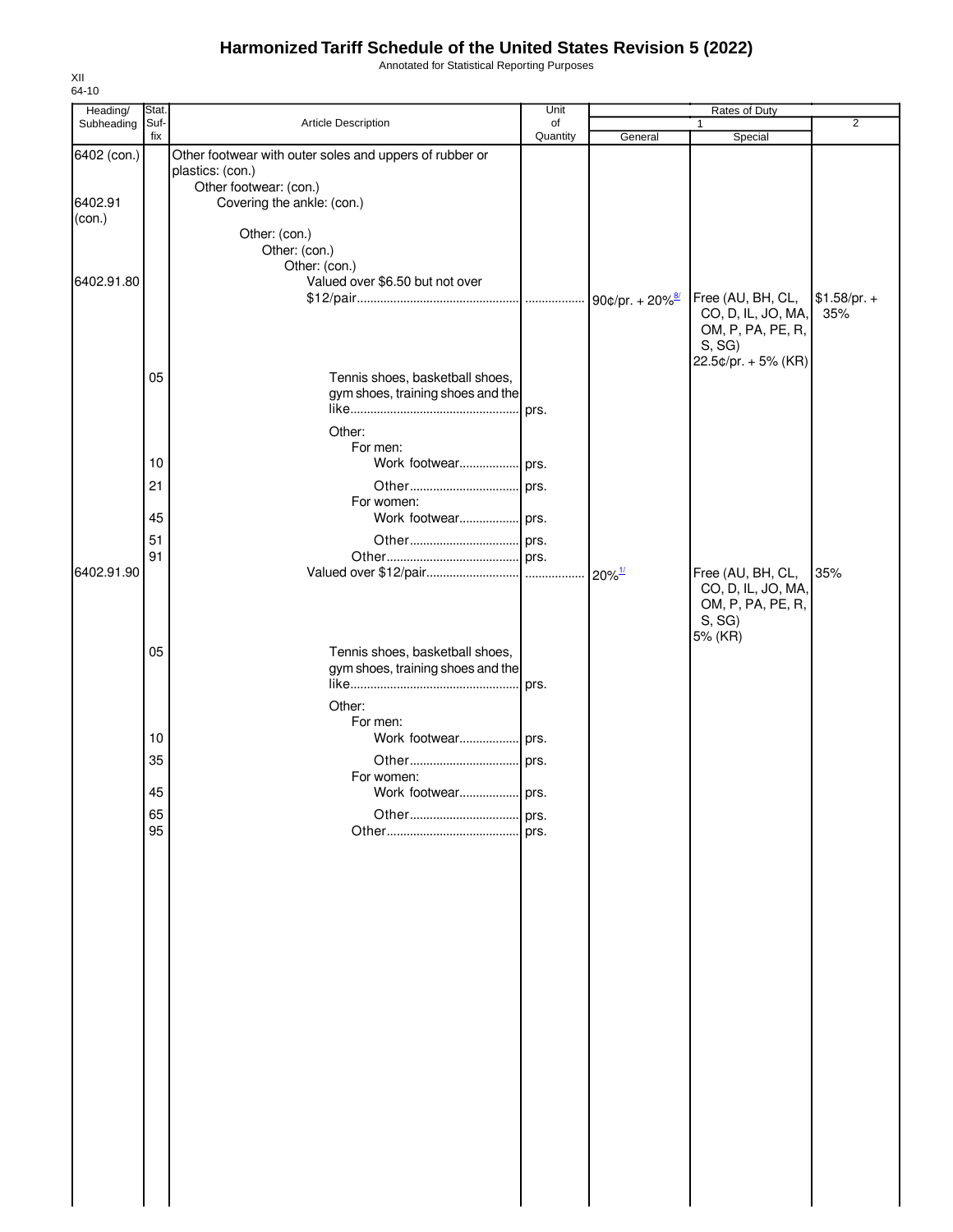Annotated for Statistical Reporting Purposes

|                        | Stat. |                                                         | Unit                    |                                 | Rates of Duty       |                |
|------------------------|-------|---------------------------------------------------------|-------------------------|---------------------------------|---------------------|----------------|
| Heading/<br>Subheading | Suf-  | Article Description                                     | of                      |                                 | 1                   | $\overline{2}$ |
|                        | fix   |                                                         | Quantity                | General                         | Special             |                |
| 6402 (con.)            |       | Other footwear with outer soles and uppers of rubber or |                         |                                 |                     |                |
|                        |       | plastics: (con.)                                        |                         |                                 |                     |                |
|                        |       | Other footwear: (con.)                                  |                         |                                 |                     |                |
|                        |       | Other:                                                  |                         |                                 |                     |                |
| 6402.99                |       |                                                         |                         |                                 |                     |                |
|                        |       | Incorporating a protective metal toe-cap:               |                         |                                 |                     |                |
| 6402.99.04             | 00    | Having uppers of which over 90 percent of the           |                         |                                 |                     |                |
|                        |       | external surface area (including any                    |                         |                                 |                     |                |
|                        |       | accessories or reinforcements such as those             |                         |                                 |                     |                |
|                        |       | mentioned in note 4(a) to this chapter) is              |                         |                                 |                     |                |
|                        |       | rubber or plastics (except footwear having              |                         |                                 |                     |                |
|                        |       | foxing or a foxing-like band applied or molded          |                         |                                 |                     |                |
|                        |       | at the sole and overlapping the upper and               |                         |                                 |                     |                |
|                        |       | except footwear designed to be worn over, or            |                         |                                 |                     |                |
|                        |       | in lieu of, other footwear as a protection against      |                         |                                 |                     |                |
|                        |       | water, oil, grease or chemicals or cold or              |                         |                                 |                     |                |
|                        |       |                                                         |                         |                                 | Free (AU, BH, CL,   | 35%            |
|                        |       |                                                         |                         |                                 |                     |                |
|                        |       |                                                         |                         |                                 | CO, D, E, IL, JO,   |                |
|                        |       |                                                         |                         |                                 | KR, MA, OM, P,      |                |
|                        |       |                                                         |                         |                                 | PA, PE, R, S, SG)   |                |
|                        |       | Other:                                                  |                         |                                 |                     |                |
| 6402.99.08 00          |       | Footwear designed to be worn over, or in                |                         |                                 |                     |                |
|                        |       | lieu of, other footwear as a protection                 |                         |                                 |                     |                |
|                        |       | against water, oil, grease or chemicals or              |                         |                                 |                     |                |
|                        |       |                                                         | prs 37.5% <sup>1/</sup> |                                 | Free (AU, BH, CL,   | 66%            |
|                        |       |                                                         |                         |                                 | CO, D, IL, JO, MA,  |                |
|                        |       |                                                         |                         |                                 |                     |                |
|                        |       |                                                         |                         |                                 | OM, P, PA, PE, R,   |                |
|                        |       |                                                         |                         |                                 | S, SG               |                |
|                        |       |                                                         |                         |                                 | 9.3% (KR)           |                |
|                        |       | Other:                                                  |                         |                                 |                     |                |
| 6402.99.12 00          |       |                                                         |                         |                                 | Free (AU, BH, CL,   | 84%            |
|                        |       |                                                         |                         |                                 | CO, D, IL, JO, KR,  |                |
|                        |       |                                                         |                         |                                 | MA, OM, P, PA,      |                |
|                        |       |                                                         |                         |                                 | PE, R, S, SG)       |                |
|                        |       |                                                         |                         |                                 |                     |                |
| 6402.99.16 00          |       | Valued over \$3 but not over                            |                         |                                 |                     |                |
|                        |       |                                                         |                         |                                 | Free (AU, BH, CL,   | $$1.58/pr. +$  |
|                        |       |                                                         |                         |                                 | CO, D, IL, JO, MA,  | 66%            |
|                        |       |                                                         |                         |                                 | OM, P, PA, PE, R,   |                |
|                        |       |                                                         |                         |                                 | S, SG               |                |
|                        |       |                                                         |                         |                                 | 22.5¢/pr. + 9.3%    |                |
|                        |       |                                                         |                         |                                 | (KR)                |                |
|                        |       |                                                         |                         |                                 |                     |                |
| 6402.99.19 00          |       | Valued over \$6.50 but not over                         |                         |                                 |                     |                |
|                        |       |                                                         |                         | prs 90¢/pr. + 20% <sup>2/</sup> | Free (AU, BH, CL,   | $$1.58/pr. +$  |
|                        |       |                                                         |                         |                                 | CO, D, IL, JO, MA,  | 35%            |
|                        |       |                                                         |                         |                                 | OM, P, PA, PE, R,   |                |
|                        |       |                                                         |                         |                                 | S, SG               |                |
|                        |       |                                                         |                         |                                 | 22.5¢/pr. + 5% (KR) |                |
| 6402.99.21             | 00    | Valued over \$12/pair                                   |                         |                                 | Free (AU, BH, CL,   | 35%            |
|                        |       |                                                         | prs                     | $20%$ <sup>1/</sup>             |                     |                |
|                        |       |                                                         |                         |                                 | CO, D, IL, JO, KR,  |                |
|                        |       |                                                         |                         |                                 | MA, OM, P, PA,      |                |
|                        |       |                                                         |                         |                                 | PE, R, S, SG)       |                |
|                        |       |                                                         |                         |                                 |                     |                |
|                        |       |                                                         |                         |                                 |                     |                |
|                        |       |                                                         |                         |                                 |                     |                |
|                        |       |                                                         |                         |                                 |                     |                |
|                        |       |                                                         |                         |                                 |                     |                |
|                        |       |                                                         |                         |                                 |                     |                |
|                        |       |                                                         |                         |                                 |                     |                |
|                        |       |                                                         |                         |                                 |                     |                |
|                        |       |                                                         |                         |                                 |                     |                |
|                        |       |                                                         |                         |                                 |                     |                |
|                        |       |                                                         |                         |                                 |                     |                |
|                        |       |                                                         |                         |                                 |                     |                |
|                        |       |                                                         |                         |                                 |                     |                |
|                        |       |                                                         |                         |                                 |                     |                |
|                        |       |                                                         |                         |                                 |                     |                |
|                        |       |                                                         |                         |                                 |                     |                |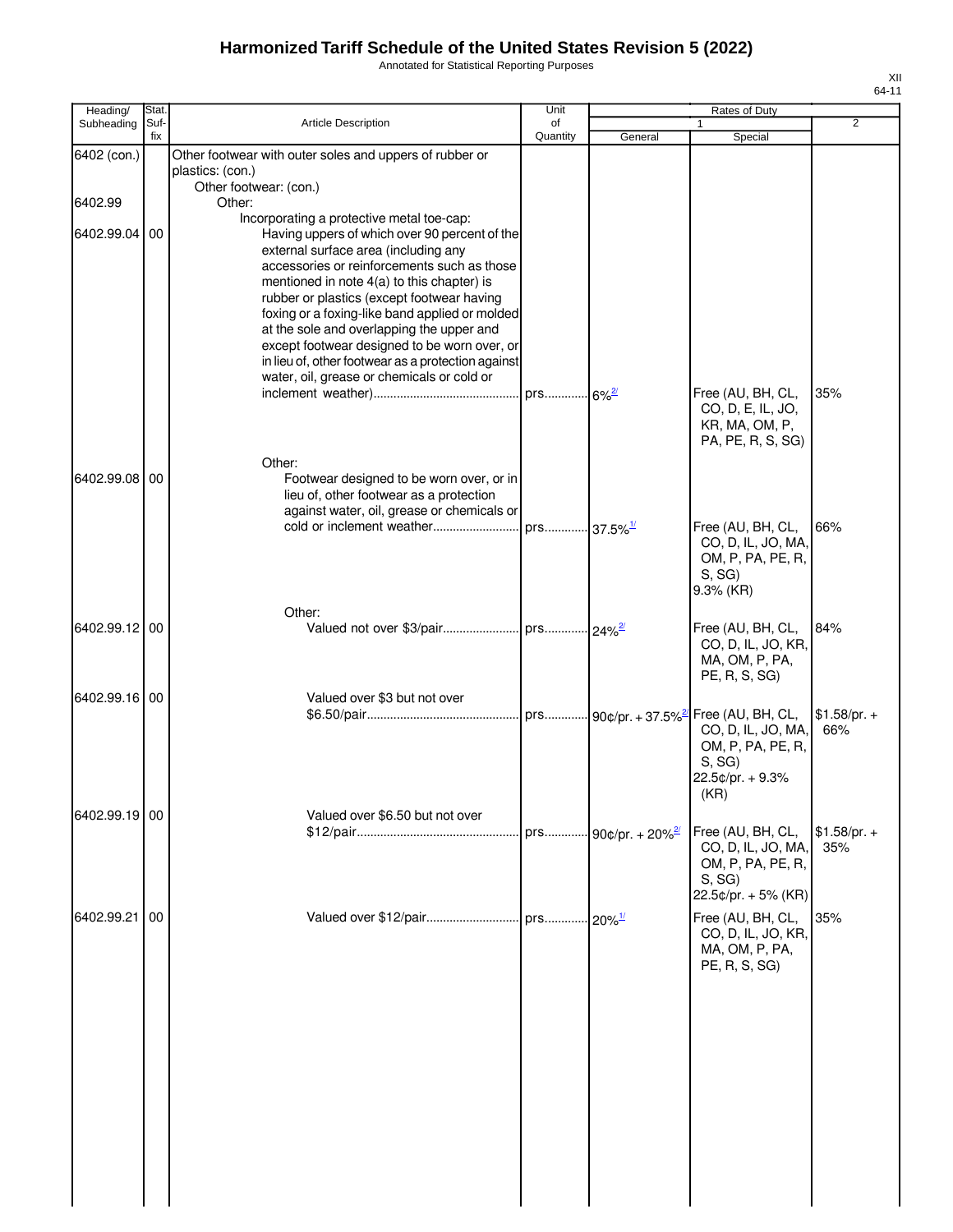Annotated for Statistical Reporting Purposes

| Heading/    | Stat.       |                                                                                                                                      | Unit           |                        | Rates of Duty                          |                |
|-------------|-------------|--------------------------------------------------------------------------------------------------------------------------------------|----------------|------------------------|----------------------------------------|----------------|
| Subheading  | Suf-<br>fix | Article Description                                                                                                                  | of<br>Quantity | General                | $\mathbf{1}$<br>Special                | $\overline{2}$ |
| 6402 (con.) |             | Other footwear with outer soles and uppers of rubber or<br>plastics: (con.)                                                          |                |                        |                                        |                |
| 6402.99     |             | Other footwear: (con.)<br>Other: (con.)                                                                                              |                |                        |                                        |                |
| (con.)      |             | Other:                                                                                                                               |                |                        |                                        |                |
|             |             | Having uppers of which over 90 percent of the<br>external surface area (including any<br>accessories or reinforcements such as those |                |                        |                                        |                |
|             |             | mentioned in note 4(a) to this chapter) is<br>rubber or plastics (except footwear having a                                           |                |                        |                                        |                |
|             |             | foxing or a foxing-like band applied or molded<br>at the sole and overlapping the upper and                                          |                |                        |                                        |                |
|             |             | except footwear designed to be worn over, or<br>in lieu of, other footwear as a protection against                                   |                |                        |                                        |                |
|             |             | water, oil, grease or chemicals or cold or<br>inclement weather):                                                                    |                |                        |                                        |                |
| 6402.99.23  |             |                                                                                                                                      |                | $8\%$ <sup>9/</sup>    | Free (AU, BH, CL,<br>CO, D, E, IL, JO, | 33 1/3%        |
|             |             |                                                                                                                                      |                |                        | KR, MA, OM, P,<br>PA, PE, R, S, SG)    |                |
|             | 30          |                                                                                                                                      |                |                        |                                        |                |
|             | 60<br>90    |                                                                                                                                      |                |                        |                                        |                |
| 6402.99.25  |             |                                                                                                                                      |                | $12.5\%$ <sup>1/</sup> | Free (AU, BH, CL,<br>CO, D, E, IL, JO, | 35%            |
|             |             |                                                                                                                                      |                |                        | KR, MA, OM, P,<br>PA, PE, R, S, SG)    |                |
|             | 30<br>60    |                                                                                                                                      |                |                        |                                        |                |
|             | 90          |                                                                                                                                      |                |                        |                                        |                |
|             |             |                                                                                                                                      |                |                        |                                        |                |
|             |             |                                                                                                                                      |                |                        |                                        |                |
|             |             |                                                                                                                                      |                |                        |                                        |                |
|             |             |                                                                                                                                      |                |                        |                                        |                |
|             |             |                                                                                                                                      |                |                        |                                        |                |
|             |             |                                                                                                                                      |                |                        |                                        |                |
|             |             |                                                                                                                                      |                |                        |                                        |                |
|             |             |                                                                                                                                      |                |                        |                                        |                |
|             |             |                                                                                                                                      |                |                        |                                        |                |
|             |             |                                                                                                                                      |                |                        |                                        |                |
|             |             |                                                                                                                                      |                |                        |                                        |                |
|             |             |                                                                                                                                      |                |                        |                                        |                |
|             |             |                                                                                                                                      |                |                        |                                        |                |
|             |             |                                                                                                                                      |                |                        |                                        |                |
|             |             |                                                                                                                                      |                |                        |                                        |                |
|             |             |                                                                                                                                      |                |                        |                                        |                |
|             |             |                                                                                                                                      |                |                        |                                        |                |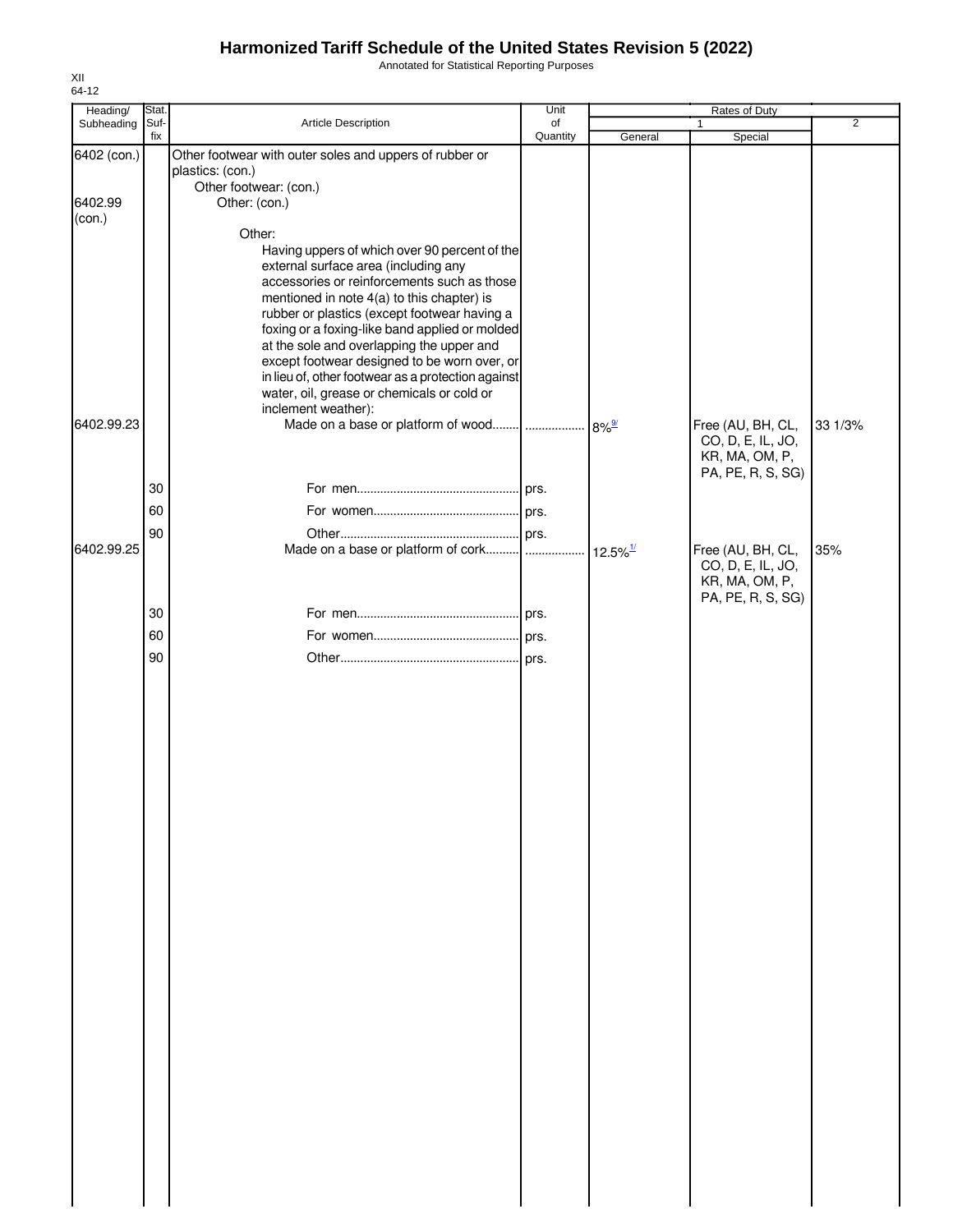Annotated for Statistical Reporting Purposes

| Heading/          | Stat.       |                                                                                                                                                                                                                                                                                                                                                                                                                                                                                                        | Unit           |                      | Rates of Duty                                                                 |                |
|-------------------|-------------|--------------------------------------------------------------------------------------------------------------------------------------------------------------------------------------------------------------------------------------------------------------------------------------------------------------------------------------------------------------------------------------------------------------------------------------------------------------------------------------------------------|----------------|----------------------|-------------------------------------------------------------------------------|----------------|
| Subheading        | Suf-<br>fix | Article Description                                                                                                                                                                                                                                                                                                                                                                                                                                                                                    | of<br>Quantity | General              | Special                                                                       | $\overline{2}$ |
| 6402 (con.)       |             | Other footwear with outer soles and uppers of rubber or<br>plastics: (con.)<br>Other footwear: (con.)                                                                                                                                                                                                                                                                                                                                                                                                  |                |                      |                                                                               |                |
| 6402.99<br>(con.) |             | Other: (con.)                                                                                                                                                                                                                                                                                                                                                                                                                                                                                          |                |                      |                                                                               |                |
|                   |             | Other: (con.)<br>Having uppers of which over 90 percent of the<br>external surface area (including any<br>accessories or reinforcements such as those<br>mentioned in note 4(a) to this chapter) is<br>rubber or plastics (except footwear having a<br>foxing or a foxing-like band applied or molded<br>at the sole and overlapping the upper and<br>except footwear designed to be worn over, or<br>in lieu of, other footwear as a protection against<br>water, oil, grease or chemicals or cold or |                |                      |                                                                               |                |
|                   |             | inclement weather): (con.)<br>Other:                                                                                                                                                                                                                                                                                                                                                                                                                                                                   |                |                      |                                                                               |                |
| 6402.99.27        |             | Sandals and similar footwear of<br>plastics, produced in one piece by                                                                                                                                                                                                                                                                                                                                                                                                                                  |                |                      | Free (AU, BH, CL,                                                             | 35%            |
|                   |             |                                                                                                                                                                                                                                                                                                                                                                                                                                                                                                        |                |                      | CO, D, E, IL, JO,<br>KR, MA, OM, P,<br>PA, PE, R, S, SG)                      |                |
|                   | 30          |                                                                                                                                                                                                                                                                                                                                                                                                                                                                                                        |                |                      |                                                                               |                |
|                   | 60          |                                                                                                                                                                                                                                                                                                                                                                                                                                                                                                        |                |                      |                                                                               |                |
| 6402.99.31        | 90          |                                                                                                                                                                                                                                                                                                                                                                                                                                                                                                        |                | $6\%$ <sup>10/</sup> | Free (AU, BH, CL,<br>CO, D, E, IL, JO,<br>KR, MA, OM, P,<br>PA, PE, R, S, SG) | 35%            |
|                   | 10          |                                                                                                                                                                                                                                                                                                                                                                                                                                                                                                        |                |                      |                                                                               |                |
|                   | 15          | Tennis shoes, basketball shoes,<br>gym shoes, training shoes and the<br>Other:                                                                                                                                                                                                                                                                                                                                                                                                                         | prs.           |                      |                                                                               |                |
|                   |             | For men:                                                                                                                                                                                                                                                                                                                                                                                                                                                                                               |                |                      |                                                                               |                |
|                   | 35<br>45    | Work footwear prs.<br>Other                                                                                                                                                                                                                                                                                                                                                                                                                                                                            | <b>ors</b>     |                      |                                                                               |                |
|                   | 55          | For women:<br>Work footwear prs.                                                                                                                                                                                                                                                                                                                                                                                                                                                                       |                |                      |                                                                               |                |
|                   | 65          | Other                                                                                                                                                                                                                                                                                                                                                                                                                                                                                                  | prs.           |                      |                                                                               |                |
|                   | 73          | For infants, as described in<br>statistical note 2 to this                                                                                                                                                                                                                                                                                                                                                                                                                                             |                |                      |                                                                               |                |
|                   | 77          |                                                                                                                                                                                                                                                                                                                                                                                                                                                                                                        |                |                      |                                                                               |                |
|                   |             |                                                                                                                                                                                                                                                                                                                                                                                                                                                                                                        |                |                      |                                                                               |                |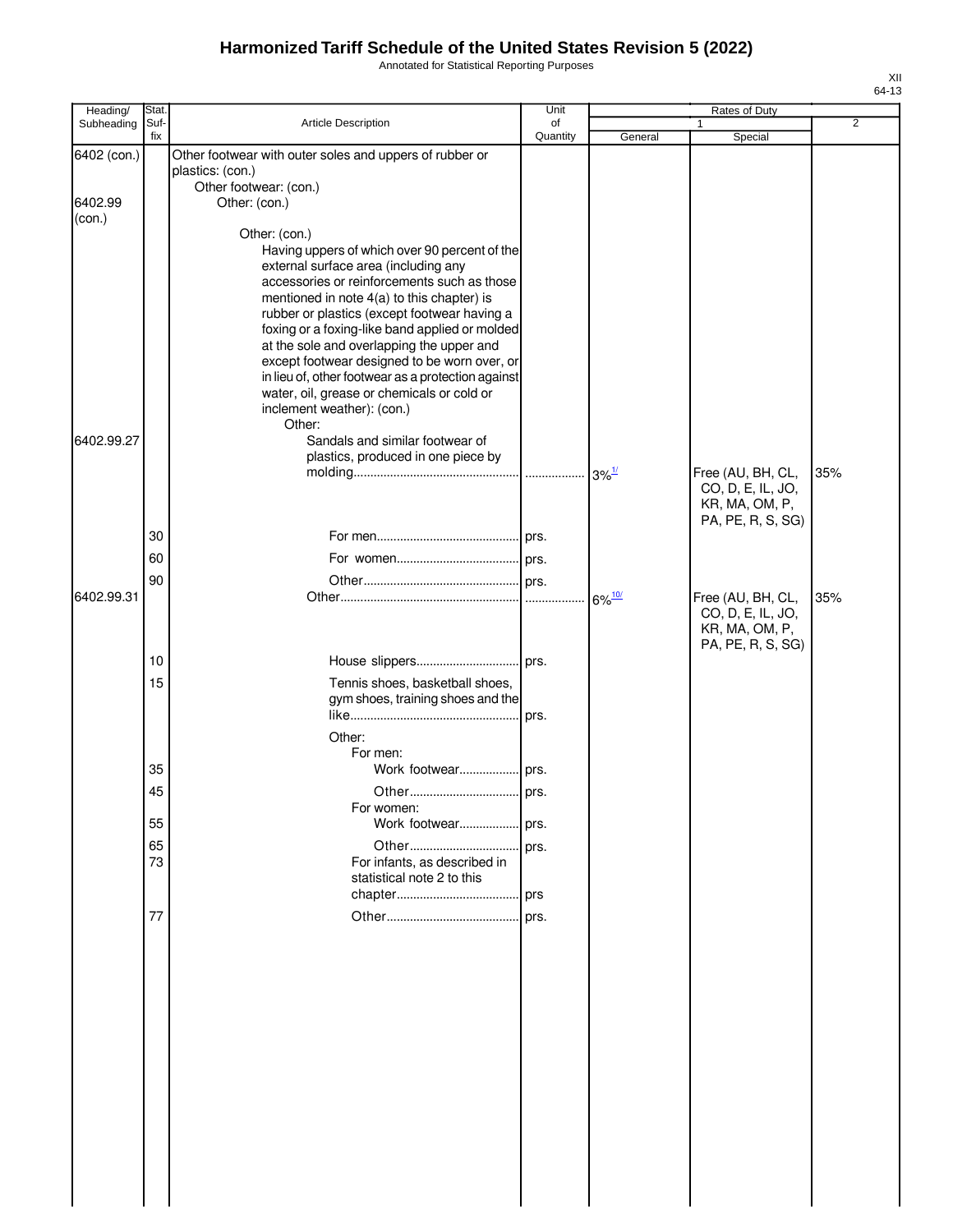Annotated for Statistical Reporting Purposes

| Heading/    | Stat. |                                                         | Unit     |                       | Rates of Duty      |                |
|-------------|-------|---------------------------------------------------------|----------|-----------------------|--------------------|----------------|
| Subheading  | Suf-  | Article Description                                     | of       |                       | $\mathbf{1}$       | $\overline{2}$ |
|             | fix   |                                                         | Quantity | General               | Special            |                |
| 6402 (con.) |       | Other footwear with outer soles and uppers of rubber or |          |                       |                    |                |
|             |       | plastics: (con.)<br>Other footwear: (con.)              |          |                       |                    |                |
| 6402.99     |       | Other: (con.)                                           |          |                       |                    |                |
| (con.)      |       |                                                         |          |                       |                    |                |
|             |       | Other: (con.)                                           |          |                       |                    |                |
|             |       | Other:                                                  |          |                       |                    |                |
| 6402.99.32  |       |                                                         |          | $20\%$ $\frac{11}{3}$ | Free (AU, BH, CL,  | 35%            |
|             |       |                                                         |          |                       | CO, D, IL, JO, MA, |                |
|             |       |                                                         |          |                       | OM, P, PA, PE, R,  |                |
|             |       |                                                         |          |                       | S, SG              |                |
|             |       |                                                         |          |                       | 5% (KR)            |                |
|             | 30    |                                                         |          |                       |                    |                |
|             | 60    |                                                         |          |                       |                    |                |
|             | 90    |                                                         |          |                       |                    |                |
| 6402.99.33  |       | Footwear designed to be worn over, or in                |          |                       |                    |                |
|             |       | lieu of, other footwear as a protection                 |          |                       |                    |                |
|             |       | against water, oil, grease or chemicals or              |          |                       |                    |                |
|             |       |                                                         |          |                       | Free (AU, BH, CL,  | 66%            |
|             |       |                                                         |          |                       | CO, D, IL, JO, MA, |                |
|             |       |                                                         |          |                       | OM, P, PA, PE, R,  |                |
|             |       |                                                         |          |                       | S, SG              |                |
|             |       | For men:                                                |          |                       | 9.3% (KR)          |                |
|             | 10    |                                                         |          |                       |                    |                |
|             |       |                                                         |          |                       |                    |                |
|             | 20    |                                                         |          |                       |                    |                |
|             | 45    | For women:                                              |          |                       |                    |                |
|             |       |                                                         |          |                       |                    |                |
|             | 50    |                                                         |          |                       |                    |                |
|             | 90    |                                                         |          |                       |                    |                |
|             |       |                                                         |          |                       |                    |                |
|             |       |                                                         |          |                       |                    |                |
|             |       |                                                         |          |                       |                    |                |
|             |       |                                                         |          |                       |                    |                |
|             |       |                                                         |          |                       |                    |                |
|             |       |                                                         |          |                       |                    |                |
|             |       |                                                         |          |                       |                    |                |
|             |       |                                                         |          |                       |                    |                |
|             |       |                                                         |          |                       |                    |                |
|             |       |                                                         |          |                       |                    |                |
|             |       |                                                         |          |                       |                    |                |
|             |       |                                                         |          |                       |                    |                |
|             |       |                                                         |          |                       |                    |                |
|             |       |                                                         |          |                       |                    |                |
|             |       |                                                         |          |                       |                    |                |
|             |       |                                                         |          |                       |                    |                |
|             |       |                                                         |          |                       |                    |                |
|             |       |                                                         |          |                       |                    |                |
|             |       |                                                         |          |                       |                    |                |
|             |       |                                                         |          |                       |                    |                |
|             |       |                                                         |          |                       |                    |                |
|             |       |                                                         |          |                       |                    |                |
|             |       |                                                         |          |                       |                    |                |
|             |       |                                                         |          |                       |                    |                |
|             |       |                                                         |          |                       |                    |                |
|             |       |                                                         |          |                       |                    |                |
|             |       |                                                         |          |                       |                    |                |
|             |       |                                                         |          |                       |                    |                |
|             |       |                                                         |          |                       |                    |                |
|             |       |                                                         |          |                       |                    |                |
|             |       |                                                         |          |                       |                    |                |
|             |       |                                                         |          |                       |                    |                |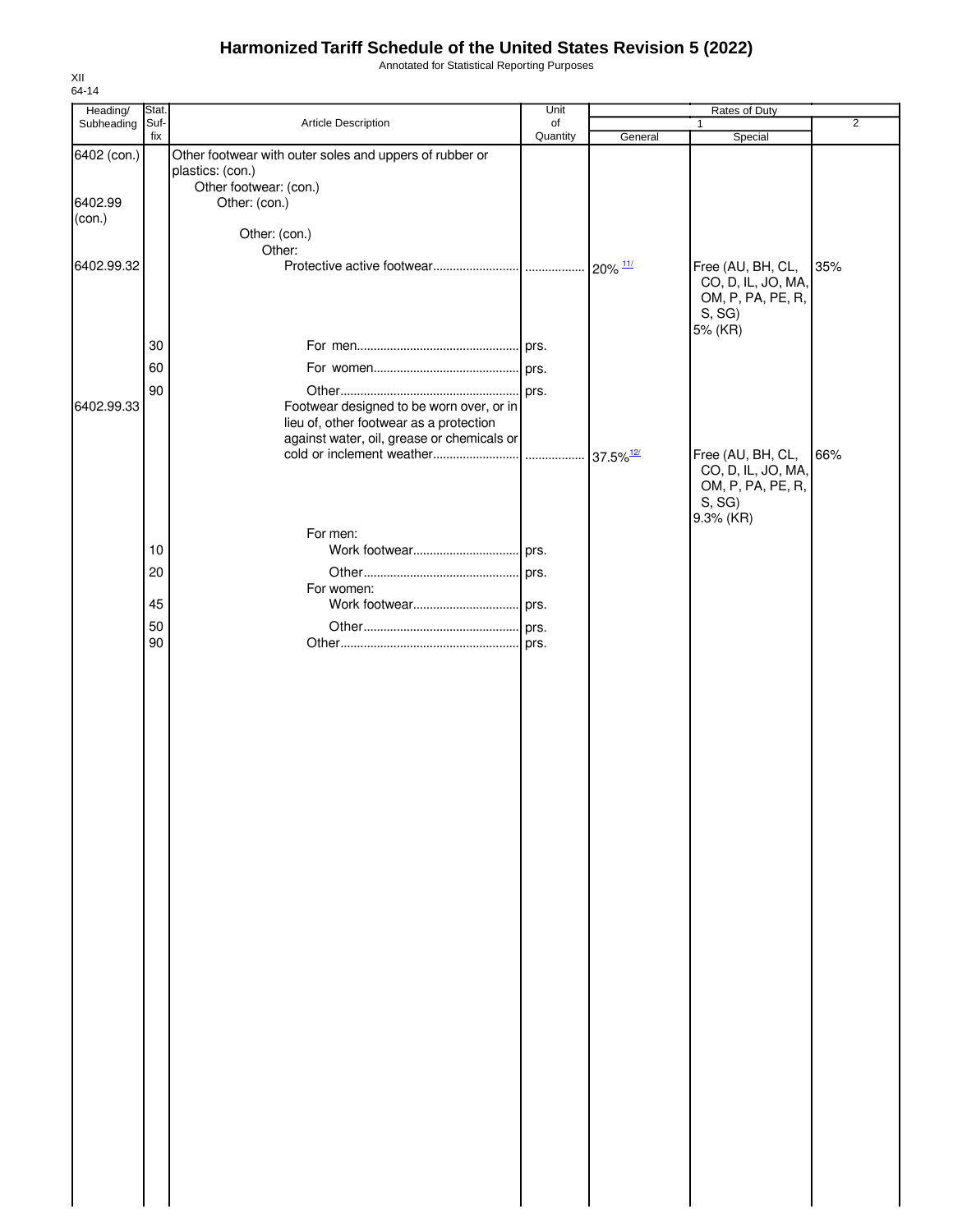Annotated for Statistical Reporting Purposes

| Heading/          | Stat.       |                                                                                                                                                                                                                                                                         | Unit           |         | Rates of Duty                                                                 |                |
|-------------------|-------------|-------------------------------------------------------------------------------------------------------------------------------------------------------------------------------------------------------------------------------------------------------------------------|----------------|---------|-------------------------------------------------------------------------------|----------------|
| Subheading        | Suf-<br>fix | Article Description                                                                                                                                                                                                                                                     | of<br>Quantity | General | Special                                                                       | $\overline{2}$ |
| 6402 (con.)       |             | Other footwear with outer soles and uppers of rubber or<br>plastics: (con.)<br>Other footwear: (con.)                                                                                                                                                                   |                |         |                                                                               |                |
| 6402.99<br>(con.) |             | Other: (con.)                                                                                                                                                                                                                                                           |                |         |                                                                               |                |
|                   |             | Other: (con.)<br>Other: (con.)<br>Footwear with open toes or open heels;<br>footwear of the slip-on type, that is held to                                                                                                                                               |                |         |                                                                               |                |
|                   |             | the foot without the use of laces or buckles<br>or other fasteners, the foregoing except<br>footwear of subheading 6402.99.33 and<br>except footwear having a foxing or a<br>foxing-like band wholly or almost wholly of<br>rubber or plastics applied or molded at the |                |         |                                                                               |                |
| 6402.99.41        | 00          | sole and overlapping the upper:<br>Having outer soles with textile<br>materials having the greatest surface<br>area in contact with the ground, but<br>not taken into account under the terms<br>of additional U.S. note 5 to this                                      |                |         |                                                                               |                |
|                   |             |                                                                                                                                                                                                                                                                         |                |         | Free (AU, BH, CL,<br>CO, D, E, IL, JO,<br>KR, MA, OM, P,<br>PA, PE, R, S, SG) | 35%            |
| 6402.99.49        |             |                                                                                                                                                                                                                                                                         |                |         | Free (AU, BH, CL,<br>CO, D, E, IL, JO,<br>KR, MA, P, PA, PE,<br>OM, R, S, SG) | 66%            |
|                   | 20          | Other:                                                                                                                                                                                                                                                                  |                |         |                                                                               |                |
|                   | 40          |                                                                                                                                                                                                                                                                         |                |         |                                                                               |                |
|                   | 60          |                                                                                                                                                                                                                                                                         |                |         |                                                                               |                |
|                   | 80          |                                                                                                                                                                                                                                                                         |                |         |                                                                               |                |
|                   |             |                                                                                                                                                                                                                                                                         |                |         |                                                                               |                |
|                   |             |                                                                                                                                                                                                                                                                         |                |         |                                                                               |                |
|                   |             |                                                                                                                                                                                                                                                                         |                |         |                                                                               |                |
|                   |             |                                                                                                                                                                                                                                                                         |                |         |                                                                               |                |
|                   |             |                                                                                                                                                                                                                                                                         |                |         |                                                                               |                |
|                   |             |                                                                                                                                                                                                                                                                         |                |         |                                                                               |                |
|                   |             |                                                                                                                                                                                                                                                                         |                |         |                                                                               |                |
|                   |             |                                                                                                                                                                                                                                                                         |                |         |                                                                               |                |
|                   |             |                                                                                                                                                                                                                                                                         |                |         |                                                                               |                |
|                   |             |                                                                                                                                                                                                                                                                         |                |         |                                                                               |                |
|                   |             |                                                                                                                                                                                                                                                                         |                |         |                                                                               |                |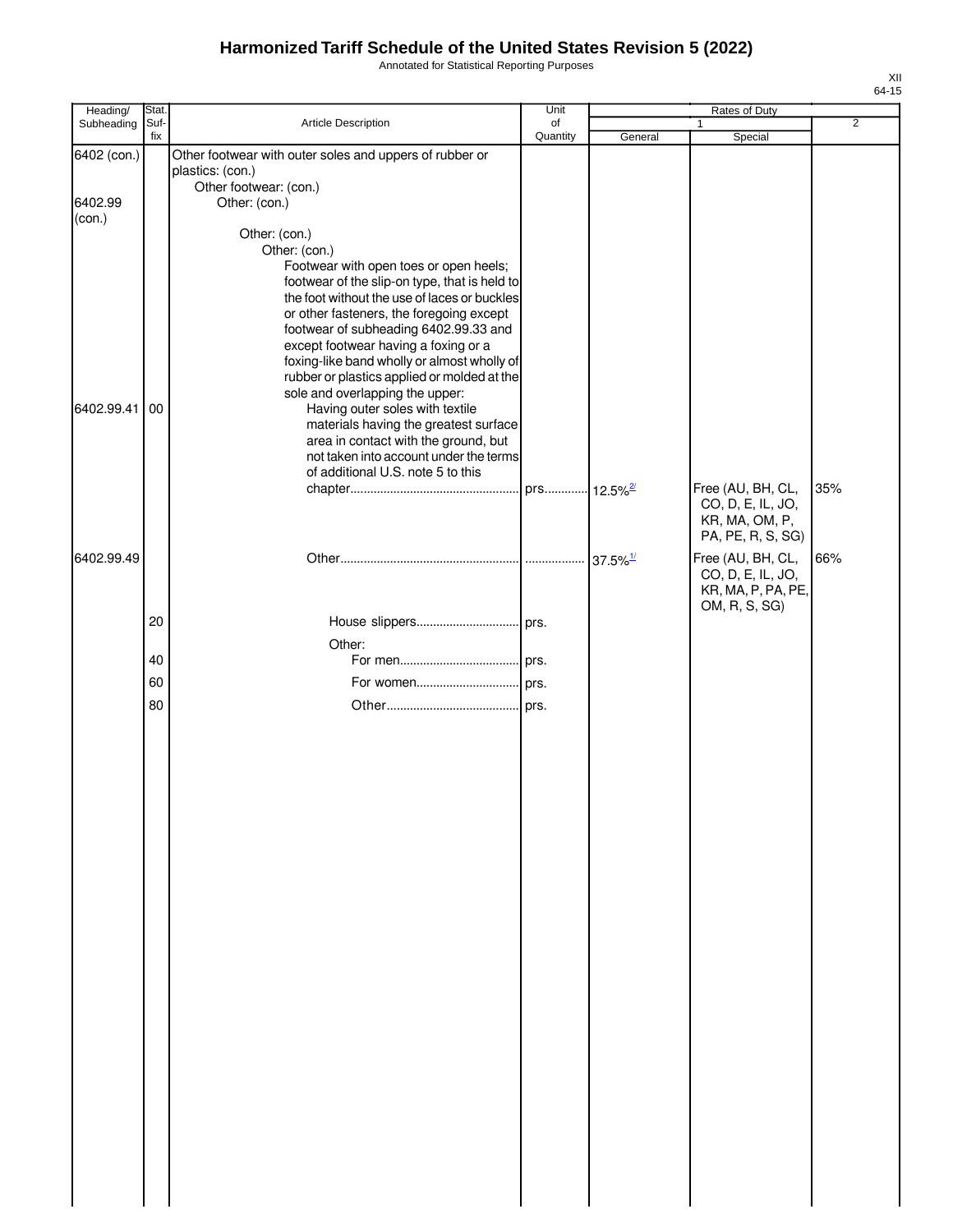Annotated for Statistical Reporting Purposes

| Heading/<br>Subheading | Stat.<br>Suf- | Article Description                                                         | Unit<br>of |         | Rates of Duty<br>$\mathbf{1}$                            | 2             |
|------------------------|---------------|-----------------------------------------------------------------------------|------------|---------|----------------------------------------------------------|---------------|
|                        | fix           |                                                                             | Quantity   | General | Special                                                  |               |
| 6402 (con.)            |               | Other footwear with outer soles and uppers of rubber or<br>plastics: (con.) |            |         |                                                          |               |
| 6402.99<br>(con.)      |               | Other footwear: (con.)<br>Other: (con.)                                     |            |         |                                                          |               |
|                        |               | Other: (con.)                                                               |            |         |                                                          |               |
|                        |               | Other: (con.)                                                               |            |         |                                                          |               |
|                        |               | Other:                                                                      |            |         |                                                          |               |
|                        |               | Valued not over \$3/pair:                                                   |            |         |                                                          |               |
| 6402.99.61             | 00            | Having outer soles with textile<br>materials having the greatest            |            |         |                                                          |               |
|                        |               | surface area in contact with the                                            |            |         |                                                          |               |
|                        |               | ground, but not taken into account                                          |            |         |                                                          |               |
|                        |               | under the terms of additional U.S.                                          |            |         |                                                          |               |
|                        |               |                                                                             |            |         | Free (AU, BH, CL,                                        | 35%           |
|                        |               |                                                                             |            |         | CO, D, E, IL, JO,<br>KR, MA, OM, P,<br>PA, PE, R, S, SG) |               |
| 6402.99.69             |               |                                                                             |            |         | Free (AU, BH, CL,                                        | 84%           |
|                        |               |                                                                             |            |         | CO, D, E, IL, JO,<br>KR, MA, OM, P,                      |               |
|                        |               |                                                                             |            |         | PA, PE, R, S, SG)                                        |               |
|                        | 15            | House slippers prs.                                                         |            |         |                                                          |               |
|                        |               | Other:                                                                      |            |         |                                                          |               |
|                        | 30            |                                                                             |            |         |                                                          |               |
|                        | 60            |                                                                             |            |         |                                                          |               |
|                        | 90            |                                                                             |            |         |                                                          |               |
|                        |               | Valued over \$3 but not over \$6.50/pair:                                   |            |         |                                                          |               |
| 6402.99.71             | 00            | Having outer soles with textile<br>materials having the greatest            |            |         |                                                          |               |
|                        |               | surface area in contact with the                                            |            |         |                                                          |               |
|                        |               | ground, but not taken into account                                          |            |         |                                                          |               |
|                        |               | under the terms of additional U.S.                                          |            |         |                                                          |               |
|                        |               |                                                                             |            |         | Free (AU, BH, CL,                                        | 35%           |
|                        |               |                                                                             |            |         | CO, D, E, IL, JO,<br>KR, MA, OM, P,                      |               |
|                        |               |                                                                             |            |         | PA, PE, R, S, SG)                                        |               |
| 6402.99.79             |               |                                                                             |            |         |                                                          | $$1.58/pr. +$ |
|                        |               |                                                                             |            |         | CO, D, E, IL, JO,                                        | 66%           |
|                        |               |                                                                             |            |         | KR, MA, OM, P,                                           |               |
|                        | 15            | House slippers prs.                                                         |            |         | PA, PE, R, S, SG)                                        |               |
|                        |               |                                                                             |            |         |                                                          |               |
|                        | 30            | Other:                                                                      |            |         |                                                          |               |
|                        | 60            |                                                                             |            |         |                                                          |               |
|                        |               |                                                                             |            |         |                                                          |               |
|                        | 90            |                                                                             |            |         |                                                          |               |
|                        |               |                                                                             |            |         |                                                          |               |
|                        |               |                                                                             |            |         |                                                          |               |
|                        |               |                                                                             |            |         |                                                          |               |
|                        |               |                                                                             |            |         |                                                          |               |
|                        |               |                                                                             |            |         |                                                          |               |
|                        |               |                                                                             |            |         |                                                          |               |
|                        |               |                                                                             |            |         |                                                          |               |
|                        |               |                                                                             |            |         |                                                          |               |
|                        |               |                                                                             |            |         |                                                          |               |
|                        |               |                                                                             |            |         |                                                          |               |
|                        |               |                                                                             |            |         |                                                          |               |
|                        |               |                                                                             |            |         |                                                          |               |
|                        |               |                                                                             |            |         |                                                          |               |
|                        |               |                                                                             |            |         |                                                          |               |

XII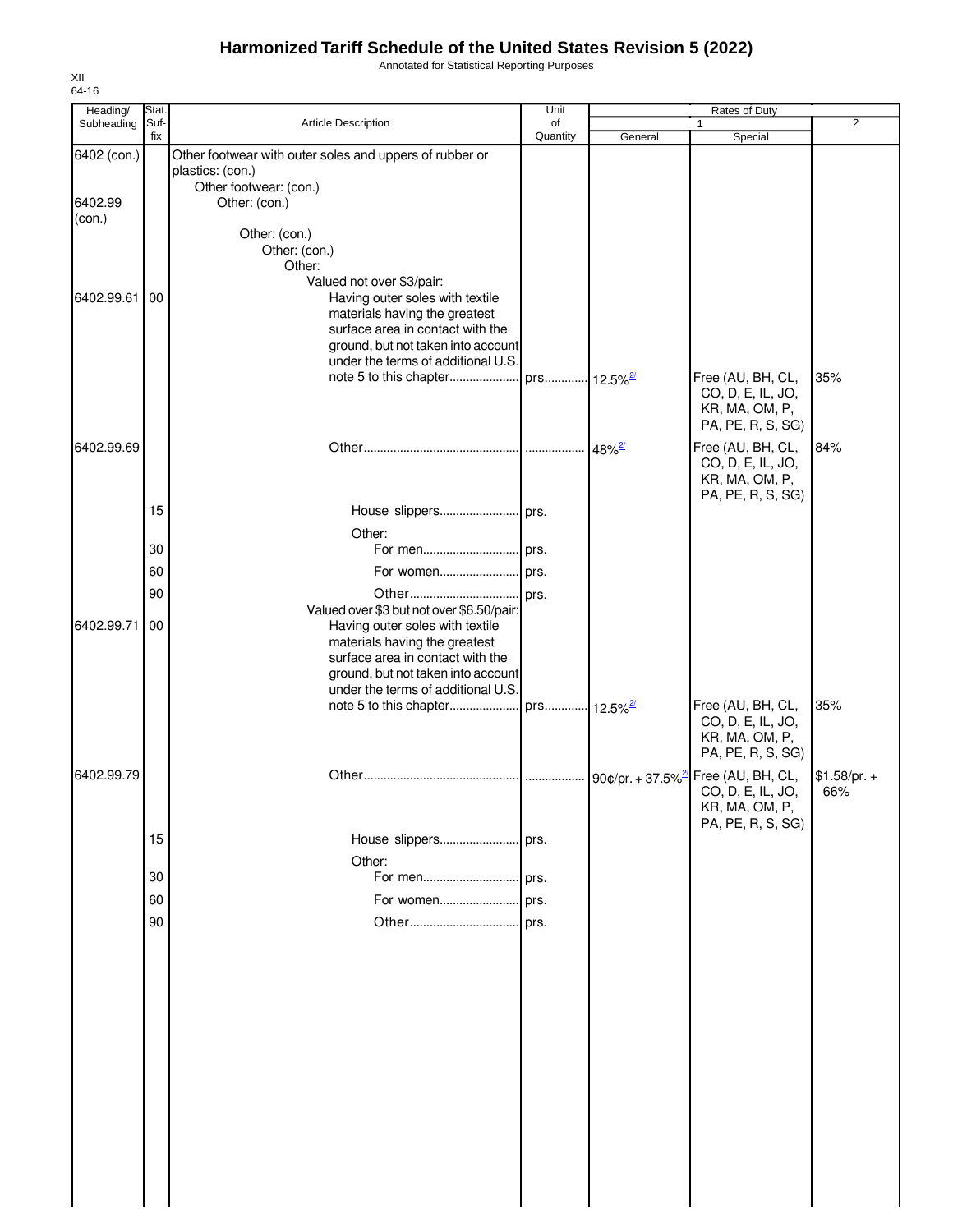Annotated for Statistical Reporting Purposes

| Heading/          | Stat.       |                                                         | Unit           |         | Rates of Duty              |                |
|-------------------|-------------|---------------------------------------------------------|----------------|---------|----------------------------|----------------|
| Subheading        | Suf-<br>fix | Article Description                                     | of<br>Quantity | General | $\mathbf{1}$<br>Special    | $\overline{2}$ |
| 6402 (con.)       |             | Other footwear with outer soles and uppers of rubber or |                |         |                            |                |
|                   |             | plastics: (con.)                                        |                |         |                            |                |
|                   |             | Other footwear: (con.)                                  |                |         |                            |                |
| 6402.99<br>(con.) |             | Other: (con.)                                           |                |         |                            |                |
|                   |             | Other: (con.)                                           |                |         |                            |                |
|                   |             | Other: (con.)                                           |                |         |                            |                |
|                   |             | Other: (con.)                                           |                |         |                            |                |
| 6402.99.80        |             | Valued over \$6.50 but not over                         |                |         | Free (AU, BH, CL,          | $$1.58/pr. +$  |
|                   |             |                                                         |                |         | CO, D, IL, JO, MA,         | 35%            |
|                   |             |                                                         |                |         | OM, P, PA, PE, R,          |                |
|                   |             |                                                         |                |         | S, SG                      |                |
|                   | 05          | Tennis shoes, basketball shoes,                         |                |         | 22.5¢/pr. + 5% (KR)        |                |
|                   |             | gym shoes, training shoes and the                       |                |         |                            |                |
|                   |             |                                                         |                |         |                            |                |
|                   |             | Other:                                                  |                |         |                            |                |
|                   | 31          |                                                         |                |         |                            |                |
|                   | 61          | For women prs.                                          |                |         |                            |                |
|                   | 91          |                                                         |                |         |                            |                |
| 6402.99.90        |             |                                                         |                |         | Free (AU, BH, CL,          | 35%            |
|                   |             |                                                         |                |         | CO, D, IL, JO, MA,         |                |
|                   |             |                                                         |                |         | OM, P, PA, PE, R,<br>S, SG |                |
|                   |             |                                                         |                |         | 5% (KR)                    |                |
|                   | 05          | Tennis shoes, basketball shoes,                         |                |         |                            |                |
|                   |             | gym shoes, training shoes and the                       |                |         |                            |                |
|                   |             |                                                         |                |         |                            |                |
|                   |             | Other:                                                  |                |         |                            |                |
|                   | 35          |                                                         |                |         |                            |                |
|                   | 65          | For women prs.                                          |                |         |                            |                |
|                   | 95          |                                                         |                |         |                            |                |
|                   |             |                                                         |                |         |                            |                |
|                   |             |                                                         |                |         |                            |                |
|                   |             |                                                         |                |         |                            |                |
|                   |             |                                                         |                |         |                            |                |
|                   |             |                                                         |                |         |                            |                |
|                   |             |                                                         |                |         |                            |                |
|                   |             |                                                         |                |         |                            |                |
|                   |             |                                                         |                |         |                            |                |
|                   |             |                                                         |                |         |                            |                |
|                   |             |                                                         |                |         |                            |                |
|                   |             |                                                         |                |         |                            |                |
|                   |             |                                                         |                |         |                            |                |
|                   |             |                                                         |                |         |                            |                |
|                   |             |                                                         |                |         |                            |                |
|                   |             |                                                         |                |         |                            |                |
|                   |             |                                                         |                |         |                            |                |
|                   |             |                                                         |                |         |                            |                |
|                   |             |                                                         |                |         |                            |                |
|                   |             |                                                         |                |         |                            |                |
|                   |             |                                                         |                |         |                            |                |
|                   |             |                                                         |                |         |                            |                |
|                   |             |                                                         |                |         |                            |                |
|                   |             |                                                         |                |         |                            |                |
|                   |             |                                                         |                |         |                            |                |
|                   |             |                                                         |                |         |                            |                |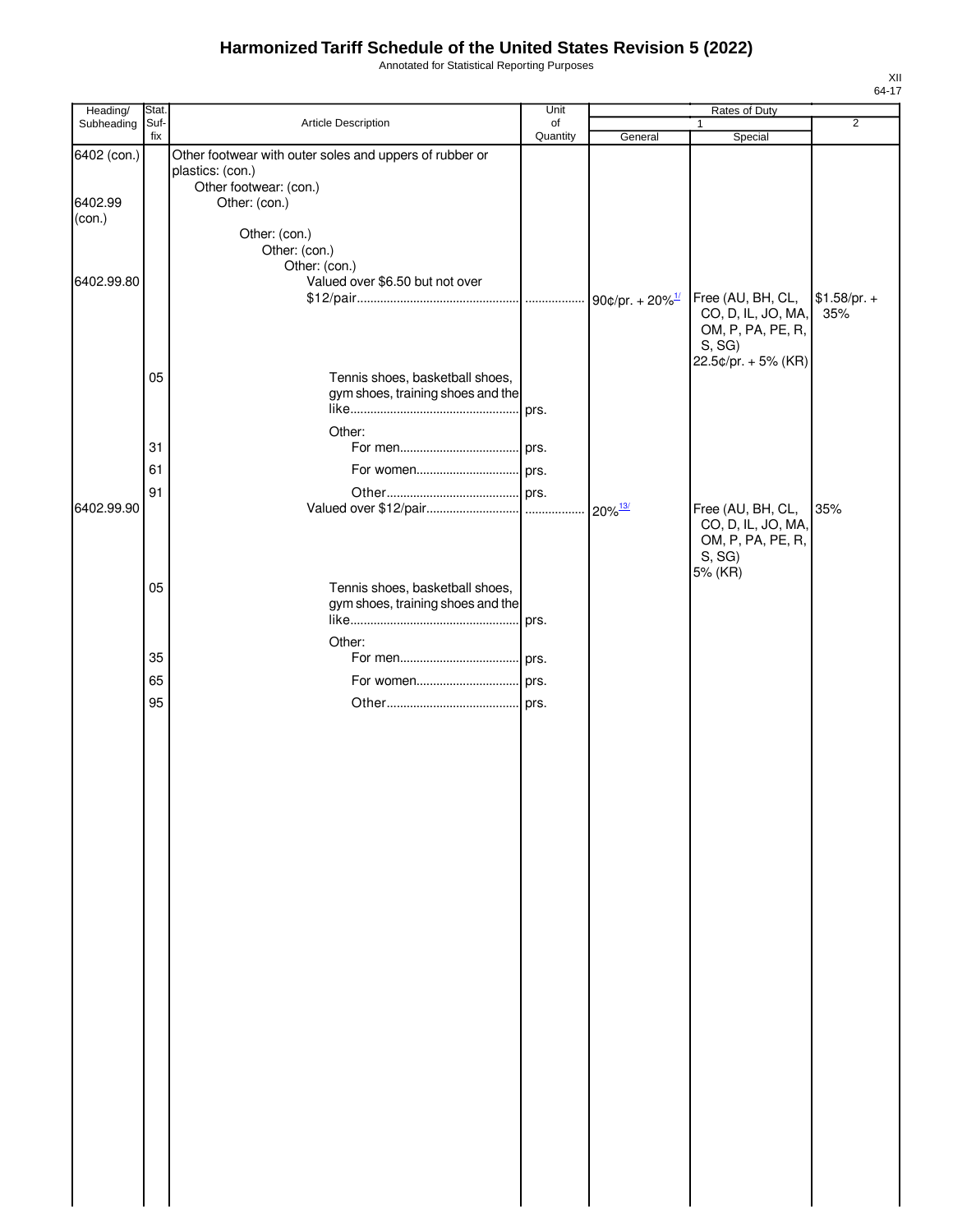Annotated for Statistical Reporting Purposes

| Heading/                 | Stat.       |                                                                                                         | Unit                      |                                            | Rates of Duty                                                                 |                |
|--------------------------|-------------|---------------------------------------------------------------------------------------------------------|---------------------------|--------------------------------------------|-------------------------------------------------------------------------------|----------------|
| Subheading               | Suf-<br>fix | Article Description                                                                                     | of<br>Quantity            | General                                    | $\mathbf{1}$<br>Special                                                       | $\overline{2}$ |
| 6403                     |             | Footwear with outer soles of rubber, plastics, leather or<br>composition leather and uppers of leather: |                           |                                            |                                                                               |                |
| 6403.12                  |             | Sports footwear:<br>Ski-boots, cross-country ski footwear and snowboard                                 |                           |                                            |                                                                               |                |
| 6403.12.30               | 00          | boots:                                                                                                  |                           |                                            |                                                                               | 20%            |
| 6403.12.60 00<br>6403.19 |             | Other:                                                                                                  |                           |                                            |                                                                               | 20%            |
| 6403.19.10 00            |             | For men, youths and boys:<br>Welt footwear:                                                             |                           |                                            | Free (AU, BH, CL,<br>CO, D, E, IL, JO,<br>KR, MA, OM, P,<br>PA, PE, R, S, SG) | 20%            |
| 6403.19.20 00            |             |                                                                                                         |                           |                                            |                                                                               | 20%            |
| 6403.19.30               |             | Other:                                                                                                  |                           |                                            | Free (AU, BH, CL,<br>CO, D, E, IL, JO,<br>KR, MA, OM, P,<br>PA, PE, R, S, SG) | 20%            |
|                          | 30          |                                                                                                         |                           |                                            |                                                                               |                |
| 6403.19.40               | 90          |                                                                                                         |                           |                                            | Free (AU, BH, CL,<br>CO, D, E, IL, JO,<br>KR, MA, OM, P,                      | 20%            |
|                          | 30          |                                                                                                         |                           |                                            | PA, PE, R, S, SG)                                                             |                |
|                          | 90          | For other persons:                                                                                      |                           |                                            |                                                                               |                |
| 6403.19.50               |             |                                                                                                         |                           | $10\%$ <sup><math>\frac{1}{2}</math></sup> | Free (AU, BH, CL,<br>CO, D, E, IL, JO,<br>KR, MA, OM, P,<br>PA, PE, R, S, SG) | 20%            |
|                          | 31          | For women:                                                                                              |                           |                                            |                                                                               |                |
|                          | 61          |                                                                                                         |                           |                                            |                                                                               |                |
| 6403.19.70               | 91          |                                                                                                         |                           |                                            |                                                                               | 20%            |
|                          | 31          | For women:                                                                                              |                           |                                            |                                                                               |                |
|                          | 61          |                                                                                                         |                           |                                            |                                                                               |                |
| 6403.20.00               | 91<br>00    | Footwear with outer soles of leather, and uppers which                                                  |                           |                                            |                                                                               |                |
|                          |             | consist of leather straps across the instep and around the                                              | . prs Free <sup>15/</sup> |                                            |                                                                               | 20%            |
|                          |             |                                                                                                         |                           |                                            |                                                                               |                |
|                          |             |                                                                                                         |                           |                                            |                                                                               |                |
|                          |             |                                                                                                         |                           |                                            |                                                                               |                |
|                          |             |                                                                                                         |                           |                                            |                                                                               |                |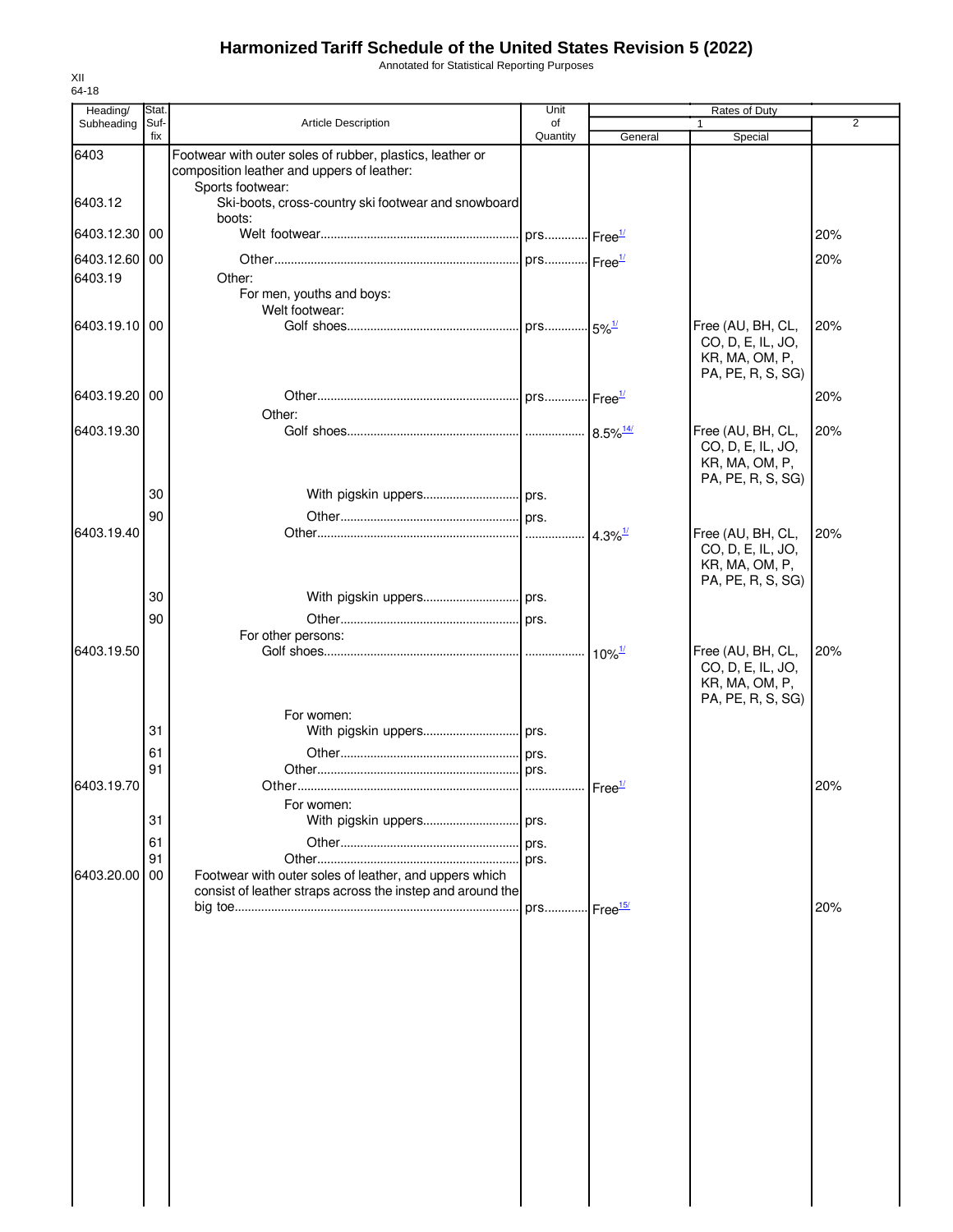Annotated for Statistical Reporting Purposes

| Heading/      | Stat.    |                                                                                                                | Unit     |                        | Rates of Duty                                                                 |                |
|---------------|----------|----------------------------------------------------------------------------------------------------------------|----------|------------------------|-------------------------------------------------------------------------------|----------------|
| Subheading    | Suf-     | <b>Article Description</b>                                                                                     | of       |                        | 1                                                                             | $\overline{2}$ |
| 6403 (con.)   | fix      | Footwear with outer soles of rubber, plastics, leather or                                                      | Quantity | General                | Special                                                                       |                |
| 6403.40       |          | composition leather and uppers of leather: (con.)<br>Other footwear, incorporating a protective metal toe-cap: |          |                        |                                                                               |                |
| 6403.40.30    |          |                                                                                                                |          |                        | Free (AU, BH, CL,<br>CO, D, E, IL, JO,<br>KR, MA, OM, P,<br>PA, PE, R, S, SG) | 20%            |
|               | 30       |                                                                                                                |          |                        |                                                                               |                |
|               | 90       |                                                                                                                |          |                        |                                                                               |                |
| 6403.40.60 00 |          |                                                                                                                |          |                        | Free (AU, BH, CL,<br>CO, D, E, IL, JO,<br>KR, MA, OM, P,<br>PA, PE, R, S, SG) | 20%            |
| 6403.51       |          | Other footwear with outer soles of leather:<br>Covering the ankle:                                             |          |                        |                                                                               |                |
| 6403.51.11    | 00       | Footwear made on a base or platform of wood, not<br>having an inner sole or a protective metal                 |          |                        |                                                                               |                |
|               |          |                                                                                                                |          |                        |                                                                               | 33 1/3%        |
| 6403.51.30    |          | Other:                                                                                                         |          | $5\%$ <sup>15/</sup>   | Free (AU, BH, CL,<br>CO, D, E, IL, JO,<br>KR, MA, OM, P,<br>PA, PE, R, S, SG) | 20%            |
|               |          | For men:                                                                                                       |          |                        |                                                                               |                |
|               | 15       |                                                                                                                |          |                        |                                                                               |                |
|               | 30       |                                                                                                                |          |                        |                                                                               |                |
|               | 60       |                                                                                                                |          |                        |                                                                               |                |
|               | 71       | Other:                                                                                                         |          |                        |                                                                               |                |
| 6403.51.60    |          |                                                                                                                |          | $8.5\%$ <sup>15/</sup> | Free (AU, BH, CL,<br>CO, D, E, IL, JO,<br>KR, MA, OM, P,                      | 20%            |
|               | 15<br>30 | For men:                                                                                                       |          |                        | PA, PE, R, S, SG)                                                             |                |
|               | 60       |                                                                                                                |          |                        |                                                                               |                |
| 6403.51.90    |          | For women:                                                                                                     |          | $10\%$ <sup>15/</sup>  | Free (AU, BH, CL,<br>CO, D, E, IL, JO,<br>KR, MA, OM, P,<br>PA, PE, R, S, SG) | 20%            |
|               | 15       |                                                                                                                |          |                        |                                                                               |                |
|               | 30       |                                                                                                                |          |                        |                                                                               |                |
|               | 41       |                                                                                                                |          |                        |                                                                               |                |
|               |          |                                                                                                                | prs.     |                        |                                                                               |                |
|               |          |                                                                                                                |          |                        |                                                                               |                |
|               |          |                                                                                                                |          |                        |                                                                               |                |
|               |          |                                                                                                                |          |                        |                                                                               |                |
|               |          |                                                                                                                |          |                        |                                                                               |                |
|               |          |                                                                                                                |          |                        |                                                                               |                |
|               |          |                                                                                                                |          |                        |                                                                               |                |
|               |          |                                                                                                                |          |                        |                                                                               |                |
|               |          |                                                                                                                |          |                        |                                                                               |                |
|               |          |                                                                                                                |          |                        |                                                                               |                |
|               |          |                                                                                                                |          |                        |                                                                               |                |
|               |          |                                                                                                                |          |                        |                                                                               |                |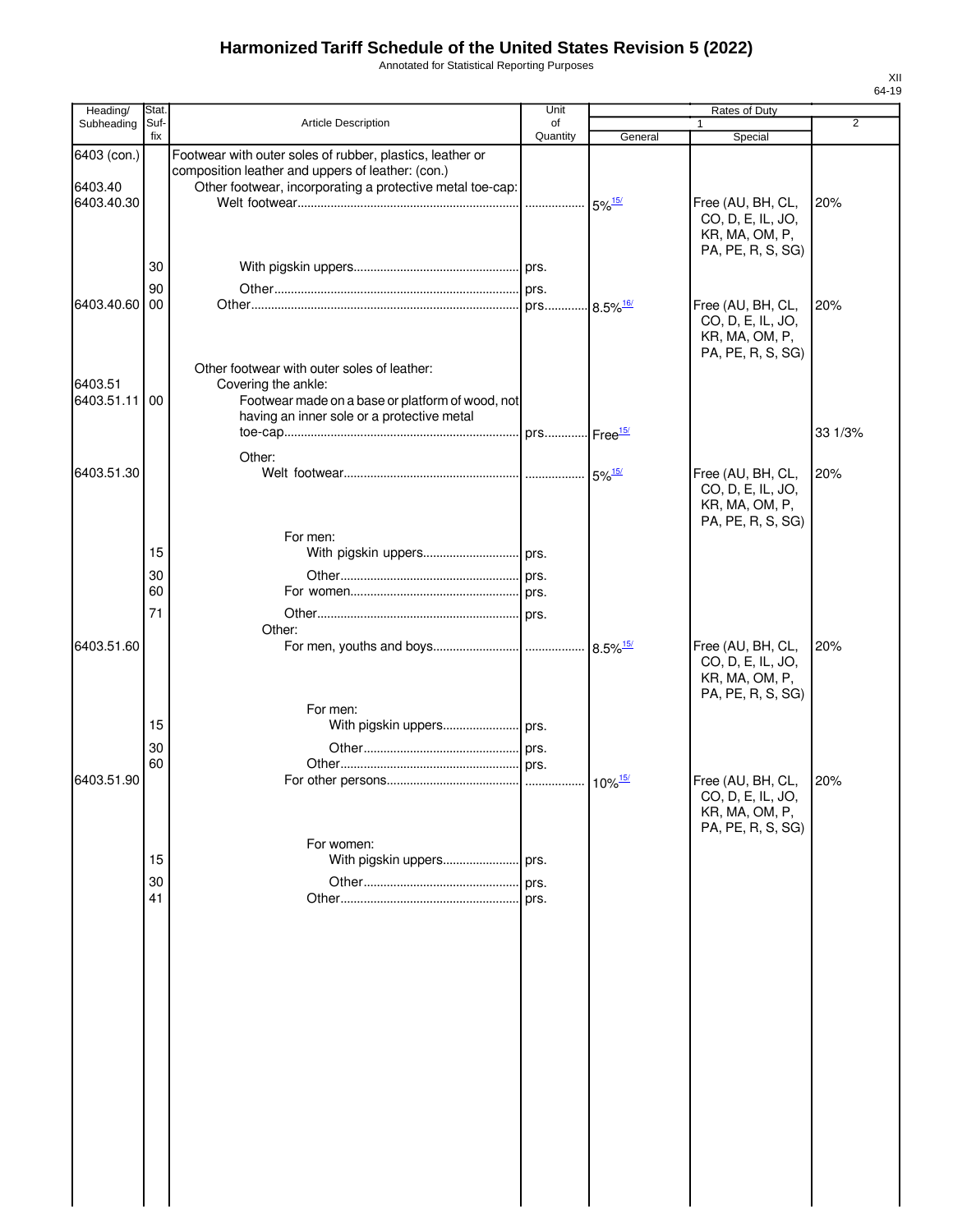Annotated for Statistical Reporting Purposes

| Heading/                                | Stat.       |                                                                                                                                                                                                                                                                                  | Unit           |                      | Rates of Duty                                                                 |                |
|-----------------------------------------|-------------|----------------------------------------------------------------------------------------------------------------------------------------------------------------------------------------------------------------------------------------------------------------------------------|----------------|----------------------|-------------------------------------------------------------------------------|----------------|
| Subheading                              | Suf-<br>fix | Article Description                                                                                                                                                                                                                                                              | of<br>Quantity | General              | 1<br>Special                                                                  | $\overline{2}$ |
| 6403 (con.)<br>6403.59<br>6403.59.10 00 |             | Footwear with outer soles of rubber, plastics, leather or<br>composition leather and uppers of leather: (con.)<br>Other footwear with outer soles of leather: (con.)<br>Other:<br>Footwear made on a base or platform of wood, not<br>having an inner sole or a protective metal |                |                      |                                                                               |                |
|                                         |             |                                                                                                                                                                                                                                                                                  |                |                      |                                                                               | 33 1/3%        |
| 6403.59.15                              |             | Other:                                                                                                                                                                                                                                                                           |                |                      | Free (AU, BH, CL,<br>CO, D, IL, JO, KR,<br>MA, OM, P, PA,<br>PE, R, S, SG)    | 10%            |
|                                         | 20          |                                                                                                                                                                                                                                                                                  |                |                      |                                                                               |                |
|                                         | 45          |                                                                                                                                                                                                                                                                                  |                |                      |                                                                               |                |
|                                         | 61          |                                                                                                                                                                                                                                                                                  |                |                      |                                                                               |                |
| 6403.59.30                              |             |                                                                                                                                                                                                                                                                                  |                | $5\%$ <sup>15/</sup> | Free (AU, BH, CL,<br>CO, D, E, IL, JO,<br>KR, MA, OM, P,<br>PA, PE, R, S, SG) | 20%            |
|                                         | 20          | For men:                                                                                                                                                                                                                                                                         |                |                      |                                                                               |                |
|                                         | 40          |                                                                                                                                                                                                                                                                                  |                |                      |                                                                               |                |
|                                         | 60          |                                                                                                                                                                                                                                                                                  |                |                      |                                                                               |                |
|                                         | 81          |                                                                                                                                                                                                                                                                                  |                |                      |                                                                               |                |
|                                         |             | Other:                                                                                                                                                                                                                                                                           |                |                      |                                                                               |                |
| 6403.59.60                              |             | For men:                                                                                                                                                                                                                                                                         |                |                      | Free (AU, BH, CL,<br>CO, D, IL, JO, KR,<br>MA, OM, P, PA,<br>PE, R, S, SG)    | 20%            |
|                                         | 40          |                                                                                                                                                                                                                                                                                  |                |                      |                                                                               |                |
|                                         | 60          |                                                                                                                                                                                                                                                                                  |                |                      |                                                                               |                |
|                                         | 80          |                                                                                                                                                                                                                                                                                  |                |                      |                                                                               |                |
| 6403.59.90                              |             |                                                                                                                                                                                                                                                                                  |                |                      | Free (AU, BH, CL,<br>CO, D, E, IL, JO,<br>KR, MA, OM, P,<br>PA, PE, R, S, SG) | 20%            |
|                                         | 30          | For women:<br>With pigskin uppers                                                                                                                                                                                                                                                | prs.           |                      |                                                                               |                |
|                                         | 45          |                                                                                                                                                                                                                                                                                  | prs.           |                      |                                                                               |                |
|                                         | 61          |                                                                                                                                                                                                                                                                                  | prs.           |                      |                                                                               |                |
|                                         |             |                                                                                                                                                                                                                                                                                  |                |                      |                                                                               |                |
|                                         |             |                                                                                                                                                                                                                                                                                  |                |                      |                                                                               |                |
|                                         |             |                                                                                                                                                                                                                                                                                  |                |                      |                                                                               |                |
|                                         |             |                                                                                                                                                                                                                                                                                  |                |                      |                                                                               |                |
|                                         |             |                                                                                                                                                                                                                                                                                  |                |                      |                                                                               |                |
|                                         |             |                                                                                                                                                                                                                                                                                  |                |                      |                                                                               |                |
|                                         |             |                                                                                                                                                                                                                                                                                  |                |                      |                                                                               |                |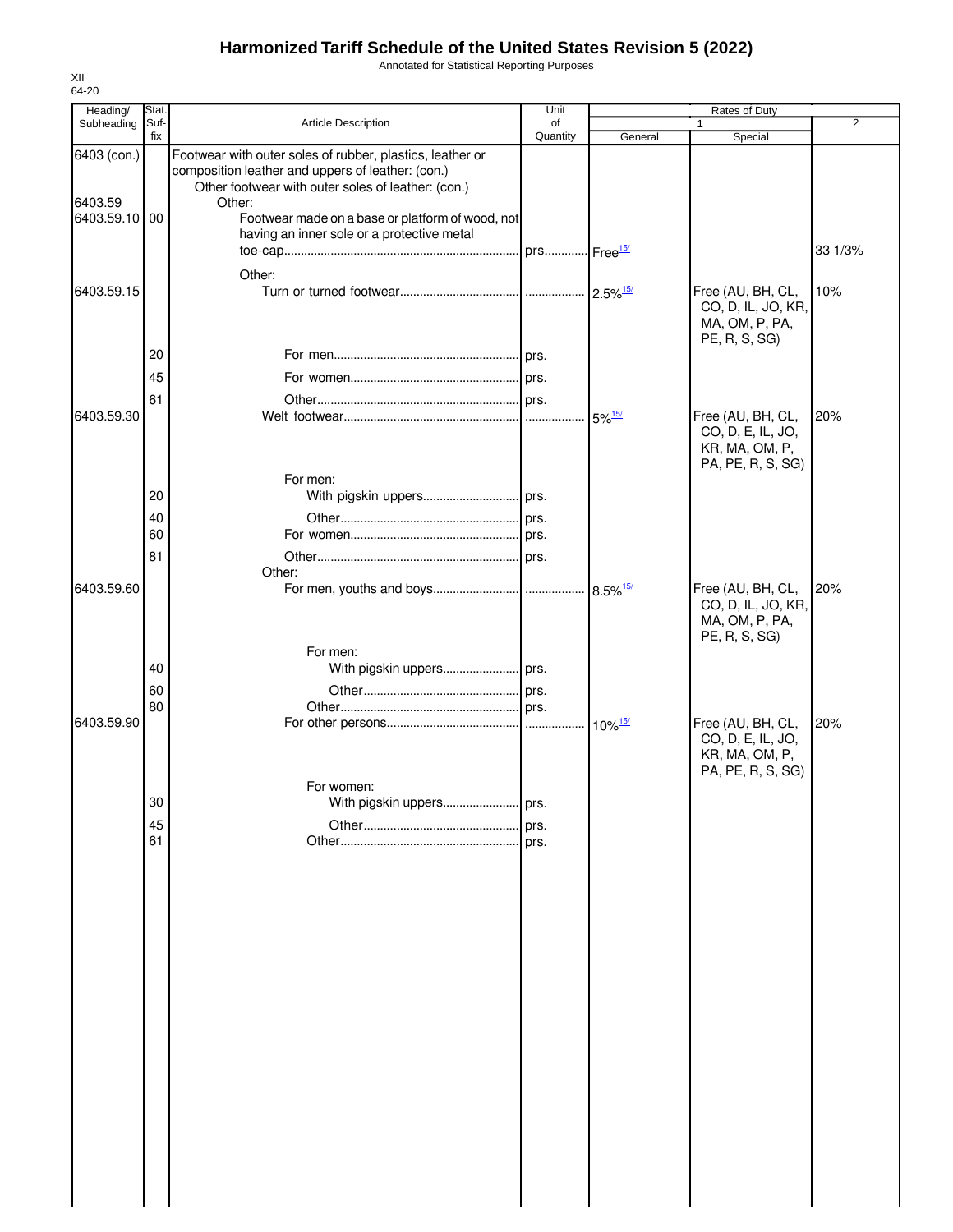Annotated for Statistical Reporting Purposes

| Heading/    | <b>Stat</b> |                                                                                                                | Unit           |                       | Rates of Duty                                                                 |         |
|-------------|-------------|----------------------------------------------------------------------------------------------------------------|----------------|-----------------------|-------------------------------------------------------------------------------|---------|
| Subheading  | Suf-<br>fix | Article Description                                                                                            | of<br>Quantity | General               | 1<br>Special                                                                  | 2       |
| 6403 (con.) |             | Footwear with outer soles of rubber, plastics, leather or<br>composition leather and uppers of leather: (con.) |                |                       |                                                                               |         |
| 6403.91     |             | Other footwear:<br>Covering the ankle:                                                                         |                |                       |                                                                               |         |
| 6403.91.11  | 00          | Footwear made on a base or platform of wood, not                                                               |                |                       |                                                                               |         |
|             |             | having an inner sole or a protective metal                                                                     |                |                       |                                                                               |         |
|             |             |                                                                                                                |                |                       |                                                                               | 33 1/3% |
|             |             | Other:                                                                                                         |                |                       |                                                                               |         |
| 6403.91.30  |             |                                                                                                                |                |                       | Free (AU, BH, CL,<br>CO, D, IL, JO, KR,<br>MA, OM, P, PA,<br>PE, R, S, SG)    | 20%     |
|             |             | Work footwear:                                                                                                 |                |                       |                                                                               |         |
|             | 10          |                                                                                                                |                |                       |                                                                               |         |
|             | 25          | Other:                                                                                                         |                |                       |                                                                               |         |
|             | 35          | For men:                                                                                                       |                |                       |                                                                               |         |
|             |             |                                                                                                                |                |                       |                                                                               |         |
|             | 40<br>80    |                                                                                                                |                |                       |                                                                               |         |
|             |             |                                                                                                                |                |                       |                                                                               |         |
|             | 91          | Other:                                                                                                         |                |                       |                                                                               |         |
| 6403.91.60  |             |                                                                                                                |                |                       | Free (AU, BH, CL,<br>CO, D, E, IL, JO,<br>KR, MA, OM, P,<br>PA, PE, R, S, SG) | 20%     |
|             | 10          |                                                                                                                |                |                       |                                                                               |         |
|             |             | Other:                                                                                                         |                |                       |                                                                               |         |
|             |             | Tennis shoes, basketball shoes,<br>gym shoes, training shoes and the<br>like, for men:                         |                |                       |                                                                               |         |
|             | 30          | With pigskin uppers prs.                                                                                       |                |                       |                                                                               |         |
|             | 40          | Other tennis shoes, basketball<br>shoes, gym shoes, training shoes<br>and the like:                            | prs.           |                       |                                                                               |         |
|             | 50          | With pigskin uppers prs.                                                                                       |                |                       |                                                                               |         |
|             | 60          |                                                                                                                |                |                       |                                                                               |         |
|             |             | Other:                                                                                                         |                |                       |                                                                               |         |
|             |             | For men:                                                                                                       |                |                       |                                                                               |         |
|             | 65          | With pigskin uppers prs.                                                                                       |                |                       |                                                                               |         |
|             | 75          |                                                                                                                |                |                       |                                                                               |         |
|             | 90          |                                                                                                                | prs.           |                       |                                                                               |         |
| 6403.91.90  |             |                                                                                                                |                | $10\%$ <sup>15/</sup> | Free (AU, BH, CL,<br>CO, D, E, IL, JO,<br>KR, MA, OM, P,<br>PA, PE, R, S, SG) | 20%     |
|             | 15          |                                                                                                                | prs.           |                       |                                                                               |         |
|             |             | Other:                                                                                                         |                |                       |                                                                               |         |
|             |             | For women:                                                                                                     |                |                       |                                                                               |         |
|             | 25          | With pigskin uppers prs.                                                                                       |                |                       |                                                                               |         |
|             | 45          |                                                                                                                |                |                       |                                                                               |         |
|             | 51          |                                                                                                                | prs.           |                       |                                                                               |         |
|             |             |                                                                                                                |                |                       |                                                                               |         |
|             |             |                                                                                                                |                |                       |                                                                               |         |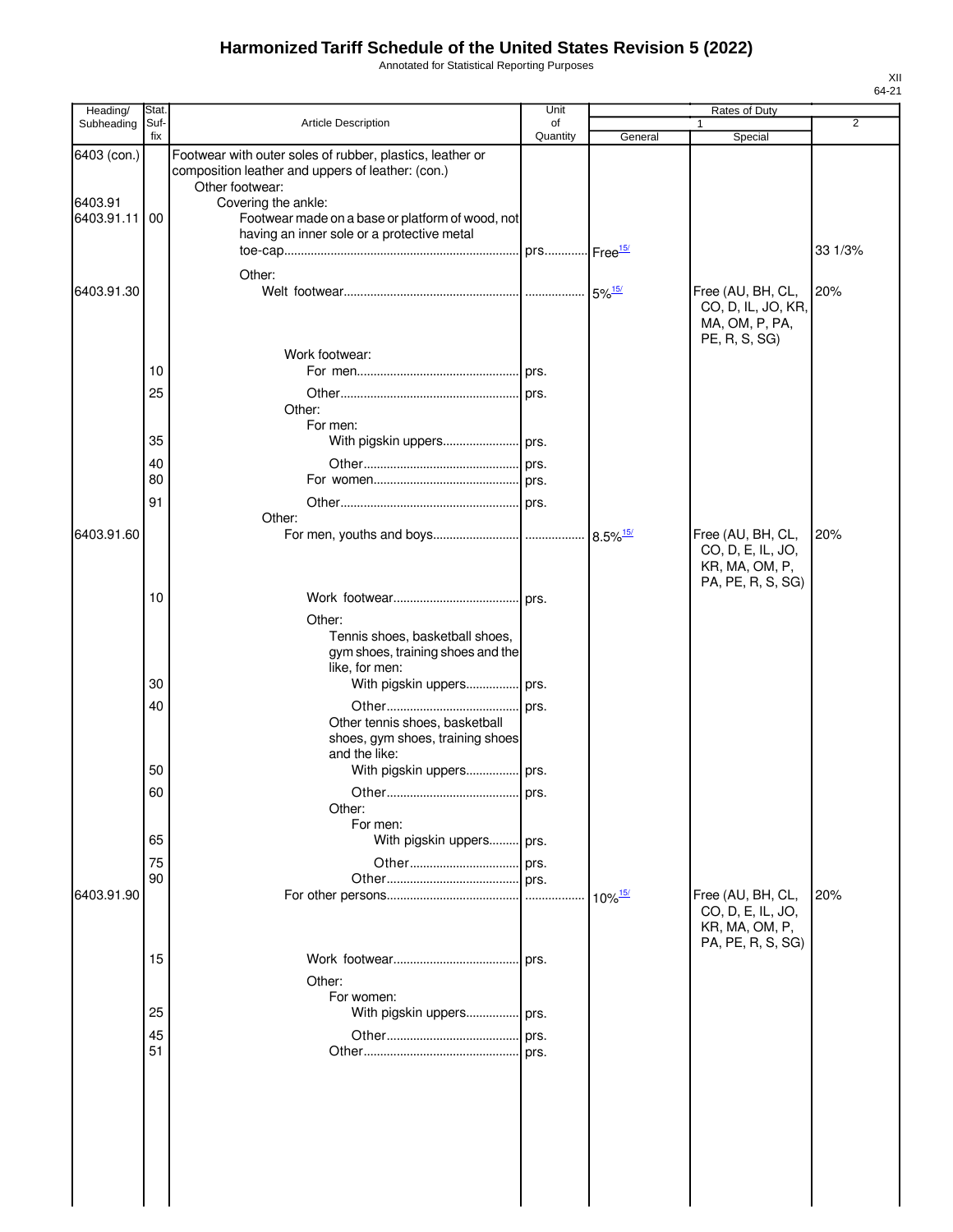Annotated for Statistical Reporting Purposes

| Heading/                                | Stat.       |                                                                                                                                                                                                        | Unit           |         | Rates of Duty                                                                 |         |
|-----------------------------------------|-------------|--------------------------------------------------------------------------------------------------------------------------------------------------------------------------------------------------------|----------------|---------|-------------------------------------------------------------------------------|---------|
| Subheading                              | Suf-<br>fix | Article Description                                                                                                                                                                                    | of<br>Quantity | General | $\mathbf{1}$<br>Special                                                       | 2       |
| 6403 (con.)<br>6403.99<br>6403.99.10 00 |             | Footwear with outer soles of rubber, plastics, leather or<br>composition leather and uppers of leather: (con.)<br>Other footwear: (con.)<br>Other:<br>Footwear made on a base or platform of wood, not |                |         |                                                                               |         |
|                                         |             | having an inner sole or a protective metal<br>Other:                                                                                                                                                   |                |         |                                                                               | 33 1/3% |
| 6403.99.20                              |             | Footwear made on a base or platform of                                                                                                                                                                 |                |         | Free (AU, BH, CL,<br>CO, D, E, IL, JO,<br>KR, MA, OM, P,<br>PA, PE, R, S, SG) | 33 1/3% |
|                                         | 30          |                                                                                                                                                                                                        |                |         |                                                                               |         |
|                                         | 60          |                                                                                                                                                                                                        |                |         |                                                                               |         |
|                                         | 90          |                                                                                                                                                                                                        |                |         |                                                                               |         |
|                                         |             | Other:                                                                                                                                                                                                 |                |         |                                                                               |         |
| 6403.99.40                              |             |                                                                                                                                                                                                        |                |         | Free (AU, BH, CL,<br>CO, D, E, IL, JO,<br>KR, MA, OM, P,<br>PA, PE, R, S, SG) | 20%     |
|                                         | 10          | Work footwear:                                                                                                                                                                                         |                |         |                                                                               |         |
|                                         | 20          |                                                                                                                                                                                                        |                |         |                                                                               |         |
|                                         |             | Other:                                                                                                                                                                                                 |                |         |                                                                               |         |
|                                         |             | For men:                                                                                                                                                                                               |                |         |                                                                               |         |
|                                         | 35          | With pigskin uppers prs.                                                                                                                                                                               |                |         |                                                                               |         |
|                                         | 55<br>80    |                                                                                                                                                                                                        |                |         |                                                                               |         |
|                                         | 91          |                                                                                                                                                                                                        |                |         |                                                                               |         |
|                                         |             |                                                                                                                                                                                                        |                |         |                                                                               |         |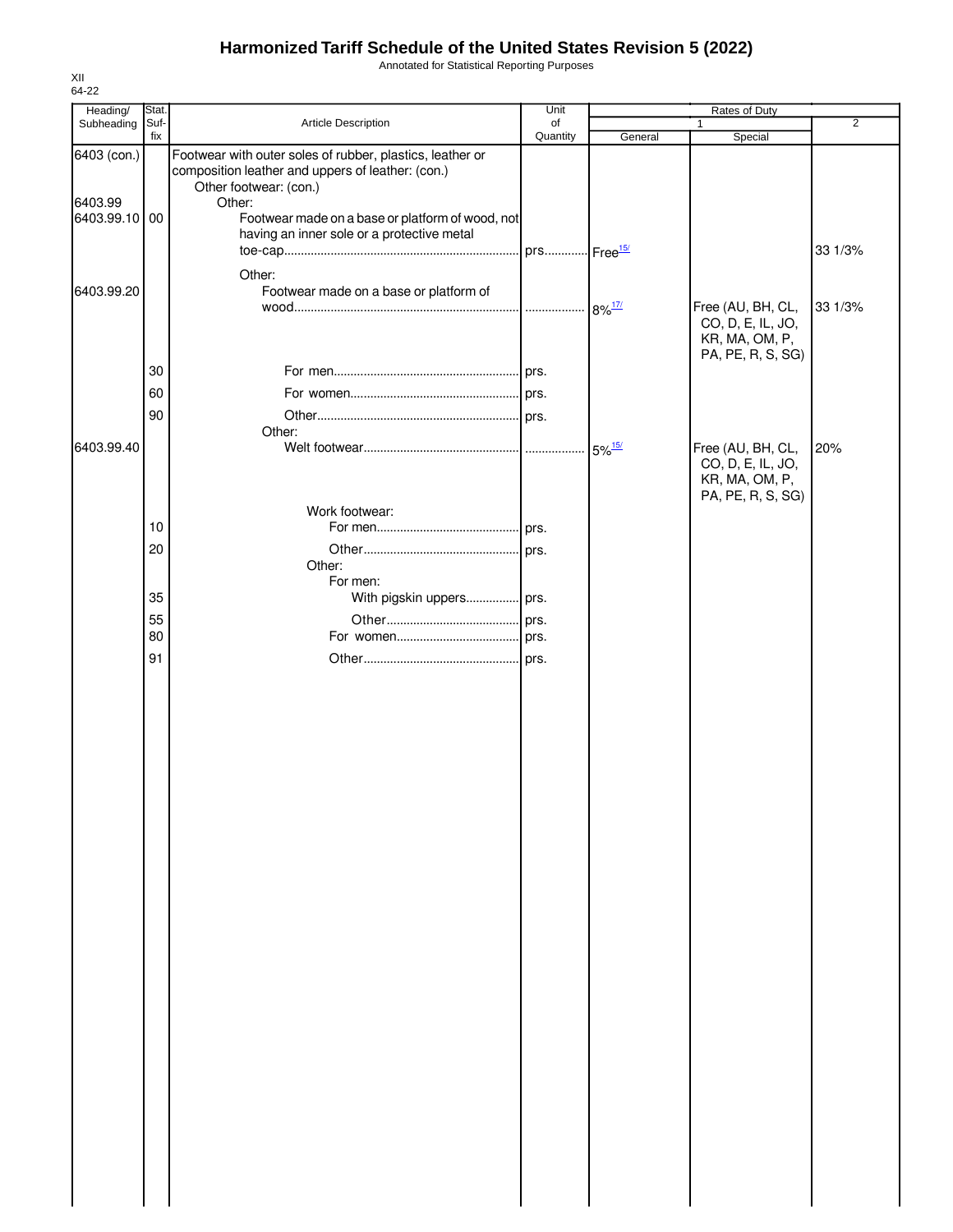Annotated for Statistical Reporting Purposes

| Heading/          | Stat.       |                                                                                                                | Unit           |         | Rates of Duty                           |                |
|-------------------|-------------|----------------------------------------------------------------------------------------------------------------|----------------|---------|-----------------------------------------|----------------|
| Subheading        | Suf-<br>fix | Article Description                                                                                            | of<br>Quantity | General | 1<br>Special                            | $\overline{2}$ |
| 6403 (con.)       |             | Footwear with outer soles of rubber, plastics, leather or<br>composition leather and uppers of leather: (con.) |                |         |                                         |                |
| 6403.99<br>(con.) |             | Other footwear: (con.)<br>Other: (con.)                                                                        |                |         |                                         |                |
|                   |             | Other: (con.)<br>Other: (con.)                                                                                 |                |         |                                         |                |
| 6403.99.60        |             | Other:                                                                                                         |                |         | Free (AU, BH, CL,<br>CO, D, IL, JO, KR, | 20%            |
|                   |             |                                                                                                                |                |         | MA, OM, P, PA,<br>PE, R, S, SG)         |                |
|                   | 15          |                                                                                                                |                |         |                                         |                |
|                   | 25          |                                                                                                                |                |         |                                         |                |
|                   |             | Other:                                                                                                         |                |         |                                         |                |
|                   |             | Tennis shoes, basketball<br>shoes, gym shoes, training<br>shoes and the like, for men:                         |                |         |                                         |                |
|                   | 30          | With pigskin uppers prs.                                                                                       |                |         |                                         |                |
|                   | 40          |                                                                                                                |                |         |                                         |                |
|                   |             | Other tennis shoes, basketball<br>shoes, gym shoes, training                                                   |                |         |                                         |                |
|                   | 50          | shoes and the like:<br>With pigskin uppers prs.                                                                |                |         |                                         |                |
|                   | 60          |                                                                                                                |                |         |                                         |                |
|                   |             | Other:                                                                                                         |                |         |                                         |                |
|                   | 65          | For men:                                                                                                       |                |         |                                         |                |
|                   |             | With pigskin<br>uppers prs.                                                                                    |                |         |                                         |                |
|                   | 75          |                                                                                                                |                |         |                                         |                |
|                   | 90          |                                                                                                                |                |         |                                         |                |
|                   |             |                                                                                                                |                |         |                                         |                |
|                   |             |                                                                                                                |                |         |                                         |                |
|                   |             |                                                                                                                |                |         |                                         |                |
|                   |             |                                                                                                                |                |         |                                         |                |
|                   |             |                                                                                                                |                |         |                                         |                |
|                   |             |                                                                                                                |                |         |                                         |                |
|                   |             |                                                                                                                |                |         |                                         |                |
|                   |             |                                                                                                                |                |         |                                         |                |
|                   |             |                                                                                                                |                |         |                                         |                |
|                   |             |                                                                                                                |                |         |                                         |                |
|                   |             |                                                                                                                |                |         |                                         |                |
|                   |             |                                                                                                                |                |         |                                         |                |
|                   |             |                                                                                                                |                |         |                                         |                |
|                   |             |                                                                                                                |                |         |                                         |                |
|                   |             |                                                                                                                |                |         |                                         |                |
|                   |             |                                                                                                                |                |         |                                         |                |
|                   |             |                                                                                                                |                |         |                                         |                |
|                   |             |                                                                                                                |                |         |                                         |                |
|                   |             |                                                                                                                |                |         |                                         |                |
|                   |             |                                                                                                                |                |         |                                         |                |
|                   |             |                                                                                                                |                |         |                                         |                |
|                   |             |                                                                                                                |                |         |                                         |                |
|                   |             |                                                                                                                |                |         |                                         |                |
|                   |             |                                                                                                                |                |         |                                         |                |
|                   |             |                                                                                                                |                |         |                                         |                |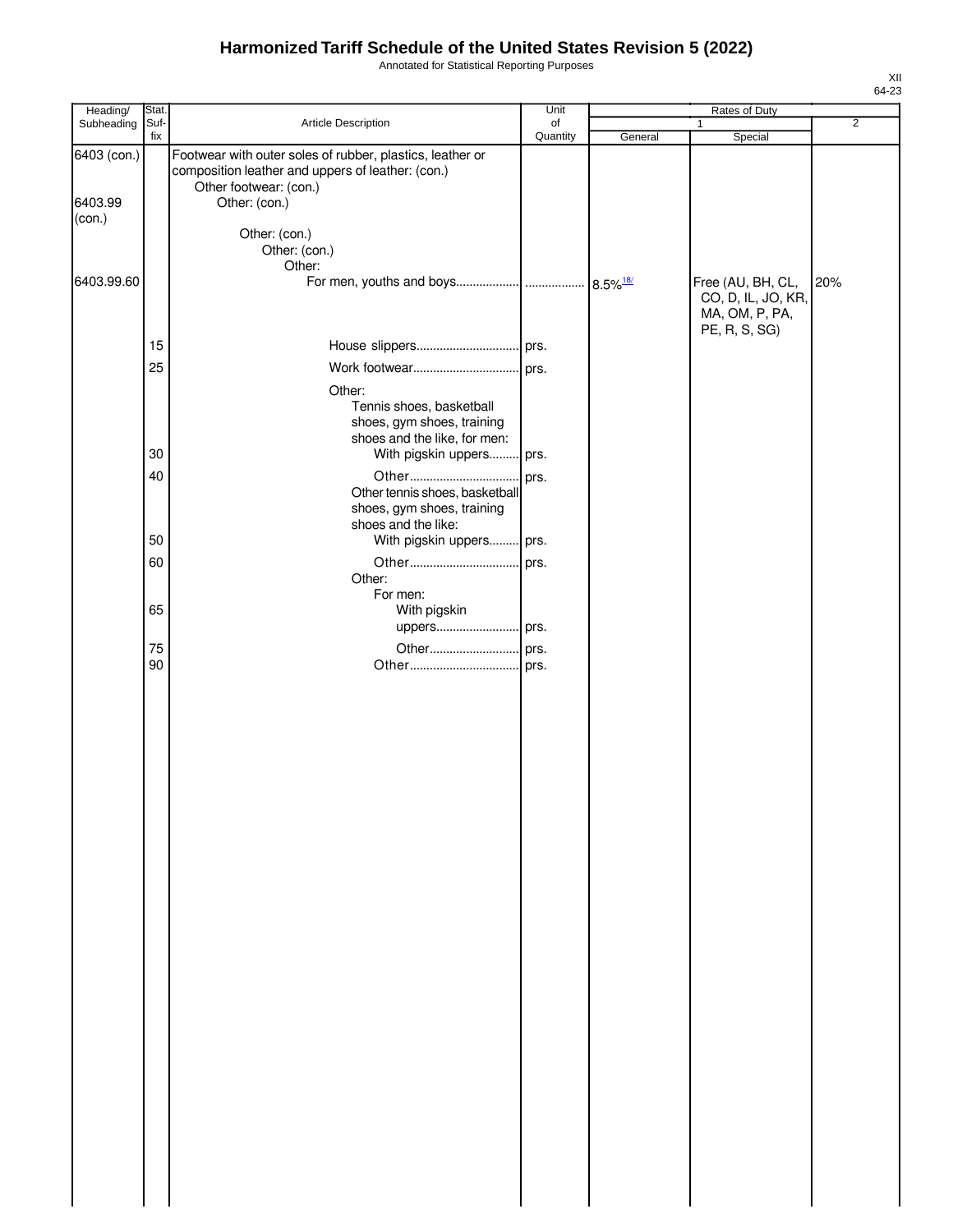Annotated for Statistical Reporting Purposes

| Suf-<br>of<br>Subheading<br>$\mathbf{1}$<br>Quantity<br>fix<br>General<br>Special<br>Footwear with outer soles of rubber, plastics, leather or<br>composition leather and uppers of leather: (con.)<br>Other footwear: (con.)<br>6403.99<br>Other: (con.)<br>(con.)<br>Other: (con.)<br>Other: (con.)<br>Other: (con.)<br>For other persons:<br>Free (AU, BH, CL,<br>20%<br>$.7\%$ <sup>16/</sup><br>CO, D, E, IL, JO,<br>KR, MA, OM, P,<br>PA, PE, R, S, SG)<br>15<br>Other:<br>For women:<br>30<br>With pigskin<br>uppers prs.<br>60<br>90<br>Valued over \$2.50/pair<br>6403.99.90<br>20%<br>Free (AU, BH, CL,<br>$10\%$ <sup>19/</sup><br>CO, D, IL, JO, KR,<br>MA, OM, P, PA,<br>PE, R, S, SG)<br>05<br>15<br>Work footwear prs.<br>Other:<br>Tennis shoes, basketball<br>shoes, and the like, for<br>women:<br>21<br>With pigskin<br>uppers prs.<br>31<br>41<br>Other tennis shoes,<br>basketball shoes, and the<br>Other:<br>For women:<br>55<br>With pigskin<br>uppers prs.<br>65<br>Other<br>prs.<br>71<br>Other<br>prs. | Heading/    | Stat. |                     | Unit | Rates of Duty |                |
|-----------------------------------------------------------------------------------------------------------------------------------------------------------------------------------------------------------------------------------------------------------------------------------------------------------------------------------------------------------------------------------------------------------------------------------------------------------------------------------------------------------------------------------------------------------------------------------------------------------------------------------------------------------------------------------------------------------------------------------------------------------------------------------------------------------------------------------------------------------------------------------------------------------------------------------------------------------------------------------------------------------------------------------|-------------|-------|---------------------|------|---------------|----------------|
|                                                                                                                                                                                                                                                                                                                                                                                                                                                                                                                                                                                                                                                                                                                                                                                                                                                                                                                                                                                                                                   |             |       | Article Description |      |               | $\overline{2}$ |
|                                                                                                                                                                                                                                                                                                                                                                                                                                                                                                                                                                                                                                                                                                                                                                                                                                                                                                                                                                                                                                   | 6403 (con.) |       |                     |      |               |                |
|                                                                                                                                                                                                                                                                                                                                                                                                                                                                                                                                                                                                                                                                                                                                                                                                                                                                                                                                                                                                                                   |             |       |                     |      |               |                |
|                                                                                                                                                                                                                                                                                                                                                                                                                                                                                                                                                                                                                                                                                                                                                                                                                                                                                                                                                                                                                                   |             |       |                     |      |               |                |
|                                                                                                                                                                                                                                                                                                                                                                                                                                                                                                                                                                                                                                                                                                                                                                                                                                                                                                                                                                                                                                   |             |       |                     |      |               |                |
|                                                                                                                                                                                                                                                                                                                                                                                                                                                                                                                                                                                                                                                                                                                                                                                                                                                                                                                                                                                                                                   |             |       |                     |      |               |                |
|                                                                                                                                                                                                                                                                                                                                                                                                                                                                                                                                                                                                                                                                                                                                                                                                                                                                                                                                                                                                                                   | 6403.99.75  |       |                     |      |               |                |
|                                                                                                                                                                                                                                                                                                                                                                                                                                                                                                                                                                                                                                                                                                                                                                                                                                                                                                                                                                                                                                   |             |       |                     |      |               |                |
|                                                                                                                                                                                                                                                                                                                                                                                                                                                                                                                                                                                                                                                                                                                                                                                                                                                                                                                                                                                                                                   |             |       |                     |      |               |                |
|                                                                                                                                                                                                                                                                                                                                                                                                                                                                                                                                                                                                                                                                                                                                                                                                                                                                                                                                                                                                                                   |             |       |                     |      |               |                |
|                                                                                                                                                                                                                                                                                                                                                                                                                                                                                                                                                                                                                                                                                                                                                                                                                                                                                                                                                                                                                                   |             |       |                     |      |               |                |
|                                                                                                                                                                                                                                                                                                                                                                                                                                                                                                                                                                                                                                                                                                                                                                                                                                                                                                                                                                                                                                   |             |       |                     |      |               |                |
|                                                                                                                                                                                                                                                                                                                                                                                                                                                                                                                                                                                                                                                                                                                                                                                                                                                                                                                                                                                                                                   |             |       |                     |      |               |                |
|                                                                                                                                                                                                                                                                                                                                                                                                                                                                                                                                                                                                                                                                                                                                                                                                                                                                                                                                                                                                                                   |             |       |                     |      |               |                |
|                                                                                                                                                                                                                                                                                                                                                                                                                                                                                                                                                                                                                                                                                                                                                                                                                                                                                                                                                                                                                                   |             |       |                     |      |               |                |
|                                                                                                                                                                                                                                                                                                                                                                                                                                                                                                                                                                                                                                                                                                                                                                                                                                                                                                                                                                                                                                   |             |       |                     |      |               |                |
|                                                                                                                                                                                                                                                                                                                                                                                                                                                                                                                                                                                                                                                                                                                                                                                                                                                                                                                                                                                                                                   |             |       |                     |      |               |                |
|                                                                                                                                                                                                                                                                                                                                                                                                                                                                                                                                                                                                                                                                                                                                                                                                                                                                                                                                                                                                                                   |             |       |                     |      |               |                |
|                                                                                                                                                                                                                                                                                                                                                                                                                                                                                                                                                                                                                                                                                                                                                                                                                                                                                                                                                                                                                                   |             |       |                     |      |               |                |
|                                                                                                                                                                                                                                                                                                                                                                                                                                                                                                                                                                                                                                                                                                                                                                                                                                                                                                                                                                                                                                   |             |       |                     |      |               |                |
|                                                                                                                                                                                                                                                                                                                                                                                                                                                                                                                                                                                                                                                                                                                                                                                                                                                                                                                                                                                                                                   |             |       |                     |      |               |                |
|                                                                                                                                                                                                                                                                                                                                                                                                                                                                                                                                                                                                                                                                                                                                                                                                                                                                                                                                                                                                                                   |             |       |                     |      |               |                |
|                                                                                                                                                                                                                                                                                                                                                                                                                                                                                                                                                                                                                                                                                                                                                                                                                                                                                                                                                                                                                                   |             |       |                     |      |               |                |
|                                                                                                                                                                                                                                                                                                                                                                                                                                                                                                                                                                                                                                                                                                                                                                                                                                                                                                                                                                                                                                   |             |       |                     |      |               |                |
|                                                                                                                                                                                                                                                                                                                                                                                                                                                                                                                                                                                                                                                                                                                                                                                                                                                                                                                                                                                                                                   |             |       |                     |      |               |                |
|                                                                                                                                                                                                                                                                                                                                                                                                                                                                                                                                                                                                                                                                                                                                                                                                                                                                                                                                                                                                                                   |             |       |                     |      |               |                |
|                                                                                                                                                                                                                                                                                                                                                                                                                                                                                                                                                                                                                                                                                                                                                                                                                                                                                                                                                                                                                                   |             |       |                     |      |               |                |
|                                                                                                                                                                                                                                                                                                                                                                                                                                                                                                                                                                                                                                                                                                                                                                                                                                                                                                                                                                                                                                   |             |       |                     |      |               |                |
|                                                                                                                                                                                                                                                                                                                                                                                                                                                                                                                                                                                                                                                                                                                                                                                                                                                                                                                                                                                                                                   |             |       |                     |      |               |                |
|                                                                                                                                                                                                                                                                                                                                                                                                                                                                                                                                                                                                                                                                                                                                                                                                                                                                                                                                                                                                                                   |             |       |                     |      |               |                |
|                                                                                                                                                                                                                                                                                                                                                                                                                                                                                                                                                                                                                                                                                                                                                                                                                                                                                                                                                                                                                                   |             |       |                     |      |               |                |
|                                                                                                                                                                                                                                                                                                                                                                                                                                                                                                                                                                                                                                                                                                                                                                                                                                                                                                                                                                                                                                   |             |       |                     |      |               |                |
|                                                                                                                                                                                                                                                                                                                                                                                                                                                                                                                                                                                                                                                                                                                                                                                                                                                                                                                                                                                                                                   |             |       |                     |      |               |                |
|                                                                                                                                                                                                                                                                                                                                                                                                                                                                                                                                                                                                                                                                                                                                                                                                                                                                                                                                                                                                                                   |             |       |                     |      |               |                |
|                                                                                                                                                                                                                                                                                                                                                                                                                                                                                                                                                                                                                                                                                                                                                                                                                                                                                                                                                                                                                                   |             |       |                     |      |               |                |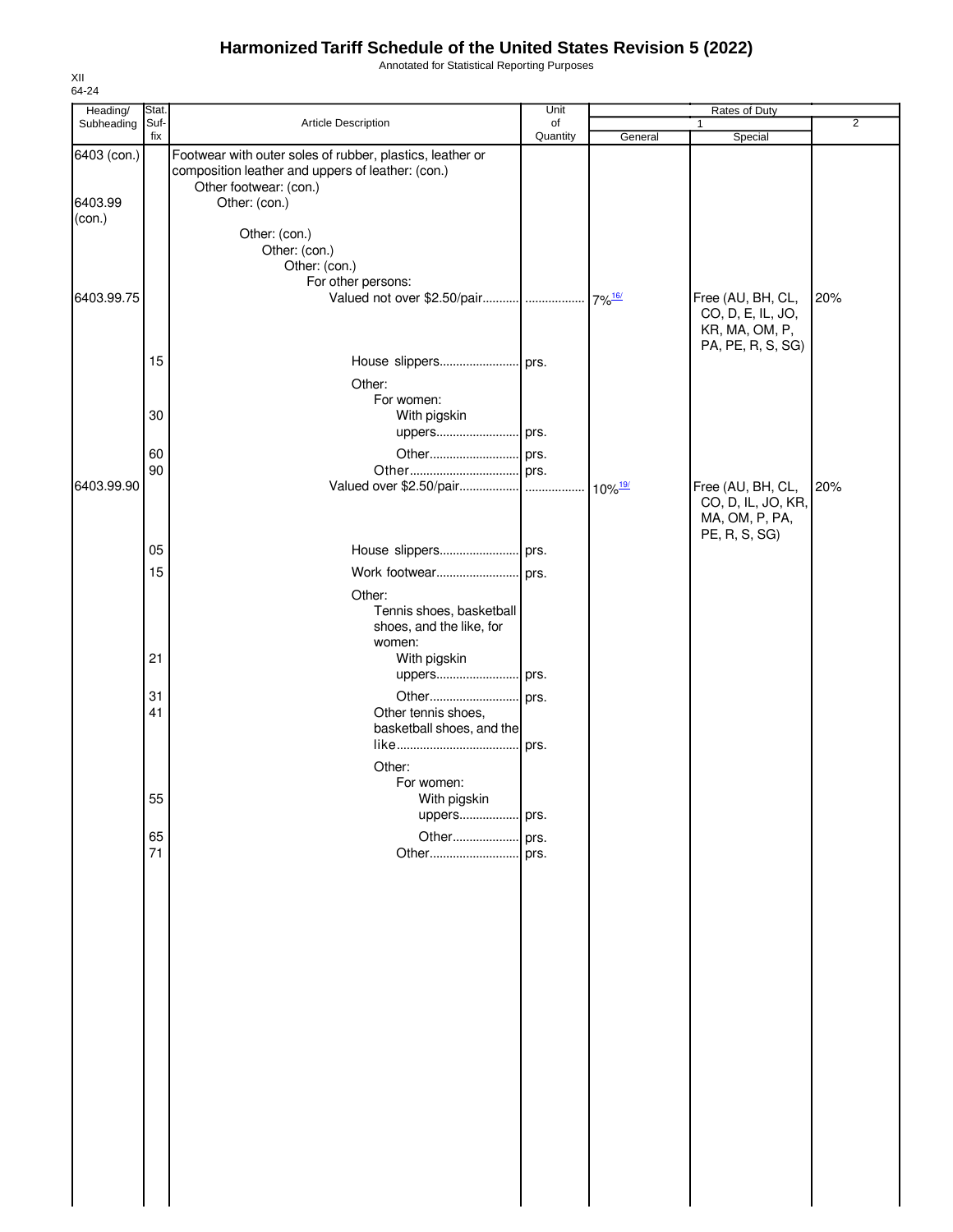Annotated for Statistical Reporting Purposes

| Heading/   | Stat.       |                                                                                                                                                                       | Unit           |                         | Rates of Duty                                            |                |
|------------|-------------|-----------------------------------------------------------------------------------------------------------------------------------------------------------------------|----------------|-------------------------|----------------------------------------------------------|----------------|
| Subheading | Suf-<br>fix | Article Description                                                                                                                                                   | of<br>Quantity | General                 | Special                                                  | $\overline{2}$ |
| 6404       |             | Footwear with outer soles of rubber, plastics, leather or<br>composition leather and uppers of textile materials:<br>Footwear with outer soles of rubber or plastics: |                |                         |                                                          |                |
| 6404.11    |             | Sports footwear; tennis shoes, basketball shoes, gym<br>shoes, training shoes and the like:                                                                           |                |                         |                                                          |                |
| 6404.11.20 |             | Having uppers of which over 50 percent of the<br>external surface area (including any leather                                                                         |                |                         |                                                          |                |
|            |             | accessories or reinforcements such as those<br>mentioned in note 4(a) to this chapter) is leather                                                                     |                |                         | Free (AU, BH, CL,                                        | 35%            |
|            |             |                                                                                                                                                                       |                |                         | CO, D, E, IL, JO,<br>KR, MA, OM, P,<br>PA, PE, R, S, SG) |                |
|            | 30          |                                                                                                                                                                       |                |                         |                                                          |                |
|            | 60          |                                                                                                                                                                       |                |                         |                                                          |                |
|            | 71          | Other:                                                                                                                                                                |                |                         |                                                          |                |
|            |             | Valued not over \$3/pair:                                                                                                                                             |                |                         |                                                          |                |
|            |             | Having soles (or mid-soles, if any) of<br>rubber or plastics which are affixed to the                                                                                 |                |                         |                                                          |                |
|            |             | upper exclusively with an adhesive (any                                                                                                                               |                |                         |                                                          |                |
|            |             | mid-soles also being affixed exclusively to<br>one another and to the sole with an                                                                                    |                |                         |                                                          |                |
|            |             | adhesive); the foregoing except footwear                                                                                                                              |                |                         |                                                          |                |
|            |             | having a foxing or a foxing-like band<br>applied or molded at the sole and                                                                                            |                |                         |                                                          |                |
|            |             | overlapping the upper and except footwear                                                                                                                             |                |                         |                                                          |                |
|            |             | with soles which overlap the upper other<br>than at the toe or heel:                                                                                                  |                |                         |                                                          |                |
| 6404.11.41 |             | With uppers of vegetable fibers and                                                                                                                                   |                |                         |                                                          |                |
|            |             | having outer soles with textile<br>materials having the greatest surface                                                                                              |                |                         |                                                          |                |
|            |             | area in contact with the ground, but                                                                                                                                  |                |                         |                                                          |                |
|            |             | not taken into account under the terms<br>of additional U.S. note 5 to this                                                                                           |                |                         |                                                          |                |
|            |             |                                                                                                                                                                       |                |                         | Free (AU, BH, CL,                                        | 35%            |
|            |             |                                                                                                                                                                       |                |                         | CO, D, E, IL, JO,<br>KR, MA, OM, P,<br>PA, PE, R, S, SG) |                |
|            | 30          |                                                                                                                                                                       |                |                         |                                                          |                |
|            | οU          |                                                                                                                                                                       | <b>I</b> prs.  |                         |                                                          |                |
|            | 90          |                                                                                                                                                                       | prs.           |                         |                                                          |                |
| 6404.11.49 | 00          |                                                                                                                                                                       | prs            | $-37.5\%$ <sup>2/</sup> | Free (AU, BH, CL,<br>CO, D, E, IL, JO,                   | 66%            |
|            |             |                                                                                                                                                                       |                |                         | KR, MA, OM, P,                                           |                |
|            |             |                                                                                                                                                                       |                |                         | PA, PE, R, S, SG)                                        |                |
|            |             |                                                                                                                                                                       |                |                         |                                                          |                |
|            |             |                                                                                                                                                                       |                |                         |                                                          |                |
|            |             |                                                                                                                                                                       |                |                         |                                                          |                |
|            |             |                                                                                                                                                                       |                |                         |                                                          |                |
|            |             |                                                                                                                                                                       |                |                         |                                                          |                |
|            |             |                                                                                                                                                                       |                |                         |                                                          |                |
|            |             |                                                                                                                                                                       |                |                         |                                                          |                |
|            |             |                                                                                                                                                                       |                |                         |                                                          |                |
|            |             |                                                                                                                                                                       |                |                         |                                                          |                |
|            |             |                                                                                                                                                                       |                |                         |                                                          |                |
|            |             |                                                                                                                                                                       |                |                         |                                                          |                |
|            |             |                                                                                                                                                                       |                |                         |                                                          |                |
|            |             |                                                                                                                                                                       |                |                         |                                                          |                |
|            |             |                                                                                                                                                                       |                |                         |                                                          |                |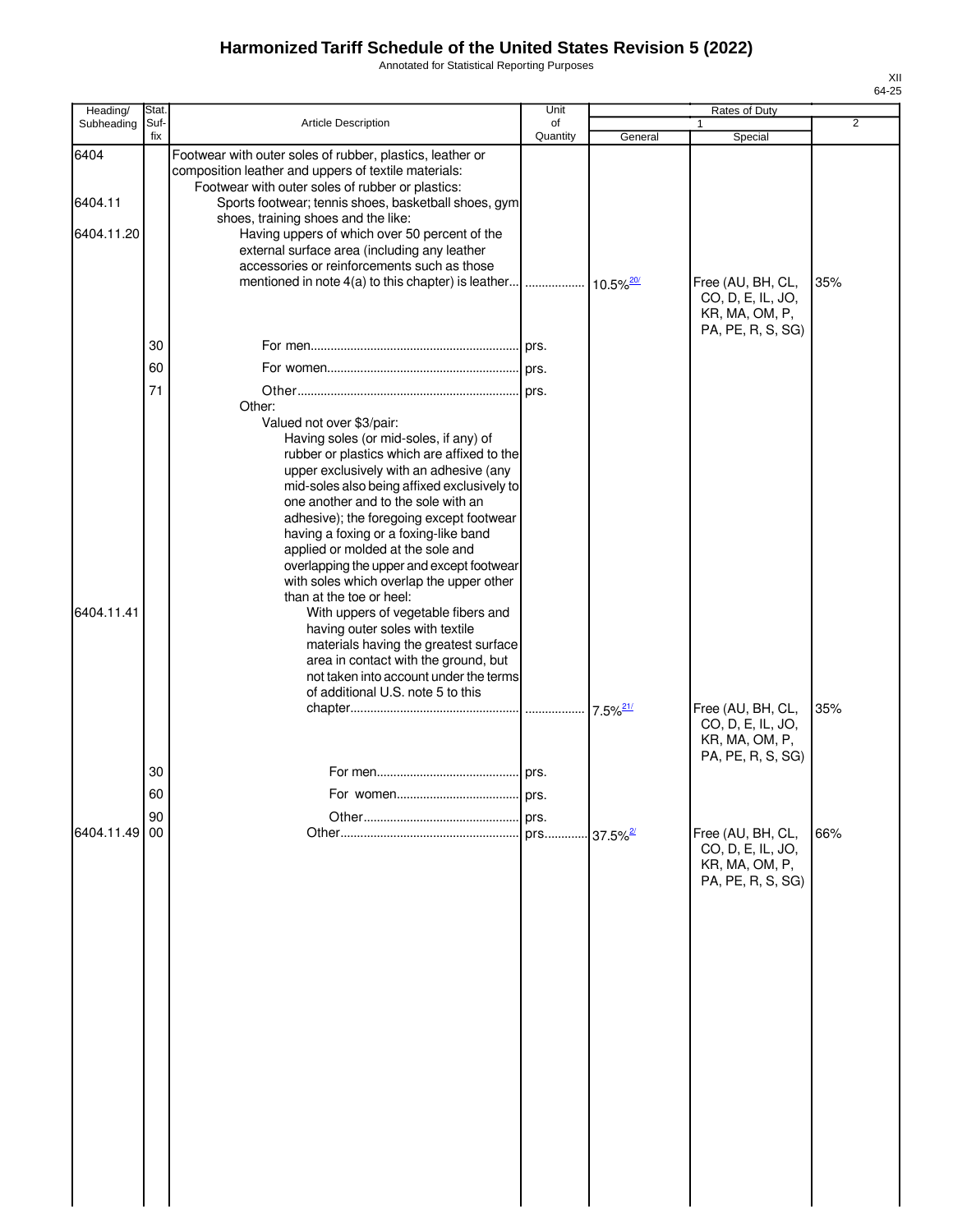Annotated for Statistical Reporting Purposes

| Heading/          | Stat.       |                                                                                                                                                                                                                                                                                                                                                                                                                                                                                                                                                                                                                                                                                                                                                              | Unit                    |                        | Rates of Duty                                                                 |                |
|-------------------|-------------|--------------------------------------------------------------------------------------------------------------------------------------------------------------------------------------------------------------------------------------------------------------------------------------------------------------------------------------------------------------------------------------------------------------------------------------------------------------------------------------------------------------------------------------------------------------------------------------------------------------------------------------------------------------------------------------------------------------------------------------------------------------|-------------------------|------------------------|-------------------------------------------------------------------------------|----------------|
| Subheading        | Suf-<br>fix | <b>Article Description</b>                                                                                                                                                                                                                                                                                                                                                                                                                                                                                                                                                                                                                                                                                                                                   | of<br>Quantity          | General                | Special                                                                       | $\overline{2}$ |
| 6404 (con.)       |             | Footwear with outer soles of rubber, plastics, leather or<br>composition leather and uppers of textile materials: (con.)<br>Footwear with outer soles of rubber or plastics: (con.)                                                                                                                                                                                                                                                                                                                                                                                                                                                                                                                                                                          |                         |                        |                                                                               |                |
| 6404.11<br>(con.) |             | Sports footwear; tennis shoes, basketball shoes, gym<br>shoes, training shoes and the like: (con.)<br>Other: (con.)<br>Valued not over \$3/pair: (con.)<br>Other:                                                                                                                                                                                                                                                                                                                                                                                                                                                                                                                                                                                            |                         |                        |                                                                               |                |
| 6404.11.51        |             | With uppers of vegetable fibers and<br>having outer soles with textile<br>materials having the greatest surface<br>area in contact with the ground, but<br>not taken into account under the terms<br>of additional U.S. note 5 to this                                                                                                                                                                                                                                                                                                                                                                                                                                                                                                                       |                         | $7.5\%$ <sup>21/</sup> | Free (AU, BH, CL,                                                             | 35%            |
|                   |             |                                                                                                                                                                                                                                                                                                                                                                                                                                                                                                                                                                                                                                                                                                                                                              |                         |                        | CO, D, E, IL, JO,<br>KR, MA, OM, P,<br>PA, PE, R, S, SG)                      |                |
|                   | 30<br>60    |                                                                                                                                                                                                                                                                                                                                                                                                                                                                                                                                                                                                                                                                                                                                                              |                         |                        |                                                                               |                |
| 6404.11.59        | 90<br>00    |                                                                                                                                                                                                                                                                                                                                                                                                                                                                                                                                                                                                                                                                                                                                                              | . prs 48% <sup>2/</sup> |                        | Free (AU, BH, CL,<br>CO, D, E, IL, JO,<br>KR, MA, OM, P,<br>PA, PE, R, S, SG) | 84%            |
| 6404.11.61        |             | Valued over \$3 but not over \$6.50/pair:<br>Having soles (or mid-soles, if any) of<br>rubber or plastics which are affixed to the<br>upper exclusively with an adhesive (any<br>mid-soles also being affixed exclusively to<br>one another and to the sole with an<br>adhesive); the foregoing except footwear<br>having a foxing or a foxing-like band<br>applied or molded at the sole and<br>overlapping the upper and except footwear<br>with soles which overlap the upper other<br>than at the toe or heel:<br>With uppers of vegetable fibers and<br>having outer soles with textile<br>materials having the greatest surface<br>area in contact with the ground, but<br>not taken into account under the terms<br>of additional U.S. note 5 to this |                         |                        |                                                                               |                |
|                   | 30          |                                                                                                                                                                                                                                                                                                                                                                                                                                                                                                                                                                                                                                                                                                                                                              | . prs.                  | $7.5\%$ <sup>21/</sup> | Free (AU, BH, CL,<br>CO, D, E, IL, JO,<br>KR, MA, OM, P,<br>PA, PE, R, S, SG) | 35%            |
|                   | 60          |                                                                                                                                                                                                                                                                                                                                                                                                                                                                                                                                                                                                                                                                                                                                                              |                         |                        |                                                                               |                |
|                   | 90          |                                                                                                                                                                                                                                                                                                                                                                                                                                                                                                                                                                                                                                                                                                                                                              |                         |                        |                                                                               |                |
|                   |             |                                                                                                                                                                                                                                                                                                                                                                                                                                                                                                                                                                                                                                                                                                                                                              |                         |                        |                                                                               |                |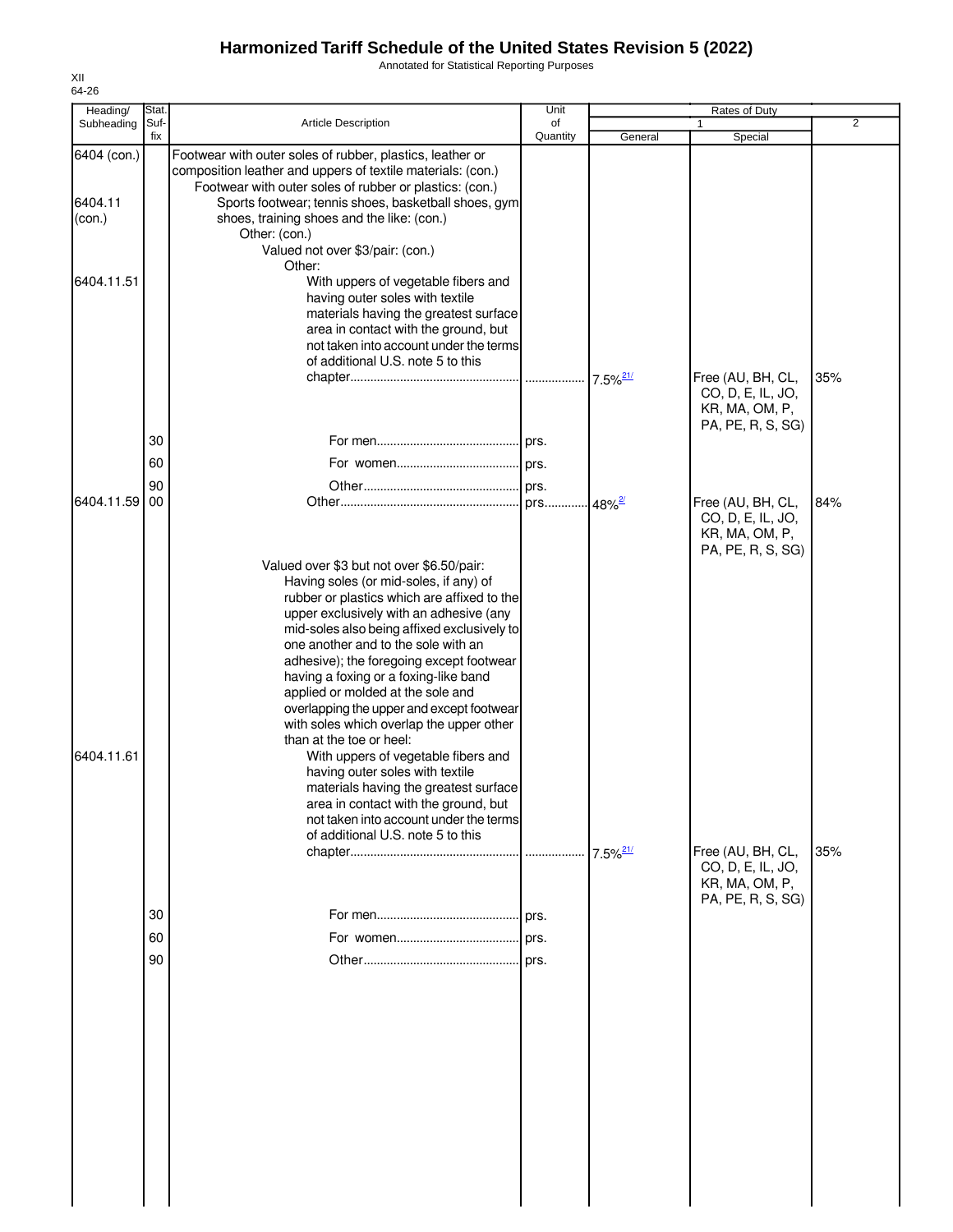Annotated for Statistical Reporting Purposes

| Heading/                         | Stat.       |                                                                                                                                                                                                                                                                                                                                                                                                                                                                                                                                                                                                                                                                                                                                                                                                                                                | Unit           |         | Rates of Duty                          |                |
|----------------------------------|-------------|------------------------------------------------------------------------------------------------------------------------------------------------------------------------------------------------------------------------------------------------------------------------------------------------------------------------------------------------------------------------------------------------------------------------------------------------------------------------------------------------------------------------------------------------------------------------------------------------------------------------------------------------------------------------------------------------------------------------------------------------------------------------------------------------------------------------------------------------|----------------|---------|----------------------------------------|----------------|
| Subheading                       | Suf-<br>fix | Article Description                                                                                                                                                                                                                                                                                                                                                                                                                                                                                                                                                                                                                                                                                                                                                                                                                            | of<br>Quantity | General | $\mathbf{1}$<br>Special                | $\overline{2}$ |
| 6404 (con.)<br>6404.11<br>(con.) |             | Footwear with outer soles of rubber, plastics, leather or<br>composition leather and uppers of textile materials: (con.)<br>Footwear with outer soles of rubber or plastics: (con.)<br>Sports footwear; tennis shoes, basketball shoes, gym<br>shoes, training shoes and the like: (con.)<br>Other: (con.)<br>Valued over \$3 but not over \$6.50/pair: (con.)<br>Having soles (or mid-soles, if any) of<br>rubber or plastics which are affixed to the<br>upper exclusively with an adhesive (any<br>mid-soles also being affixed exclusively to<br>one another and to the sole with an<br>adhesive); the foregoing except footwear<br>having a foxing or a foxing-like band<br>applied or molded at the sole and<br>overlapping the upper and except footwear<br>with soles which overlap the upper other<br>than at the toe or heel: (con.) |                |         |                                        |                |
| 6404.11.69                       |             |                                                                                                                                                                                                                                                                                                                                                                                                                                                                                                                                                                                                                                                                                                                                                                                                                                                |                |         | Free (AU, BH, CL,<br>CO, D, E, IL, JO, | 66%            |
|                                  |             |                                                                                                                                                                                                                                                                                                                                                                                                                                                                                                                                                                                                                                                                                                                                                                                                                                                |                |         | KR, MA, OM, P,<br>PA, PE, R, S, SG)    |                |
|                                  | 30          |                                                                                                                                                                                                                                                                                                                                                                                                                                                                                                                                                                                                                                                                                                                                                                                                                                                |                |         |                                        |                |
|                                  | 60          |                                                                                                                                                                                                                                                                                                                                                                                                                                                                                                                                                                                                                                                                                                                                                                                                                                                |                |         |                                        |                |
|                                  | 90          |                                                                                                                                                                                                                                                                                                                                                                                                                                                                                                                                                                                                                                                                                                                                                                                                                                                |                |         |                                        |                |
|                                  |             |                                                                                                                                                                                                                                                                                                                                                                                                                                                                                                                                                                                                                                                                                                                                                                                                                                                |                |         |                                        |                |
|                                  |             |                                                                                                                                                                                                                                                                                                                                                                                                                                                                                                                                                                                                                                                                                                                                                                                                                                                |                |         |                                        |                |
|                                  |             |                                                                                                                                                                                                                                                                                                                                                                                                                                                                                                                                                                                                                                                                                                                                                                                                                                                |                |         |                                        |                |
|                                  |             |                                                                                                                                                                                                                                                                                                                                                                                                                                                                                                                                                                                                                                                                                                                                                                                                                                                |                |         |                                        |                |
|                                  |             |                                                                                                                                                                                                                                                                                                                                                                                                                                                                                                                                                                                                                                                                                                                                                                                                                                                |                |         |                                        |                |
|                                  |             |                                                                                                                                                                                                                                                                                                                                                                                                                                                                                                                                                                                                                                                                                                                                                                                                                                                |                |         |                                        |                |
|                                  |             |                                                                                                                                                                                                                                                                                                                                                                                                                                                                                                                                                                                                                                                                                                                                                                                                                                                |                |         |                                        |                |
|                                  |             |                                                                                                                                                                                                                                                                                                                                                                                                                                                                                                                                                                                                                                                                                                                                                                                                                                                |                |         |                                        |                |
|                                  |             |                                                                                                                                                                                                                                                                                                                                                                                                                                                                                                                                                                                                                                                                                                                                                                                                                                                |                |         |                                        |                |
|                                  |             |                                                                                                                                                                                                                                                                                                                                                                                                                                                                                                                                                                                                                                                                                                                                                                                                                                                |                |         |                                        |                |
|                                  |             |                                                                                                                                                                                                                                                                                                                                                                                                                                                                                                                                                                                                                                                                                                                                                                                                                                                |                |         |                                        |                |
|                                  |             |                                                                                                                                                                                                                                                                                                                                                                                                                                                                                                                                                                                                                                                                                                                                                                                                                                                |                |         |                                        |                |
|                                  |             |                                                                                                                                                                                                                                                                                                                                                                                                                                                                                                                                                                                                                                                                                                                                                                                                                                                |                |         |                                        |                |
|                                  |             |                                                                                                                                                                                                                                                                                                                                                                                                                                                                                                                                                                                                                                                                                                                                                                                                                                                |                |         |                                        |                |
|                                  |             |                                                                                                                                                                                                                                                                                                                                                                                                                                                                                                                                                                                                                                                                                                                                                                                                                                                |                |         |                                        |                |
|                                  |             |                                                                                                                                                                                                                                                                                                                                                                                                                                                                                                                                                                                                                                                                                                                                                                                                                                                |                |         |                                        |                |
|                                  |             |                                                                                                                                                                                                                                                                                                                                                                                                                                                                                                                                                                                                                                                                                                                                                                                                                                                |                |         |                                        |                |
|                                  |             |                                                                                                                                                                                                                                                                                                                                                                                                                                                                                                                                                                                                                                                                                                                                                                                                                                                |                |         |                                        |                |
|                                  |             |                                                                                                                                                                                                                                                                                                                                                                                                                                                                                                                                                                                                                                                                                                                                                                                                                                                |                |         |                                        |                |
|                                  |             |                                                                                                                                                                                                                                                                                                                                                                                                                                                                                                                                                                                                                                                                                                                                                                                                                                                |                |         |                                        |                |
|                                  |             |                                                                                                                                                                                                                                                                                                                                                                                                                                                                                                                                                                                                                                                                                                                                                                                                                                                |                |         |                                        |                |
|                                  |             |                                                                                                                                                                                                                                                                                                                                                                                                                                                                                                                                                                                                                                                                                                                                                                                                                                                |                |         |                                        |                |
|                                  |             |                                                                                                                                                                                                                                                                                                                                                                                                                                                                                                                                                                                                                                                                                                                                                                                                                                                |                |         |                                        |                |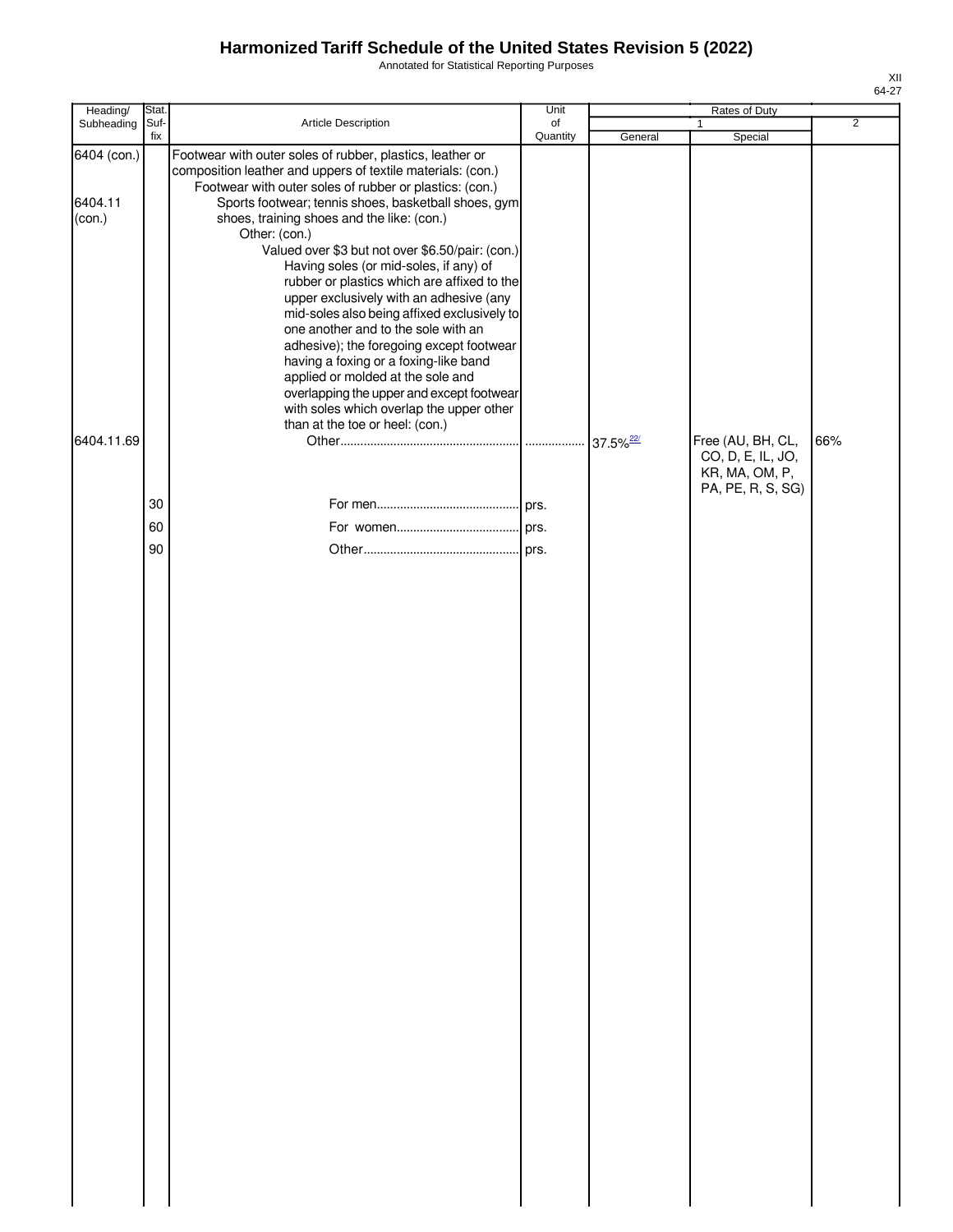Annotated for Statistical Reporting Purposes

| Heading/          | <b>Stat</b> |                                                                                                                                                                                                                                                                                                      | Unit           |                        | Rates of Duty                                                                                               |                      |
|-------------------|-------------|------------------------------------------------------------------------------------------------------------------------------------------------------------------------------------------------------------------------------------------------------------------------------------------------------|----------------|------------------------|-------------------------------------------------------------------------------------------------------------|----------------------|
| Subheading        | Suf-<br>fix | <b>Article Description</b>                                                                                                                                                                                                                                                                           | of<br>Quantity | General                | 1<br>Special                                                                                                | $\overline{2}$       |
| 6404 (con.)       |             | Footwear with outer soles of rubber, plastics, leather or<br>composition leather and uppers of textile materials: (con.)                                                                                                                                                                             |                |                        |                                                                                                             |                      |
| 6404.11<br>(con.) |             | Footwear with outer soles of rubber or plastics: (con.)<br>Sports footwear; tennis shoes, basketball shoes, gym<br>shoes, training shoes and the like: (con.)<br>Other: (con.)                                                                                                                       |                |                        |                                                                                                             |                      |
| 6404.11.71        |             | Valued over \$3 but not over \$6.50/pair: (con.)<br>Other:<br>With uppers of vegetable fibers and<br>having outer soles with textile<br>materials having the greatest surface<br>area in contact with the ground, but<br>not taken into account under the terms<br>of additional U.S. note 5 to this |                |                        |                                                                                                             |                      |
|                   |             |                                                                                                                                                                                                                                                                                                      |                | $7.5\%$ <sup>23/</sup> | Free (AU, BH, CL,<br>CO, D, E, IL, JO,<br>KR, MA, OM, P,                                                    | 35%                  |
|                   | 30          |                                                                                                                                                                                                                                                                                                      |                |                        | PA, PE, R, S, SG)                                                                                           |                      |
|                   | 60          |                                                                                                                                                                                                                                                                                                      |                |                        |                                                                                                             |                      |
| 6404.11.75        | 90          | With uppers of textile materials other<br>than vegetable fibers and having outer<br>soles with textile materials having the<br>greatest surface area in contact with                                                                                                                                 |                |                        |                                                                                                             |                      |
|                   |             | the ground, but not taken into account<br>under the terms of additional U.S. note                                                                                                                                                                                                                    |                |                        |                                                                                                             |                      |
|                   |             |                                                                                                                                                                                                                                                                                                      |                | $12.5\%$ <sup>2/</sup> | Free (AU, BH, CL,<br>CO, D, E, IL, JO,<br>KR, MA, OM, P,<br>PA, PE, R, S, SG)                               | 35%                  |
|                   | 30          |                                                                                                                                                                                                                                                                                                      |                |                        |                                                                                                             |                      |
|                   | 60          |                                                                                                                                                                                                                                                                                                      |                |                        |                                                                                                             |                      |
|                   | 90          |                                                                                                                                                                                                                                                                                                      |                |                        |                                                                                                             |                      |
| 6404.11.79        |             |                                                                                                                                                                                                                                                                                                      |                |                        | 90¢/pr. + 37.5% <sup>1/</sup> Free (AU, BH, CL,<br>CO, D, E, IL, JO,<br>KR, MA, OM, P,<br>PA, PE, R, S, SG) | $$1.58/pr. +$<br>66% |
|                   | 30          |                                                                                                                                                                                                                                                                                                      |                |                        |                                                                                                             |                      |
|                   | 60          |                                                                                                                                                                                                                                                                                                      | prs.           |                        |                                                                                                             |                      |
|                   | 90          |                                                                                                                                                                                                                                                                                                      | prs.           |                        |                                                                                                             |                      |
|                   |             |                                                                                                                                                                                                                                                                                                      |                |                        |                                                                                                             |                      |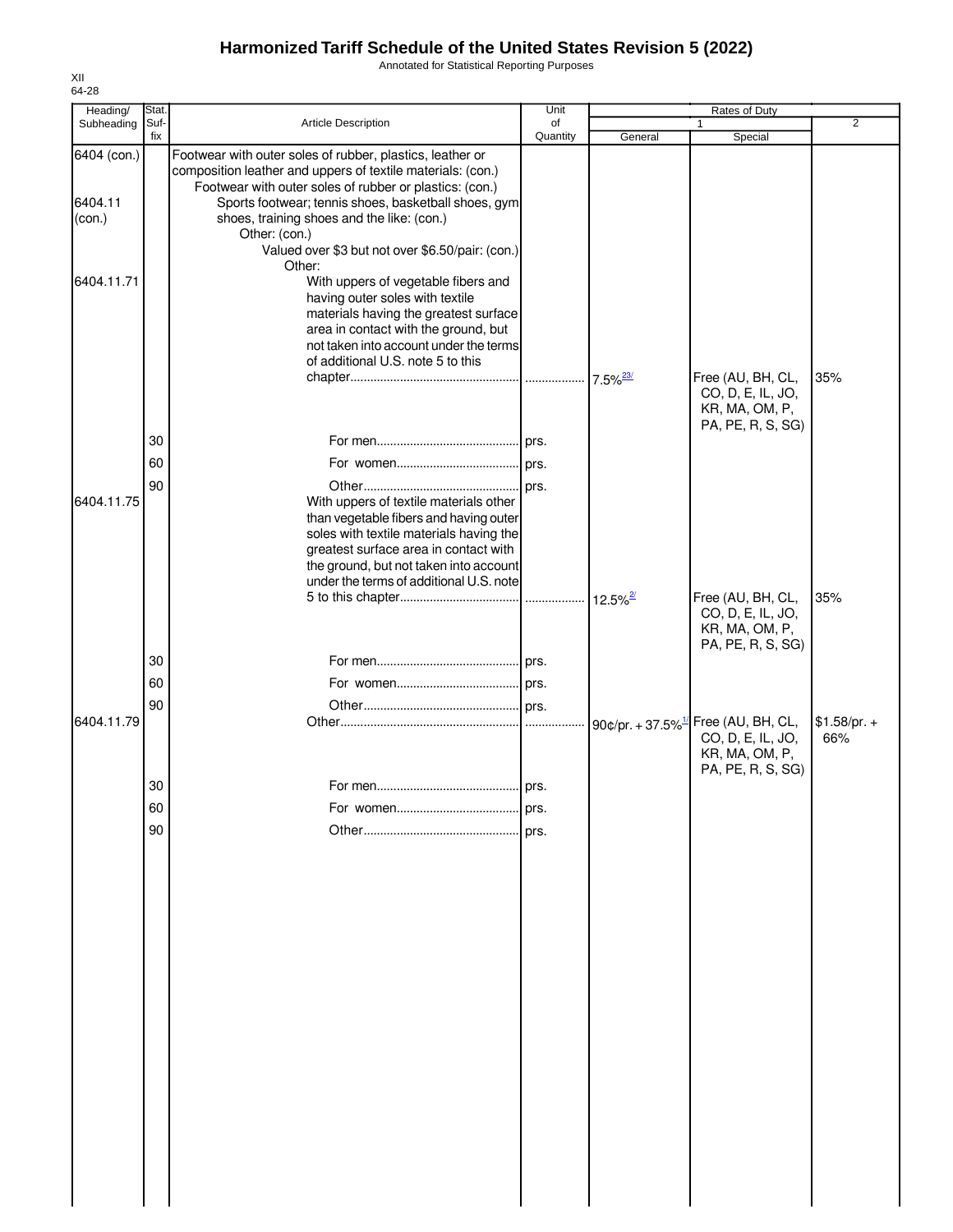Annotated for Statistical Reporting Purposes

| Heading/               | Stat.       |                                                                                                                                                                                                                                             | Unit           |                                | Rates of Duty                                                                 |                      |
|------------------------|-------------|---------------------------------------------------------------------------------------------------------------------------------------------------------------------------------------------------------------------------------------------|----------------|--------------------------------|-------------------------------------------------------------------------------|----------------------|
| Subheading             | Suf-<br>fix | <b>Article Description</b>                                                                                                                                                                                                                  | of<br>Quantity | General                        | Special                                                                       | $\overline{2}$       |
| 6404 (con.)<br>6404.11 |             | Footwear with outer soles of rubber, plastics, leather or<br>composition leather and uppers of textile materials: (con.)<br>Footwear with outer soles of rubber or plastics: (con.)<br>Sports footwear; tennis shoes, basketball shoes, gym |                |                                |                                                                               |                      |
| (con.)                 |             | shoes, training shoes and the like: (con.)<br>Other: (con.)<br>Valued over \$6.50 but not over \$12/pair:                                                                                                                                   |                |                                |                                                                               |                      |
| 6404.11.81             |             | With uppers of vegetable fibers and having<br>outer soles with textile materials having<br>the greatest surface area in contact with<br>the ground, but not taken into account<br>under the terms of additional U.S. note 5                 |                | $7.5\%$ <sup>23/</sup>         | Free (AU, BH, CL,                                                             | 35%                  |
|                        |             |                                                                                                                                                                                                                                             |                |                                | CO, D, E, IL, JO,<br>KR, MA, OM, P,<br>PA, PE, R, S, SG)                      |                      |
|                        | 30          |                                                                                                                                                                                                                                             |                |                                |                                                                               |                      |
|                        | 60          |                                                                                                                                                                                                                                             |                |                                |                                                                               |                      |
| 6404.11.85             | 90          | With uppers of textile material other than<br>vegetable fibers and having outer soles<br>with textile materials having the greatest<br>surface area in contact with the ground,                                                             |                |                                |                                                                               |                      |
|                        |             | but not taken into account under the terms                                                                                                                                                                                                  |                |                                |                                                                               |                      |
|                        |             | of additional U.S. note 5 to this chapter                                                                                                                                                                                                   |                |                                | Free (AU, BH, CL,<br>CO, D, E, IL, JO,<br>KR, MA, OM, P,<br>PA, PE, R, S, SG) | 35%                  |
|                        | 30          |                                                                                                                                                                                                                                             |                |                                |                                                                               |                      |
|                        | 60          |                                                                                                                                                                                                                                             |                |                                |                                                                               |                      |
|                        | 90          |                                                                                                                                                                                                                                             |                |                                |                                                                               |                      |
| 6404.11.89             |             |                                                                                                                                                                                                                                             |                | 90¢/pr. + $20\%$ <sup>1/</sup> | Free (AU, BH, CL,<br>CO, D, E, IL, JO,<br>KR, MA, OM, P,<br>PA, PE, R, S, SG) | $$1.58/pr. +$<br>35% |
|                        | 30          |                                                                                                                                                                                                                                             |                |                                |                                                                               |                      |
|                        | 60          |                                                                                                                                                                                                                                             |                |                                |                                                                               |                      |
|                        | 90          |                                                                                                                                                                                                                                             |                |                                |                                                                               |                      |
|                        |             |                                                                                                                                                                                                                                             |                |                                |                                                                               |                      |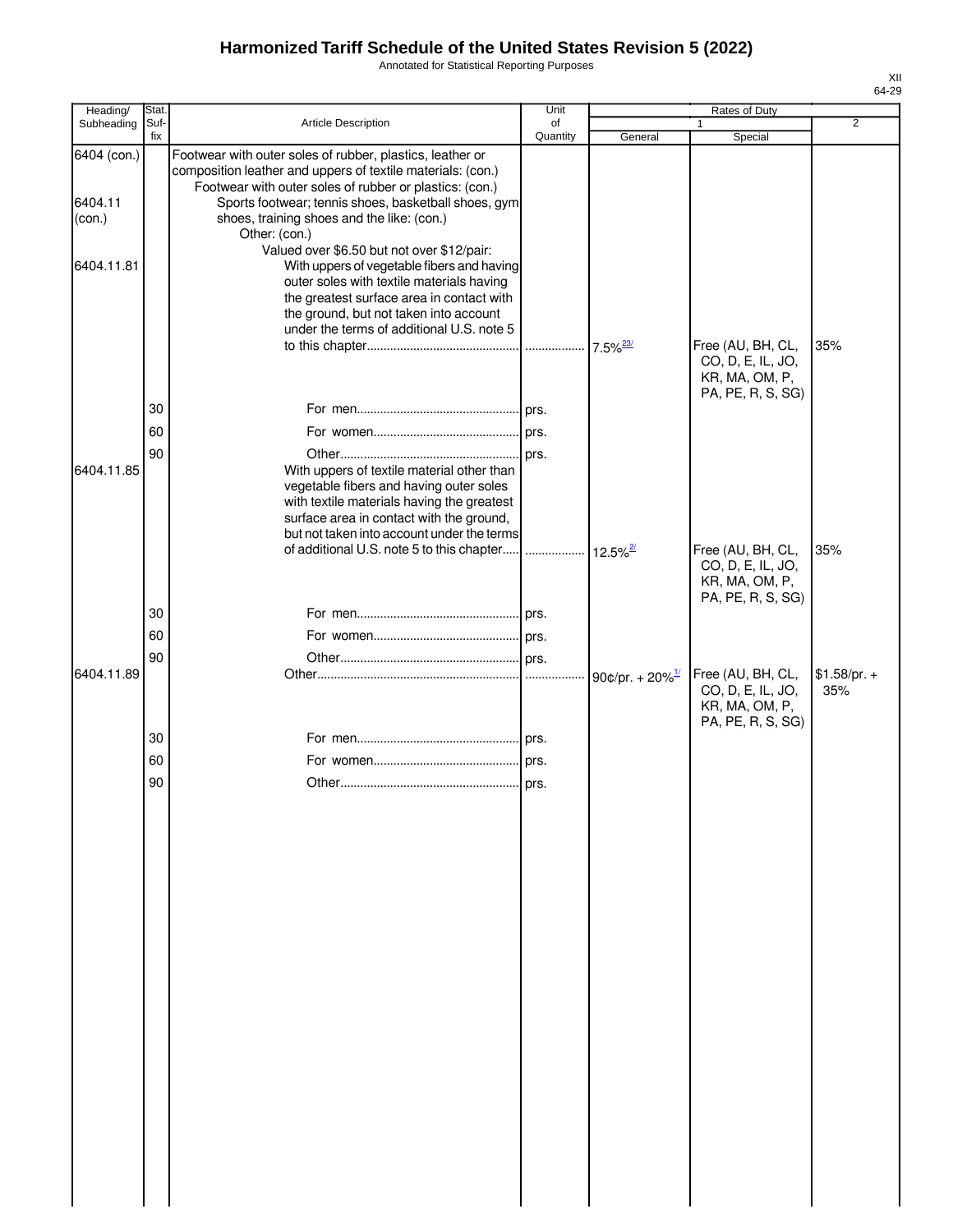Annotated for Statistical Reporting Purposes

| Heading/              | Stat. |                                                                                                                                                                                     | Unit     |         | Rates of Duty                                                                      |                |
|-----------------------|-------|-------------------------------------------------------------------------------------------------------------------------------------------------------------------------------------|----------|---------|------------------------------------------------------------------------------------|----------------|
| Subheading            | Suf-  | Article Description                                                                                                                                                                 | of       |         |                                                                                    | $\overline{2}$ |
|                       | fix   |                                                                                                                                                                                     | Quantity | General | Special                                                                            |                |
| 6404 (con.)           |       | Footwear with outer soles of rubber, plastics, leather or<br>composition leather and uppers of textile materials: (con.)<br>Footwear with outer soles of rubber or plastics: (con.) |          |         |                                                                                    |                |
| 6404.11<br>(con.)     |       | Sports footwear; tennis shoes, basketball shoes, gym<br>shoes, training shoes and the like: (con.)<br>Other: (con.)                                                                 |          |         |                                                                                    |                |
| 6404.11.90            |       |                                                                                                                                                                                     |          |         | Free (AU, BH, CL,<br>CO, D, IL, JO, MA,<br>OM, P, PA, PE, R,<br>S, SG<br>5% (KR)   | 35%            |
|                       | 10    | For men:<br>Ski boots, cross country ski footwear<br>and snowboard boots                                                                                                            | prs.     |         |                                                                                    |                |
|                       |       |                                                                                                                                                                                     |          |         |                                                                                    |                |
|                       | 20    |                                                                                                                                                                                     | prs.     |         |                                                                                    |                |
|                       | 40    | For women:<br>Ski boots, cross country ski footwear                                                                                                                                 |          |         |                                                                                    |                |
|                       |       |                                                                                                                                                                                     |          |         |                                                                                    |                |
|                       | 50    | Other:                                                                                                                                                                              | prs.     |         |                                                                                    |                |
|                       | 70    | Ski boots, cross country ski footwear<br>and snowboard boots                                                                                                                        | . prs.   |         |                                                                                    |                |
|                       |       |                                                                                                                                                                                     |          |         |                                                                                    |                |
|                       | 80    |                                                                                                                                                                                     |          |         |                                                                                    |                |
| 6404.19<br>6404.19.15 |       | Other:<br>Footwear having uppers of which over 50 percent<br>of the external surface area (including any leather<br>accessories or reinforcements such as those                     |          |         | Free (AU, BH, CL,                                                                  | 35%            |
|                       |       |                                                                                                                                                                                     |          |         | CO, D, E, IL, JO,<br>KR, MA, OM, P,<br>PA, PE, R, S, SG)                           |                |
|                       | 20    |                                                                                                                                                                                     |          |         |                                                                                    |                |
|                       | 60    |                                                                                                                                                                                     |          |         |                                                                                    |                |
|                       |       |                                                                                                                                                                                     |          |         |                                                                                    |                |
| 6404.19.20            | 81    | Footwear designed to be worn over, or in lieu of,<br>other footwear as a protection against water, oil,<br>grease or chemicals or cold or inclement                                 |          |         |                                                                                    |                |
|                       |       |                                                                                                                                                                                     |          |         | Free (AU, BH, CL,<br>CO, D, IL, JO, MA,<br>OM, P, PA, PE, R,<br>S, SG<br>9.3% (KR) | 66%            |
|                       | 30    |                                                                                                                                                                                     | prs.     |         |                                                                                    |                |
|                       | 60    |                                                                                                                                                                                     | prs.     |         |                                                                                    |                |
|                       |       |                                                                                                                                                                                     |          |         |                                                                                    |                |
|                       | 90    |                                                                                                                                                                                     | prs.     |         |                                                                                    |                |
|                       |       |                                                                                                                                                                                     |          |         |                                                                                    |                |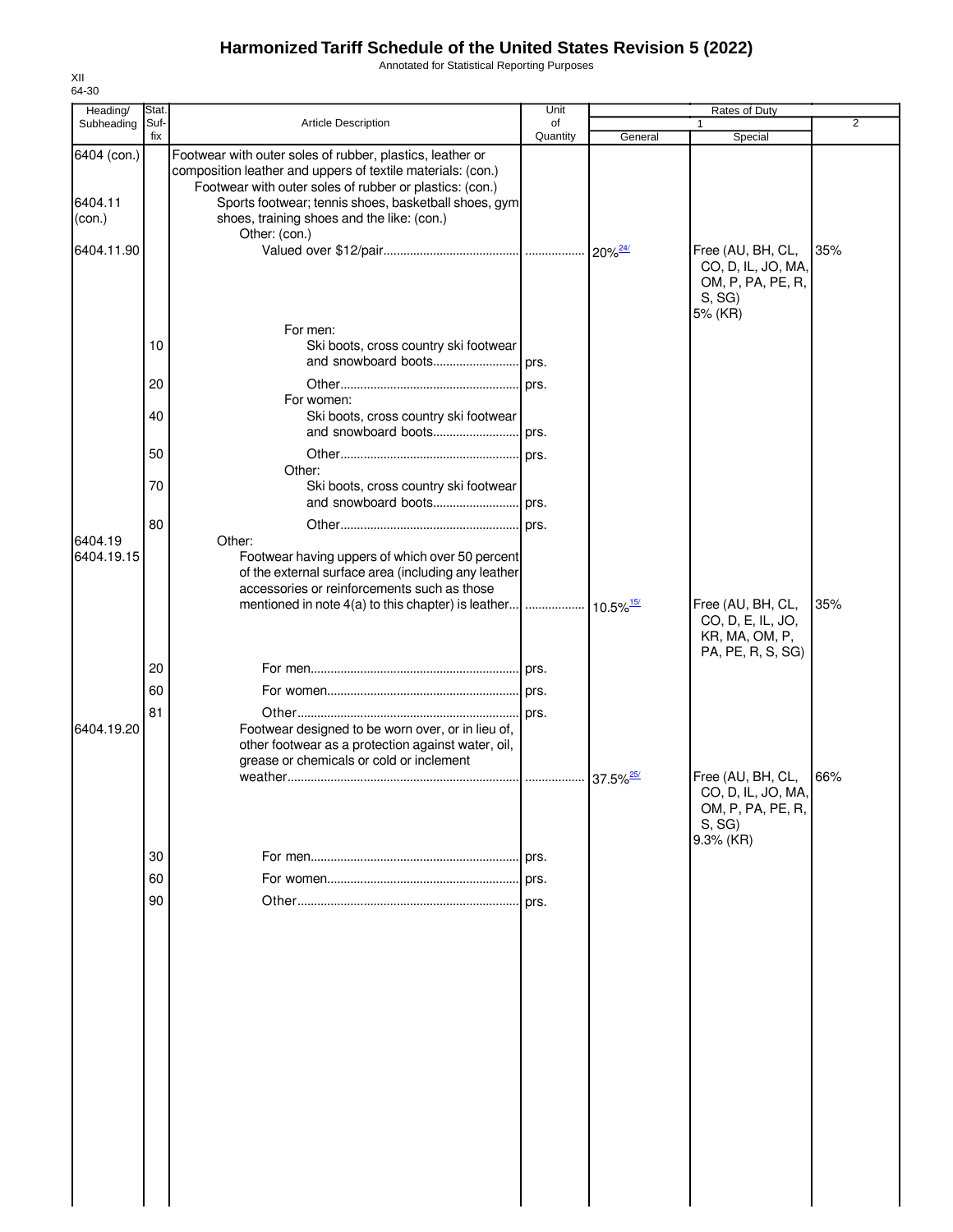Annotated for Statistical Reporting Purposes

| Ί<br>٠ |  |
|--------|--|
|        |  |

| Heading/               | Stat.       |                                                                                                                                                                                                                                                                                                                                                                                                                                                 | Unit           |                        | Rates of Duty                                                                 |                |
|------------------------|-------------|-------------------------------------------------------------------------------------------------------------------------------------------------------------------------------------------------------------------------------------------------------------------------------------------------------------------------------------------------------------------------------------------------------------------------------------------------|----------------|------------------------|-------------------------------------------------------------------------------|----------------|
| Subheading             | Suf-<br>fix | Article Description                                                                                                                                                                                                                                                                                                                                                                                                                             | of<br>Quantity | General                | 1<br>Special                                                                  | $\overline{2}$ |
| 6404 (con.)<br>6404.19 |             | Footwear with outer soles of rubber, plastics, leather or<br>composition leather and uppers of textile materials: (con.)<br>Footwear with outer soles of rubber or plastics: (con.)<br>Other: (con.)                                                                                                                                                                                                                                            |                |                        |                                                                               |                |
| (con.)                 |             | Footwear with open toes or open heels; footwear<br>of the slip-on type, that is held to the foot without<br>the use of laces or buckles or other fasteners, the<br>foregoing except footwear of subheading<br>6404.19.20 and except footwear having a foxing<br>or foxing-like band wholly or almost wholly of<br>rubber or plastics applied or molded at the sole<br>and overlapping the upper:<br>Less than 10 percent by weight of rubber or |                |                        |                                                                               |                |
| 6404.19.25             |             | plastics:                                                                                                                                                                                                                                                                                                                                                                                                                                       |                |                        | Free (AU, BH, CL,<br>CO, D, E, IL, JO,<br>KR, MA, OM, P,<br>PA, PE, R, S, SG) | 35%            |
|                        |             | House slippers:                                                                                                                                                                                                                                                                                                                                                                                                                                 |                |                        |                                                                               |                |
|                        | 15          |                                                                                                                                                                                                                                                                                                                                                                                                                                                 |                |                        |                                                                               |                |
|                        | 20          | Other:                                                                                                                                                                                                                                                                                                                                                                                                                                          |                |                        |                                                                               |                |
|                        | 30          |                                                                                                                                                                                                                                                                                                                                                                                                                                                 |                |                        |                                                                               |                |
|                        | 60          |                                                                                                                                                                                                                                                                                                                                                                                                                                                 |                |                        |                                                                               |                |
| 6404.19.30             | 90          |                                                                                                                                                                                                                                                                                                                                                                                                                                                 |                | $12.5\%$ <sup>2/</sup> | Free (AU, BH, CL,<br>CO, D, E, IL, JO,<br>KR, MA, OM, P,<br>PA, PE, R, S, SG) | 35%            |
|                        |             | House slippers:                                                                                                                                                                                                                                                                                                                                                                                                                                 |                |                        |                                                                               |                |
|                        | 15          |                                                                                                                                                                                                                                                                                                                                                                                                                                                 |                |                        |                                                                               |                |
|                        | 20          |                                                                                                                                                                                                                                                                                                                                                                                                                                                 |                |                        |                                                                               |                |
|                        | 40          | Other:                                                                                                                                                                                                                                                                                                                                                                                                                                          |                |                        |                                                                               |                |
|                        | 60          |                                                                                                                                                                                                                                                                                                                                                                                                                                                 |                |                        |                                                                               |                |
|                        | 80          |                                                                                                                                                                                                                                                                                                                                                                                                                                                 | prs.           |                        |                                                                               |                |
|                        |             |                                                                                                                                                                                                                                                                                                                                                                                                                                                 |                |                        |                                                                               |                |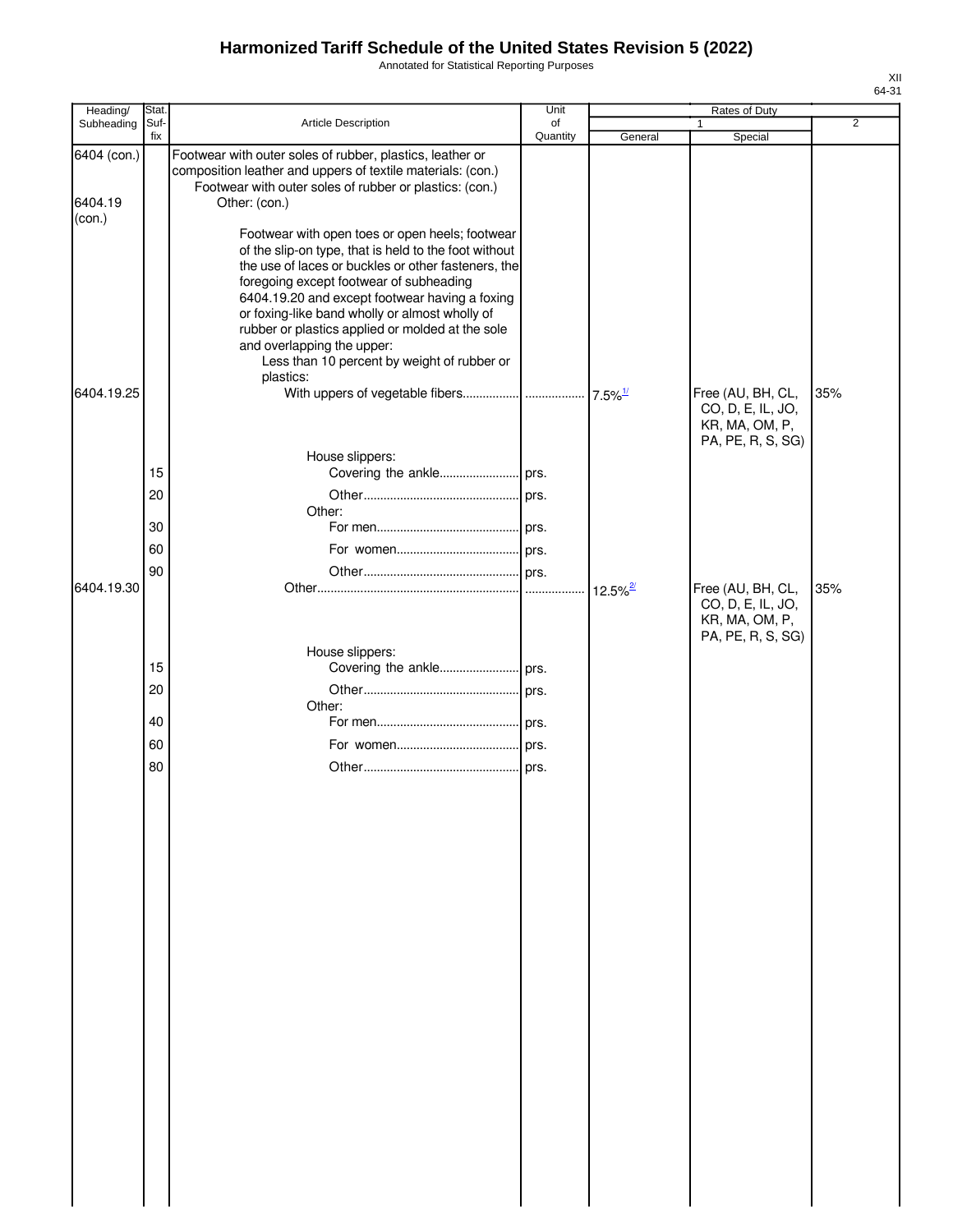Annotated for Statistical Reporting Purposes

| Heading/    | Stat.       |                                                                                                                                                                                                                                                                                                                                                                                                                   | Unit           |                              | Rates of Duty                                                                 |                |
|-------------|-------------|-------------------------------------------------------------------------------------------------------------------------------------------------------------------------------------------------------------------------------------------------------------------------------------------------------------------------------------------------------------------------------------------------------------------|----------------|------------------------------|-------------------------------------------------------------------------------|----------------|
| Subheading  | Suf-<br>fix | <b>Article Description</b>                                                                                                                                                                                                                                                                                                                                                                                        | of<br>Quantity | General                      | Special                                                                       | $\overline{2}$ |
| 6404 (con.) |             | Footwear with outer soles of rubber, plastics, leather or<br>composition leather and uppers of textile materials: (con.)<br>Footwear with outer soles of rubber or plastics: (con.)                                                                                                                                                                                                                               |                |                              |                                                                               |                |
| 6404.19     |             | Other: (con.)                                                                                                                                                                                                                                                                                                                                                                                                     |                |                              |                                                                               |                |
| (con.)      |             |                                                                                                                                                                                                                                                                                                                                                                                                                   |                |                              |                                                                               |                |
|             |             | Footwear with open toes or open heels; footwear<br>of the slip-on type, that is held to the foot without<br>the use of laces or buckles or other fasteners, the<br>foregoing except footwear of subheading<br>6404.19.20 and except footwear having a foxing<br>or foxing-like band wholly or almost wholly of<br>rubber or plastics applied or molded at the sole<br>and overlapping the upper: (con.)<br>Other: |                |                              |                                                                               |                |
| 6404.19.36  |             | With uppers of vegetable fibers and having<br>outer soles with textile materials having<br>the greatest surface area in contact with<br>the ground, but not taken into account                                                                                                                                                                                                                                    |                |                              |                                                                               |                |
|             |             | under the terms of additional U.S. note 5                                                                                                                                                                                                                                                                                                                                                                         |                |                              |                                                                               |                |
|             |             |                                                                                                                                                                                                                                                                                                                                                                                                                   |                |                              | Free (AU, BH, CL,<br>CO, D, E, IL, JO,<br>KR, MA, OM, P,<br>PA, PE, R, S, SG) | 35%            |
|             | 30          |                                                                                                                                                                                                                                                                                                                                                                                                                   |                |                              |                                                                               |                |
|             | 60          |                                                                                                                                                                                                                                                                                                                                                                                                                   |                |                              |                                                                               |                |
| 6404.19.37  | 90          | With uppers of textile material other than<br>vegetable fibers and having outer soles<br>with textile materials having the greatest<br>surface area in contact with the ground,                                                                                                                                                                                                                                   |                |                              |                                                                               |                |
|             |             | but not taken into account under the terms<br>of additional U.S. note 5 to this chapter                                                                                                                                                                                                                                                                                                                           |                | $\cdot$ 12.5% <sup>27/</sup> | Free (AU, BH, CL,<br>CO, D, E, IL, JO,<br>KR, MA, OM, P,                      | 35%            |
|             |             |                                                                                                                                                                                                                                                                                                                                                                                                                   |                |                              | PA, PE, R, S, SG)                                                             |                |
|             | 15          |                                                                                                                                                                                                                                                                                                                                                                                                                   |                |                              |                                                                               |                |
|             |             | Other:                                                                                                                                                                                                                                                                                                                                                                                                            |                |                              |                                                                               |                |
|             | 30          |                                                                                                                                                                                                                                                                                                                                                                                                                   |                |                              |                                                                               |                |
|             | 60          |                                                                                                                                                                                                                                                                                                                                                                                                                   |                |                              |                                                                               |                |
|             | 90          |                                                                                                                                                                                                                                                                                                                                                                                                                   |                |                              |                                                                               |                |
| 6404.19.39  |             |                                                                                                                                                                                                                                                                                                                                                                                                                   |                | $37.5\%$ <sup>28/</sup>      | Free (AU, BH, CL,<br>CO, D, E, IL, JO,<br>KR, MA, OM, P,<br>PA, PE, R, S, SG) | 66%            |
|             | 15          |                                                                                                                                                                                                                                                                                                                                                                                                                   | prs.           |                              |                                                                               |                |
|             |             | Other:                                                                                                                                                                                                                                                                                                                                                                                                            |                |                              |                                                                               |                |
|             | 40          |                                                                                                                                                                                                                                                                                                                                                                                                                   | prs.           |                              |                                                                               |                |
|             | 60          |                                                                                                                                                                                                                                                                                                                                                                                                                   | prs.           |                              |                                                                               |                |
|             | 80          |                                                                                                                                                                                                                                                                                                                                                                                                                   | prs.           |                              |                                                                               |                |
|             |             |                                                                                                                                                                                                                                                                                                                                                                                                                   |                |                              |                                                                               |                |
|             |             |                                                                                                                                                                                                                                                                                                                                                                                                                   |                |                              |                                                                               |                |
|             |             |                                                                                                                                                                                                                                                                                                                                                                                                                   |                |                              |                                                                               |                |
|             |             |                                                                                                                                                                                                                                                                                                                                                                                                                   |                |                              |                                                                               |                |
|             |             |                                                                                                                                                                                                                                                                                                                                                                                                                   |                |                              |                                                                               |                |
|             |             |                                                                                                                                                                                                                                                                                                                                                                                                                   |                |                              |                                                                               |                |
|             |             |                                                                                                                                                                                                                                                                                                                                                                                                                   |                |                              |                                                                               |                |
|             |             |                                                                                                                                                                                                                                                                                                                                                                                                                   |                |                              |                                                                               |                |
|             |             |                                                                                                                                                                                                                                                                                                                                                                                                                   |                |                              |                                                                               |                |
|             |             |                                                                                                                                                                                                                                                                                                                                                                                                                   |                |                              |                                                                               |                |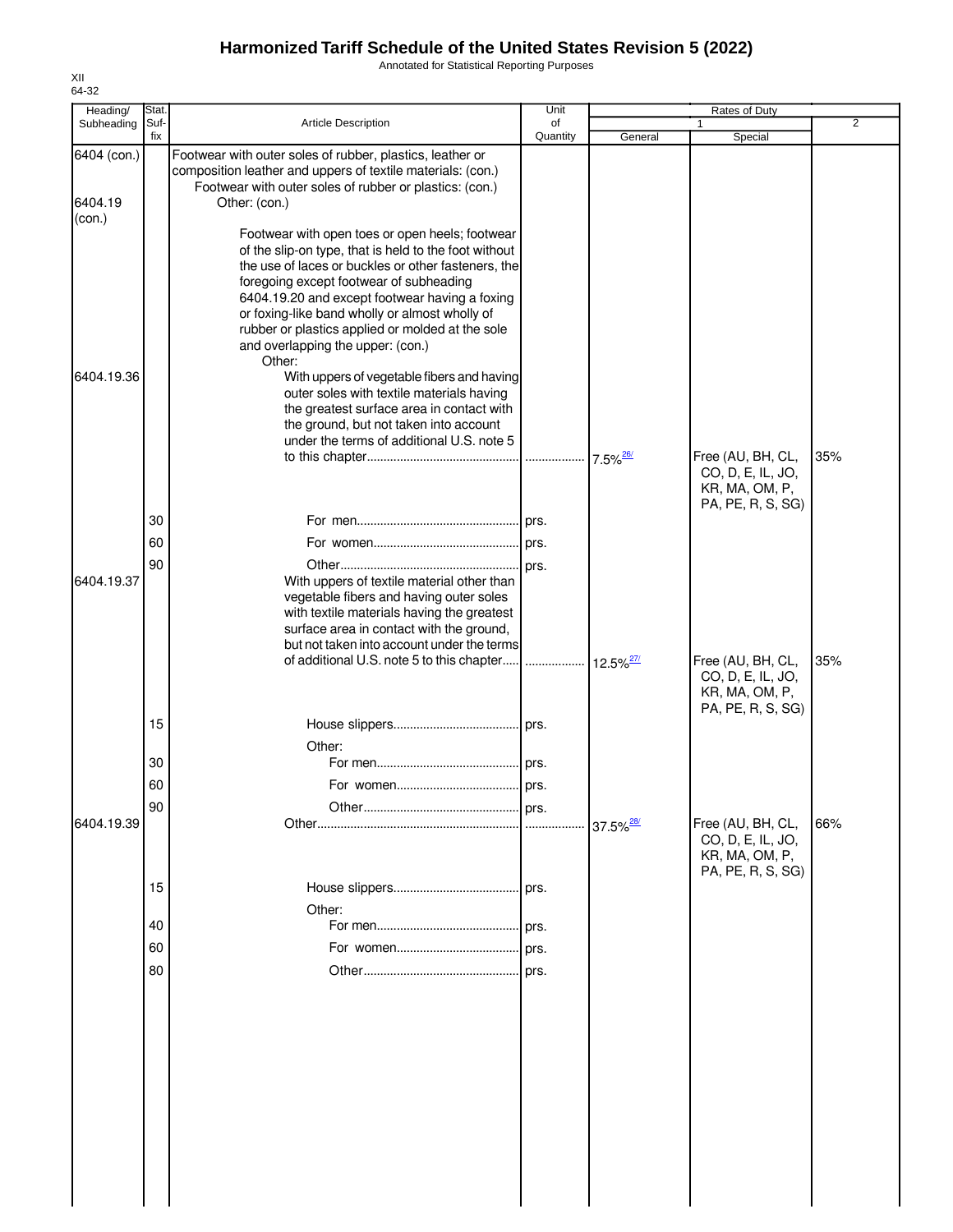Annotated for Statistical Reporting Purposes

| Heading/               | Stat.       |                                                                                                                                                                                                                                                                                                                                                                                                                                                                                                                                                                                                                                                                                                                                              | Unit           |                        | Rates of Duty                                                                 |                |
|------------------------|-------------|----------------------------------------------------------------------------------------------------------------------------------------------------------------------------------------------------------------------------------------------------------------------------------------------------------------------------------------------------------------------------------------------------------------------------------------------------------------------------------------------------------------------------------------------------------------------------------------------------------------------------------------------------------------------------------------------------------------------------------------------|----------------|------------------------|-------------------------------------------------------------------------------|----------------|
| Subheading             | Suf-<br>fix | <b>Article Description</b>                                                                                                                                                                                                                                                                                                                                                                                                                                                                                                                                                                                                                                                                                                                   | of<br>Quantity | General                | 1<br>Special                                                                  | $\overline{2}$ |
| 6404 (con.)<br>6404.19 |             | Footwear with outer soles of rubber, plastics, leather or<br>composition leather and uppers of textile materials: (con.)<br>Footwear with outer soles of rubber or plastics: (con.)<br>Other: (con.)                                                                                                                                                                                                                                                                                                                                                                                                                                                                                                                                         |                |                        |                                                                               |                |
| (con.)                 |             | Other:                                                                                                                                                                                                                                                                                                                                                                                                                                                                                                                                                                                                                                                                                                                                       |                |                        |                                                                               |                |
| 6404.19.42             |             | Valued not over \$3/pair:<br>Having soles (or mid-soles, if any) of<br>rubber or plastics which are affixed to the<br>upper exclusively with an adhesive (any<br>mid-soles also being affixed exclusively to<br>one another and to the sole with an<br>adhesive); the foregoing except footwear<br>having a foxing or a foxing-like band<br>applied or molded at the sole and<br>overlapping the upper and except footwear<br>with soles which overlap the upper other<br>than at the toe or heel:<br>With uppers of vegetable fibers and<br>having outer soles with textile<br>materials having the greatest surface<br>area in contact with the ground, but<br>not taken into account under the terms<br>of additional U.S. note 5 to this |                |                        |                                                                               |                |
|                        |             |                                                                                                                                                                                                                                                                                                                                                                                                                                                                                                                                                                                                                                                                                                                                              |                | $7.5\%$ <sup>21/</sup> | Free (AU, BH, CL,<br>CO, D, E, IL, JO,<br>KR, MA, OM, P,<br>PA, PE, R, S, SG) | 35%            |
|                        | 30          |                                                                                                                                                                                                                                                                                                                                                                                                                                                                                                                                                                                                                                                                                                                                              |                |                        |                                                                               |                |
|                        | 60          |                                                                                                                                                                                                                                                                                                                                                                                                                                                                                                                                                                                                                                                                                                                                              |                |                        |                                                                               |                |
| 6404.19.47             | 90          | With uppers of textile material other<br>than vegetable fibers and having outer<br>soles with textile materials having the<br>greatest surface area in contact with<br>the ground, but not taken into account<br>under the terms of additional U.S. note                                                                                                                                                                                                                                                                                                                                                                                                                                                                                     |                |                        |                                                                               |                |
|                        | 15          |                                                                                                                                                                                                                                                                                                                                                                                                                                                                                                                                                                                                                                                                                                                                              |                | $12.5\%$ <sup>2/</sup> | Free (AU, BH, CL,<br>CO, D, E, IL, JO,<br>KR, MA, OM, P,<br>PA, PE, R, S, SG) | 35%            |
|                        |             | Other:                                                                                                                                                                                                                                                                                                                                                                                                                                                                                                                                                                                                                                                                                                                                       |                |                        |                                                                               |                |
|                        | 30          |                                                                                                                                                                                                                                                                                                                                                                                                                                                                                                                                                                                                                                                                                                                                              |                |                        |                                                                               |                |
|                        | 60          |                                                                                                                                                                                                                                                                                                                                                                                                                                                                                                                                                                                                                                                                                                                                              |                |                        |                                                                               |                |
| 6404.19.49             | 90          |                                                                                                                                                                                                                                                                                                                                                                                                                                                                                                                                                                                                                                                                                                                                              |                | $37.5\%$ <sup>2</sup>  | Free (AU, BH, CL,<br>CO, D, E, IL, JO,<br>KR, MA, OM, P,                      | 66%            |
|                        | 30          |                                                                                                                                                                                                                                                                                                                                                                                                                                                                                                                                                                                                                                                                                                                                              |                |                        | PA, PE, R, S, SG)                                                             |                |
|                        | 60          |                                                                                                                                                                                                                                                                                                                                                                                                                                                                                                                                                                                                                                                                                                                                              |                |                        |                                                                               |                |
|                        | 90          |                                                                                                                                                                                                                                                                                                                                                                                                                                                                                                                                                                                                                                                                                                                                              |                |                        |                                                                               |                |
|                        |             |                                                                                                                                                                                                                                                                                                                                                                                                                                                                                                                                                                                                                                                                                                                                              |                |                        |                                                                               |                |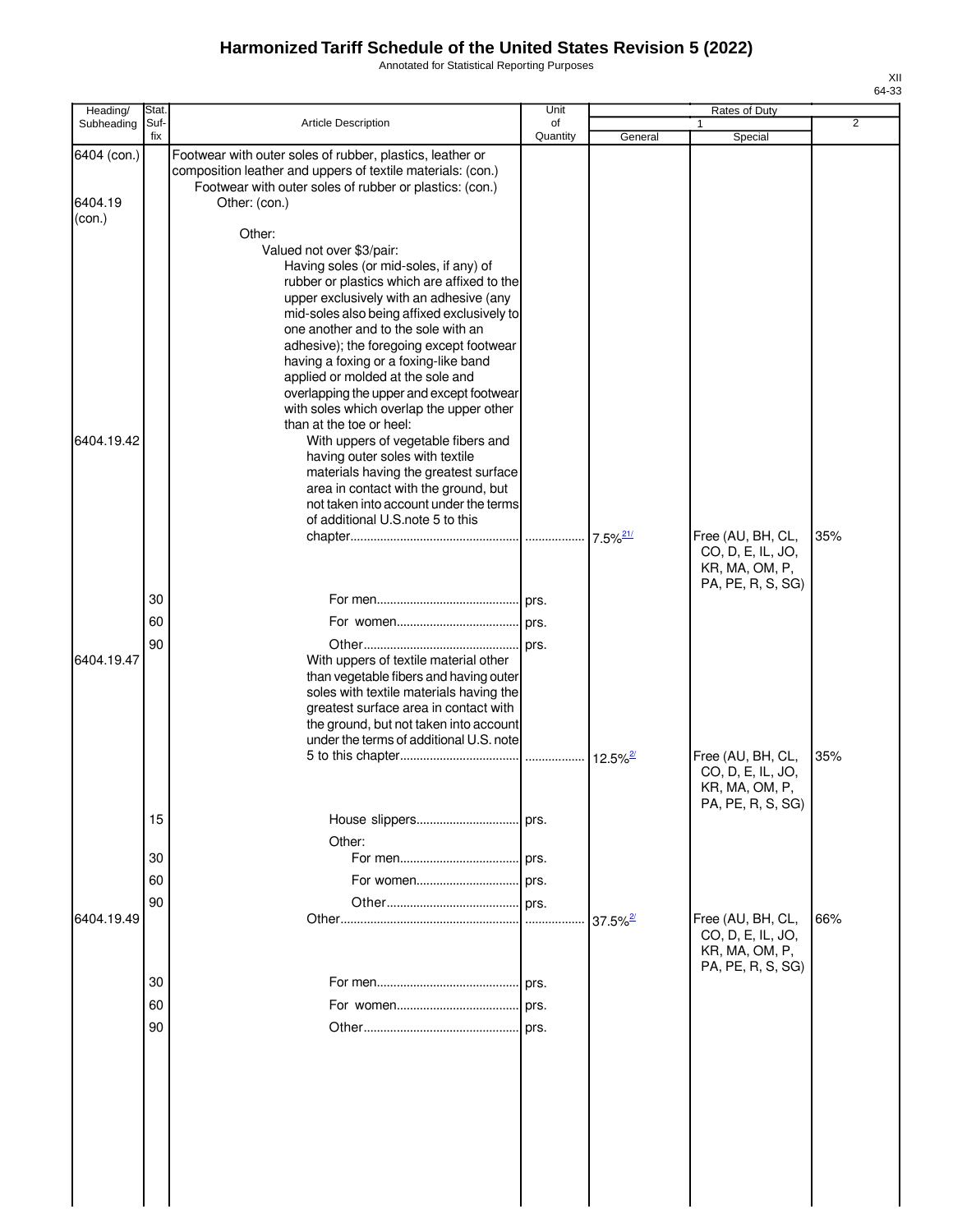Annotated for Statistical Reporting Purposes

| Heading/<br>Subheading | Stat.<br>Suf- | Article Description                                                                                                                                                                                                                            | Unit<br>of |                      | Rates of Duty<br>1                                                            | $\overline{2}$ |
|------------------------|---------------|------------------------------------------------------------------------------------------------------------------------------------------------------------------------------------------------------------------------------------------------|------------|----------------------|-------------------------------------------------------------------------------|----------------|
|                        | fix           |                                                                                                                                                                                                                                                | Quantity   | General              | Special                                                                       |                |
| 6404 (con.)            |               | Footwear with outer soles of rubber, plastics, leather or<br>composition leather and uppers of textile materials: (con.)<br>Footwear with outer soles of rubber or plastics: (con.)                                                            |            |                      |                                                                               |                |
| 6404.19<br>(con.)      |               | Other: (con.)                                                                                                                                                                                                                                  |            |                      |                                                                               |                |
|                        |               | Other: (con.)<br>Valued not over \$3/pair: (con.)                                                                                                                                                                                              |            |                      |                                                                               |                |
|                        |               | Other:                                                                                                                                                                                                                                         |            |                      |                                                                               |                |
| 6404.19.52             |               | With uppers of vegetable fibers and<br>having outer soles with textile textile<br>materials having the greatest surface<br>area in contact with the ground, but<br>not taken into account under the terms<br>of additional U.S. note 5 to this |            |                      |                                                                               |                |
|                        |               |                                                                                                                                                                                                                                                |            |                      | Free (AU, BH, CL,<br>CO, D, E, IL, JO,<br>KR, MA, OM, P,                      | 35%            |
|                        | 30            |                                                                                                                                                                                                                                                |            |                      | PA, PE, R, S, SG)                                                             |                |
|                        | 60            |                                                                                                                                                                                                                                                |            |                      |                                                                               |                |
|                        | 90            |                                                                                                                                                                                                                                                |            |                      |                                                                               |                |
| 6404.19.57             |               | With uppers of textile material other<br>than vegetable fibers and having outer<br>soles with textile materials having the<br>greatest surface area in contact with                                                                            |            |                      |                                                                               |                |
|                        |               | the ground, but not taken into account<br>under the terms of additional U.S. note                                                                                                                                                              |            |                      |                                                                               |                |
|                        |               |                                                                                                                                                                                                                                                |            |                      | Free (AU, BH, CL,<br>CO, D, E, IL, JO,<br>KR, MA, OM, P,<br>PA, PE, R, S, SG) | 35%            |
|                        | 15            |                                                                                                                                                                                                                                                |            |                      |                                                                               |                |
|                        |               | Other:                                                                                                                                                                                                                                         |            |                      |                                                                               |                |
|                        | 30            |                                                                                                                                                                                                                                                |            |                      |                                                                               |                |
|                        | 60            |                                                                                                                                                                                                                                                |            |                      |                                                                               |                |
| 6404.19.59             | 90            |                                                                                                                                                                                                                                                |            | $48\%$ <sup>2/</sup> | Free (AU, BH, CL,<br>CO, D, E, IL, JO,<br>KR, MA, OM, P,<br>PA, PE, R, S, SG) | 84%            |
|                        | 15            |                                                                                                                                                                                                                                                |            |                      |                                                                               |                |
|                        |               | Other:                                                                                                                                                                                                                                         |            |                      |                                                                               |                |
|                        | 30            |                                                                                                                                                                                                                                                | l prs.     |                      |                                                                               |                |
|                        | 60            | For women prs.                                                                                                                                                                                                                                 |            |                      |                                                                               |                |
|                        | 90            |                                                                                                                                                                                                                                                | prs.       |                      |                                                                               |                |
|                        |               |                                                                                                                                                                                                                                                |            |                      |                                                                               |                |
|                        |               |                                                                                                                                                                                                                                                |            |                      |                                                                               |                |
|                        |               |                                                                                                                                                                                                                                                |            |                      |                                                                               |                |
|                        |               |                                                                                                                                                                                                                                                |            |                      |                                                                               |                |
|                        |               |                                                                                                                                                                                                                                                |            |                      |                                                                               |                |
|                        |               |                                                                                                                                                                                                                                                |            |                      |                                                                               |                |
|                        |               |                                                                                                                                                                                                                                                |            |                      |                                                                               |                |
|                        |               |                                                                                                                                                                                                                                                |            |                      |                                                                               |                |

XII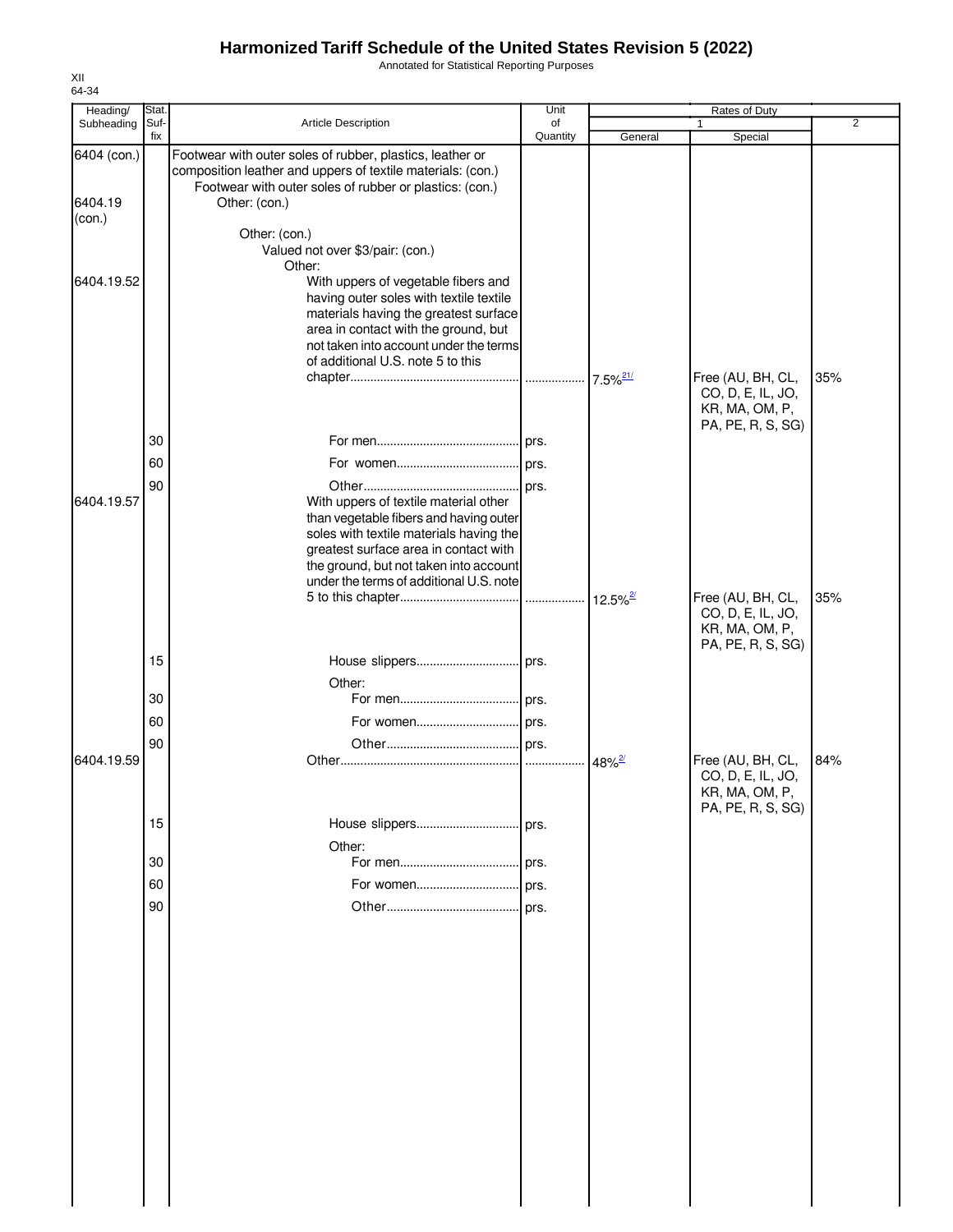Annotated for Statistical Reporting Purposes

| Heading/                         | Stat.       |                                                                                                                                                                                                                                                                                                                                                                                                                                                                                                                                                                                                                                                                                                                                                                                                 | Unit           |         | Rates of Duty                                            |                |
|----------------------------------|-------------|-------------------------------------------------------------------------------------------------------------------------------------------------------------------------------------------------------------------------------------------------------------------------------------------------------------------------------------------------------------------------------------------------------------------------------------------------------------------------------------------------------------------------------------------------------------------------------------------------------------------------------------------------------------------------------------------------------------------------------------------------------------------------------------------------|----------------|---------|----------------------------------------------------------|----------------|
| Subheading                       | Suf-<br>fix | Article Description                                                                                                                                                                                                                                                                                                                                                                                                                                                                                                                                                                                                                                                                                                                                                                             | of<br>Quantity | General | 1<br>Special                                             | $\overline{2}$ |
| 6404 (con.)<br>6404.19<br>(con.) |             | Footwear with outer soles of rubber, plastics, leather or<br>composition leather and uppers of textile materials: (con.)<br>Footwear with outer soles of rubber or plastics: (con.)<br>Other: (con.)                                                                                                                                                                                                                                                                                                                                                                                                                                                                                                                                                                                            |                |         |                                                          |                |
| 6404.19.61                       |             | Other: (con.)<br>Valued over \$3 but not over \$6.50/pair:<br>Having soles (or mid-soles, if any) of<br>rubber or plastics which are affixed to the<br>upper exclusively with an adhesive (any<br>mid-soles also being affixed exclusively to<br>one another and to the sole with an<br>adhesive); the foregoing except footwear<br>having a foxing or a foxing-like band<br>applied or molded at the sole and<br>overlapping the upper and except footwear<br>with soles which overlap the upper other<br>than at the toe or heel:<br>With uppers of textile material other<br>than vegetable fibers and having outer<br>soles with textile materials having the<br>greatest surface area in contact with<br>the ground, but not taken into account<br>under the terms of additional U.S. note |                |         | Free (AU, BH, CL,                                        | 35%            |
|                                  | 15          |                                                                                                                                                                                                                                                                                                                                                                                                                                                                                                                                                                                                                                                                                                                                                                                                 |                |         | CO, D, E, IL, JO,<br>KR, MA, OM, P,<br>PA, PE, R, S, SG) |                |
|                                  | 30          | Other:                                                                                                                                                                                                                                                                                                                                                                                                                                                                                                                                                                                                                                                                                                                                                                                          |                |         |                                                          |                |
|                                  | 60          |                                                                                                                                                                                                                                                                                                                                                                                                                                                                                                                                                                                                                                                                                                                                                                                                 |                |         |                                                          |                |
|                                  | 90          |                                                                                                                                                                                                                                                                                                                                                                                                                                                                                                                                                                                                                                                                                                                                                                                                 |                |         |                                                          |                |
| 6404.19.69                       |             |                                                                                                                                                                                                                                                                                                                                                                                                                                                                                                                                                                                                                                                                                                                                                                                                 |                |         | Free (AU, BH, CL,<br>CO, D, E, IL, JO,<br>KR, MA, OM, P, | 66%            |
|                                  | 30          |                                                                                                                                                                                                                                                                                                                                                                                                                                                                                                                                                                                                                                                                                                                                                                                                 |                |         | PA, PE, R, S, SG)                                        |                |
|                                  | 60          |                                                                                                                                                                                                                                                                                                                                                                                                                                                                                                                                                                                                                                                                                                                                                                                                 |                |         |                                                          |                |
|                                  | 90          |                                                                                                                                                                                                                                                                                                                                                                                                                                                                                                                                                                                                                                                                                                                                                                                                 | prs.           |         |                                                          |                |
|                                  |             |                                                                                                                                                                                                                                                                                                                                                                                                                                                                                                                                                                                                                                                                                                                                                                                                 |                |         |                                                          |                |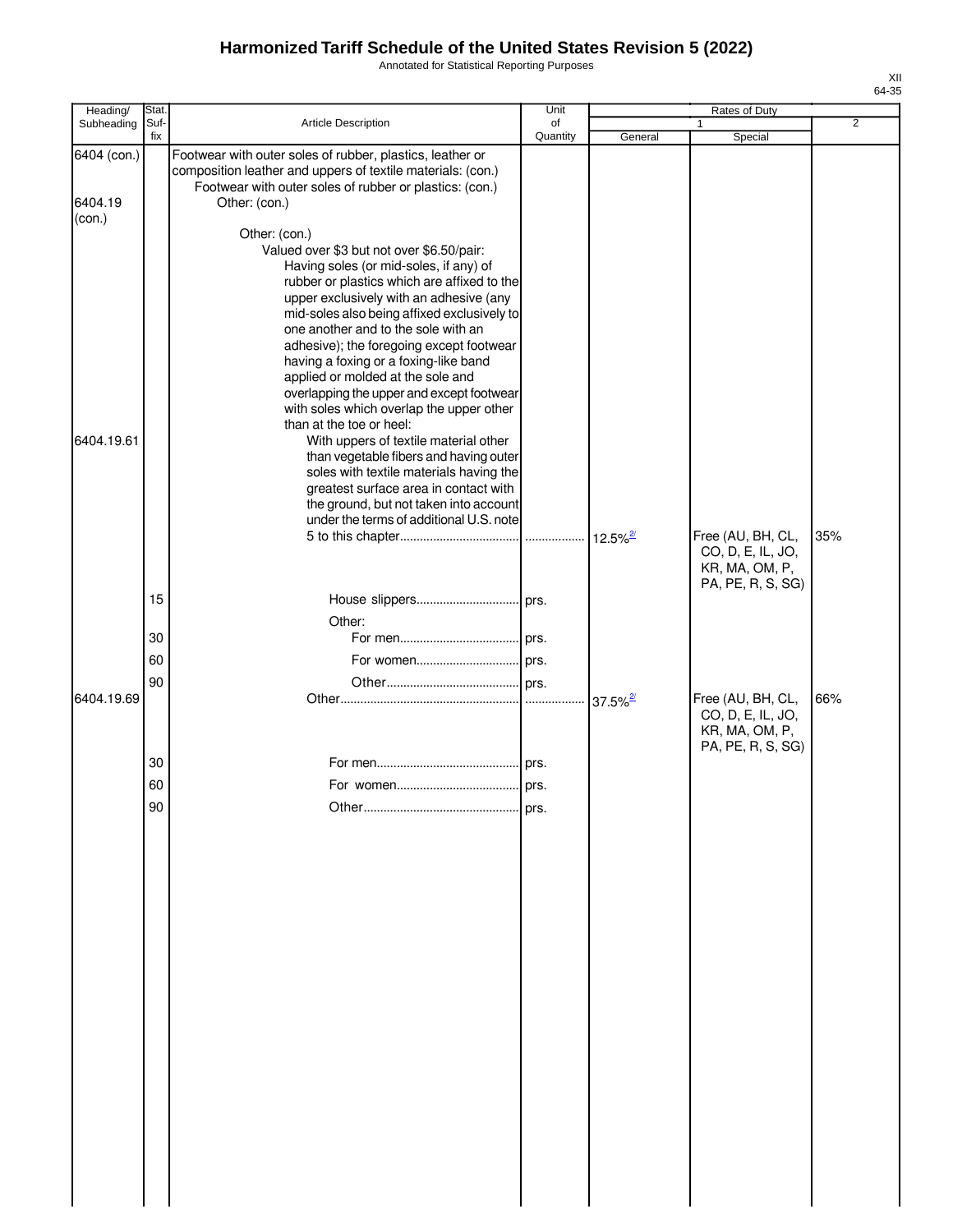Annotated for Statistical Reporting Purposes

| Heading/               | Stat.       |                                                                                                                                                                                                                                                          | Unit           |                        | Rates of Duty                                                                                               |                      |
|------------------------|-------------|----------------------------------------------------------------------------------------------------------------------------------------------------------------------------------------------------------------------------------------------------------|----------------|------------------------|-------------------------------------------------------------------------------------------------------------|----------------------|
| Subheading             | Suf-<br>fix | Article Description                                                                                                                                                                                                                                      | of<br>Quantity | General                | $\mathbf{1}$<br>Special                                                                                     | $\overline{2}$       |
| 6404 (con.)<br>6404.19 |             | Footwear with outer soles of rubber, plastics, leather or<br>composition leather and uppers of textile materials: (con.)<br>Footwear with outer soles of rubber or plastics: (con.)<br>Other: (con.)                                                     |                |                        |                                                                                                             |                      |
| (con.)                 |             | Other: (con.)<br>Valued over \$3 but not over \$6.50/pair: (con.)<br>Other:                                                                                                                                                                              |                |                        |                                                                                                             |                      |
| 6404.19.72             |             | With uppers of vegetable fibers and<br>having outer soles with textile<br>materials having the greatest surface<br>area in contact with the ground, but<br>not taken into account under the terms<br>of additional U.S. note 5 to this                   |                | $7.5\%$ <sup>21/</sup> | Free (AU, BH, CL,                                                                                           | 35%                  |
|                        |             |                                                                                                                                                                                                                                                          |                |                        | CO, D, E, IL, JO,<br>KR, MA, OM, P,<br>PA, PE, R, S, SG)                                                    |                      |
|                        | 30          |                                                                                                                                                                                                                                                          |                |                        |                                                                                                             |                      |
|                        | 60          |                                                                                                                                                                                                                                                          |                |                        |                                                                                                             |                      |
| 6404.19.77             | 90          | With uppers of textile material other<br>than vegetable fibers and having outer<br>soles with textile materials having the<br>greatest surface area in contact with<br>the ground, but not taken into account<br>under the terms of additional U.S. note |                |                        |                                                                                                             |                      |
|                        |             |                                                                                                                                                                                                                                                          |                | $12.5\%$ <sup>2/</sup> | Free (AU, BH, CL,                                                                                           | 35%                  |
|                        |             |                                                                                                                                                                                                                                                          |                |                        | CO, D, E, IL, JO,<br>KR, MA, OM, P,<br>PA, PE, R, S, SG)                                                    |                      |
|                        | 15          |                                                                                                                                                                                                                                                          |                |                        |                                                                                                             |                      |
|                        | 30          | Other:                                                                                                                                                                                                                                                   |                |                        |                                                                                                             |                      |
|                        | 60          |                                                                                                                                                                                                                                                          |                |                        |                                                                                                             |                      |
|                        | 90          |                                                                                                                                                                                                                                                          |                |                        |                                                                                                             |                      |
| 6404.19.79             |             |                                                                                                                                                                                                                                                          |                |                        | 90¢/pr. + 37.5% <sup>1/</sup> Free (AU, BH, CL,<br>CO, D, E, IL, JO,<br>KR, MA, OM, P,<br>PA, PE, R, S, SG) | $$1.58/pr. +$<br>66% |
|                        | 15          |                                                                                                                                                                                                                                                          |                |                        |                                                                                                             |                      |
|                        |             | Other:                                                                                                                                                                                                                                                   |                |                        |                                                                                                             |                      |
|                        | 30          |                                                                                                                                                                                                                                                          |                |                        |                                                                                                             |                      |
|                        | 60          |                                                                                                                                                                                                                                                          |                |                        |                                                                                                             |                      |
|                        | 90          |                                                                                                                                                                                                                                                          |                |                        |                                                                                                             |                      |
|                        |             |                                                                                                                                                                                                                                                          |                |                        |                                                                                                             |                      |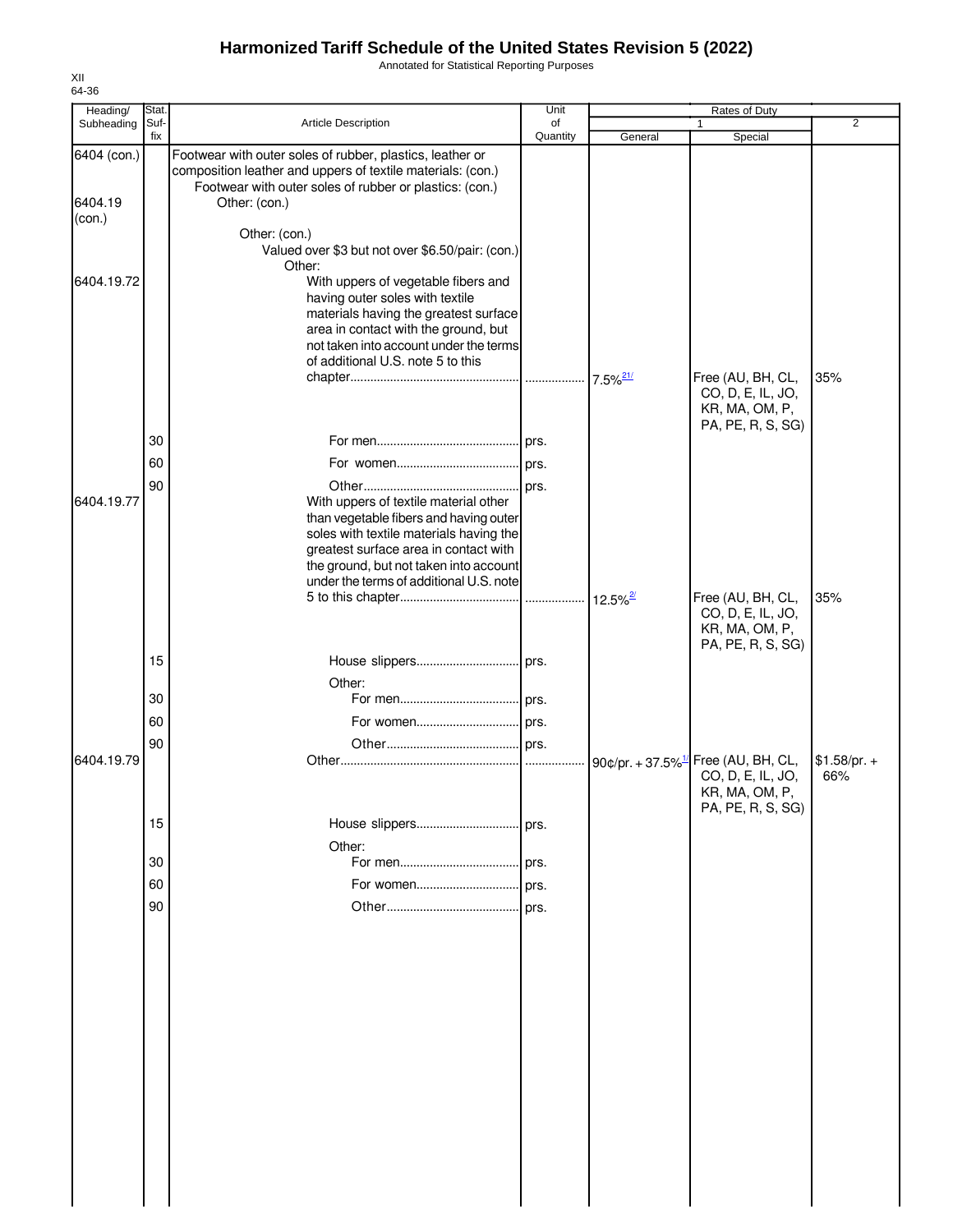Annotated for Statistical Reporting Purposes

| Heading/    | Stat. |                                                                                                                                                                                     | Unit     |                                | Rates of Duty                                                                 |                      |
|-------------|-------|-------------------------------------------------------------------------------------------------------------------------------------------------------------------------------------|----------|--------------------------------|-------------------------------------------------------------------------------|----------------------|
| Subheading  | Suf-  | Article Description                                                                                                                                                                 | of       |                                | 1                                                                             | $\overline{2}$       |
| 6404 (con.) | fix   | Footwear with outer soles of rubber, plastics, leather or<br>composition leather and uppers of textile materials: (con.)<br>Footwear with outer soles of rubber or plastics: (con.) | Quantity | General                        | Special                                                                       |                      |
| 6404.19     |       | Other: (con.)                                                                                                                                                                       |          |                                |                                                                               |                      |
| (con.)      |       |                                                                                                                                                                                     |          |                                |                                                                               |                      |
|             |       | Other: (con.)                                                                                                                                                                       |          |                                |                                                                               |                      |
| 6404.19.82  |       | Valued over \$6.50 but not over \$12/pair:<br>Wither uppers of vegetable fibers and<br>having outer soles with textile materials<br>having the greatest surface area in contact     |          |                                |                                                                               |                      |
|             |       | with the ground, but not taken into account<br>under the terms of additional U.S. note 5                                                                                            |          |                                |                                                                               |                      |
|             |       |                                                                                                                                                                                     |          | $7.5\%$ <sup>23/</sup>         | Free (AU, BH, CL,<br>CO, D, E, IL, JO,<br>KR, MA, OM, P,<br>PA, PE, R, S, SG) | 35%                  |
|             | 30    |                                                                                                                                                                                     |          |                                |                                                                               |                      |
|             | 60    |                                                                                                                                                                                     |          |                                |                                                                               |                      |
|             | 90    |                                                                                                                                                                                     |          |                                |                                                                               |                      |
| 6404.19.87  |       | With uppers of textile material other than                                                                                                                                          |          |                                |                                                                               |                      |
|             |       | vegetable fibers and having outer soles                                                                                                                                             |          |                                |                                                                               |                      |
|             |       | with textile materials having the greatest                                                                                                                                          |          |                                |                                                                               |                      |
|             |       | surface area in contact with the ground,                                                                                                                                            |          |                                |                                                                               |                      |
|             |       | but not taken into account under the terms<br>of additional U.S. note 5 to this chapter                                                                                             |          |                                | Free (AU, BH, CL,                                                             | 35%                  |
|             |       |                                                                                                                                                                                     |          | $12.5\%$ <sup>29/</sup>        | CO, D, E, IL, JO,<br>KR, MA, OM, P,<br>PA, PE, R, S, SG)                      |                      |
|             | 15    |                                                                                                                                                                                     |          |                                |                                                                               |                      |
|             |       | Other:                                                                                                                                                                              |          |                                |                                                                               |                      |
|             | 30    |                                                                                                                                                                                     |          |                                |                                                                               |                      |
|             | 60    |                                                                                                                                                                                     |          |                                |                                                                               |                      |
|             | 90    |                                                                                                                                                                                     |          |                                |                                                                               |                      |
| 6404.19.89  |       |                                                                                                                                                                                     |          | 90¢/pr. + $20\%$ <sup>1/</sup> | Free (AU, BH, CL,<br>CO, D, E, IL, JO,<br>KR, MA, OM, P,<br>PA, PE, R, S, SG) | $$1.58/pr. +$<br>35% |
|             | 30    |                                                                                                                                                                                     |          |                                |                                                                               |                      |
|             | 60    |                                                                                                                                                                                     |          |                                |                                                                               |                      |
|             | 90    |                                                                                                                                                                                     |          |                                |                                                                               |                      |
| 6404.19.90  |       |                                                                                                                                                                                     |          | $9\%$ <sup>30/</sup>           | Free (AU, BH, CL,<br>CO, D, E, IL, JO,                                        | 35%                  |
|             |       |                                                                                                                                                                                     |          |                                | KR, MA, OM, P,                                                                |                      |
|             |       |                                                                                                                                                                                     |          |                                | PA, PE, R, S, SG)                                                             |                      |
|             | 30    |                                                                                                                                                                                     |          |                                |                                                                               |                      |
|             | 60    |                                                                                                                                                                                     | prs.     |                                |                                                                               |                      |
|             | 90    |                                                                                                                                                                                     |          |                                |                                                                               |                      |
|             |       |                                                                                                                                                                                     |          |                                |                                                                               |                      |
|             |       |                                                                                                                                                                                     |          |                                |                                                                               |                      |
|             |       |                                                                                                                                                                                     |          |                                |                                                                               |                      |
|             |       |                                                                                                                                                                                     |          |                                |                                                                               |                      |
|             |       |                                                                                                                                                                                     |          |                                |                                                                               |                      |
|             |       |                                                                                                                                                                                     |          |                                |                                                                               |                      |
|             |       |                                                                                                                                                                                     |          |                                |                                                                               |                      |
|             |       |                                                                                                                                                                                     |          |                                |                                                                               |                      |
|             |       |                                                                                                                                                                                     |          |                                |                                                                               |                      |
|             |       |                                                                                                                                                                                     |          |                                |                                                                               |                      |
|             |       |                                                                                                                                                                                     |          |                                |                                                                               |                      |
|             |       |                                                                                                                                                                                     |          |                                |                                                                               |                      |
|             |       |                                                                                                                                                                                     |          |                                |                                                                               |                      |
|             |       |                                                                                                                                                                                     |          |                                |                                                                               |                      |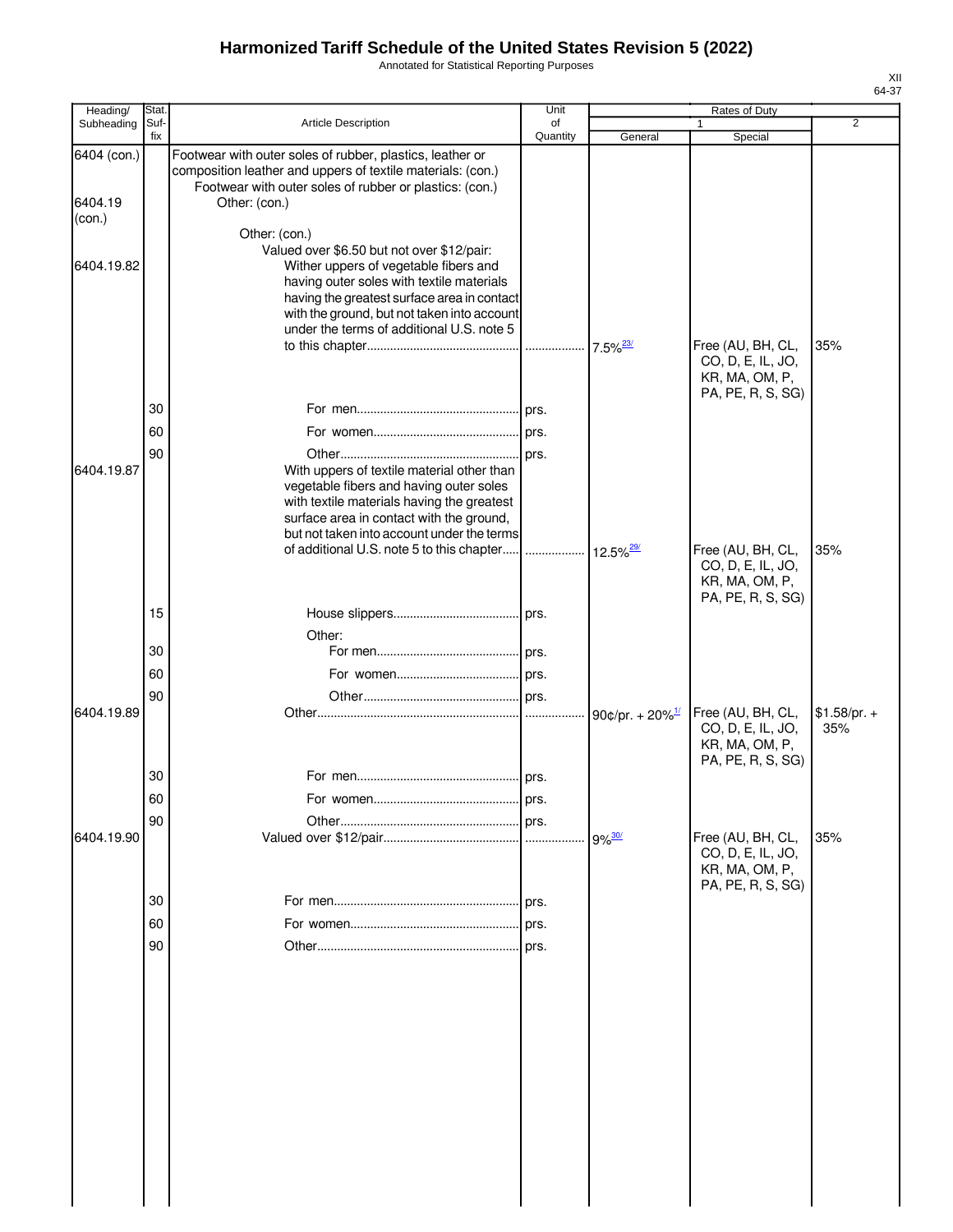Annotated for Statistical Reporting Purposes

| Heading/               | Stat.       |                                                                                                                                                                                                                                                                                                                                                                                                     | Unit           |                         | Rates of Duty                                                                 |                |
|------------------------|-------------|-----------------------------------------------------------------------------------------------------------------------------------------------------------------------------------------------------------------------------------------------------------------------------------------------------------------------------------------------------------------------------------------------------|----------------|-------------------------|-------------------------------------------------------------------------------|----------------|
| Subheading             | Suf-<br>fix | Article Description                                                                                                                                                                                                                                                                                                                                                                                 | of<br>Quantity | General                 | 1<br>Special                                                                  | $\overline{2}$ |
| 6404 (con.)<br>6404.20 |             | Footwear with outer soles of rubber, plastics, leather or<br>composition leather and uppers of textile materials: (con.)<br>Footwear with outer soles of leather or composition leather:<br>Not over 50 percent by weight of rubber or plastics<br>and not over 50 percent by weight of textile materials<br>and rubber or plastics with at least 10 percent by<br>weight being rubber or plastics: |                |                         |                                                                               |                |
| 6404.20.20             | 30          |                                                                                                                                                                                                                                                                                                                                                                                                     |                |                         | Free (AU, BH, CL,<br>CO, D, E, IL, JO,<br>KR, MA, OM, P,<br>PA, PE, R, S, SG) | 35%            |
|                        | 60          |                                                                                                                                                                                                                                                                                                                                                                                                     |                |                         |                                                                               |                |
| 6404.20.40             | 90          |                                                                                                                                                                                                                                                                                                                                                                                                     |                | $10\%$ <sup>1/</sup>    | Free (AU, BH, CL,<br>CO, D, E, IL, JO,<br>KR, MA, OM, P,<br>PA, PE, R, S, SG) | 35%            |
|                        | 30          |                                                                                                                                                                                                                                                                                                                                                                                                     |                |                         |                                                                               |                |
|                        | 60          |                                                                                                                                                                                                                                                                                                                                                                                                     |                |                         |                                                                               |                |
|                        | 90          |                                                                                                                                                                                                                                                                                                                                                                                                     |                |                         |                                                                               |                |
| 6404.20.60             |             |                                                                                                                                                                                                                                                                                                                                                                                                     |                | $37.5\%$ <sup>31/</sup> | Free (AU, BH, CL,<br>CO, D, E, IL, JO,<br>KR, MA, OM, P,<br>PA, PE, R, S, SG) | 66%            |
|                        | 40          |                                                                                                                                                                                                                                                                                                                                                                                                     |                |                         |                                                                               |                |
|                        | 60          |                                                                                                                                                                                                                                                                                                                                                                                                     |                |                         |                                                                               |                |
|                        | 80          |                                                                                                                                                                                                                                                                                                                                                                                                     |                |                         |                                                                               |                |
|                        |             |                                                                                                                                                                                                                                                                                                                                                                                                     |                |                         |                                                                               |                |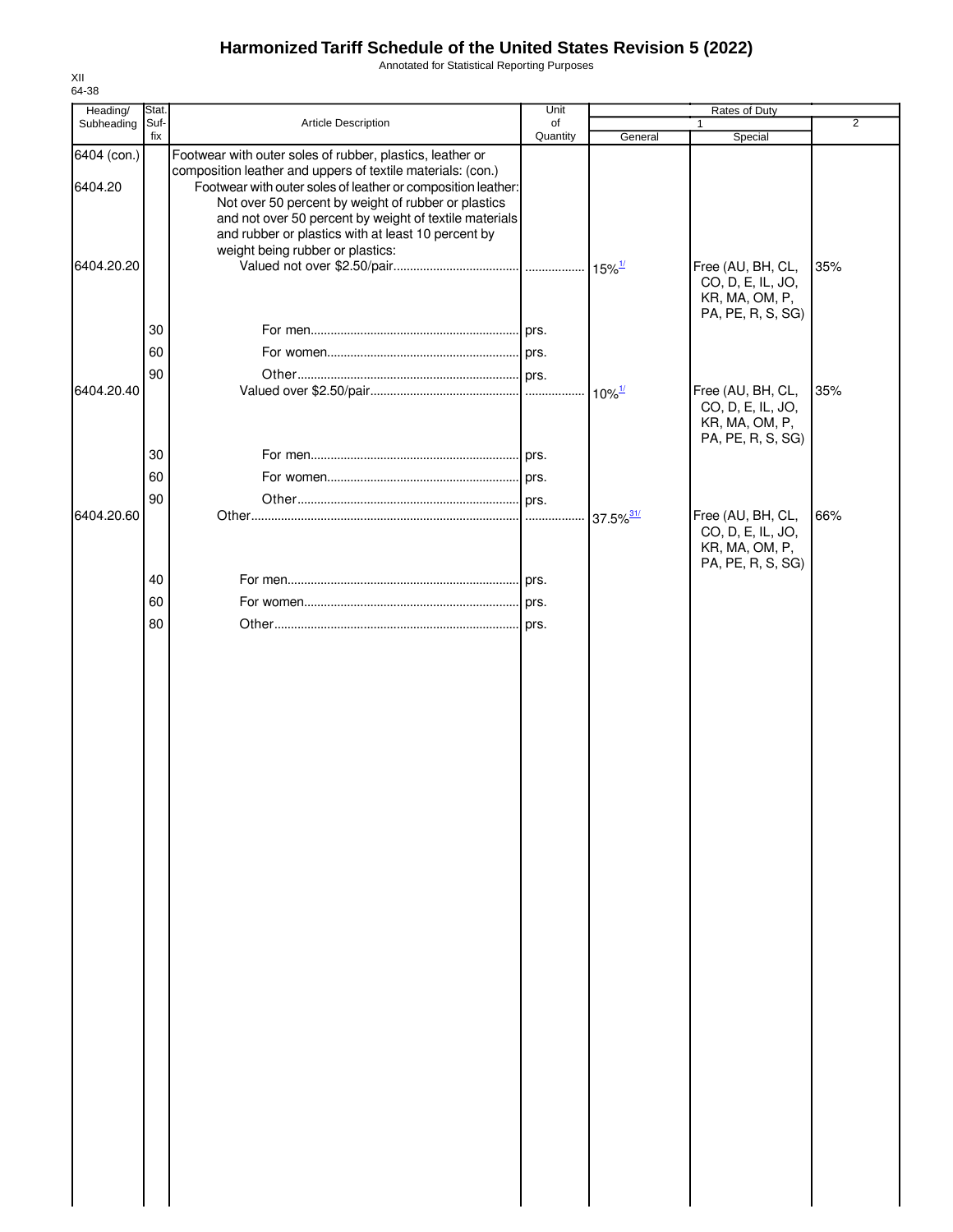Annotated for Statistical Reporting Purposes

| Heading/              | Stat        |                                                                       | Unit           |                         | <b>Rates of Duty</b>                                                           |                |
|-----------------------|-------------|-----------------------------------------------------------------------|----------------|-------------------------|--------------------------------------------------------------------------------|----------------|
| Subheading            | Suf-<br>fix | <b>Article Description</b>                                            | of<br>Quantity | General                 | 1<br>Special                                                                   | $\overline{2}$ |
| 6405<br>6405.10.00    |             | Other footwear:                                                       |                | $10\%$ <sup>1/</sup>    | Free (AU, BH, CL,<br>CO, D, E, IL, JO,<br>KR, MA, OM, P,<br>PA, PE, R, S, SG)  | 20%            |
|                       | 30          |                                                                       |                |                         |                                                                                |                |
|                       | 60          |                                                                       |                |                         |                                                                                |                |
|                       | 90          |                                                                       |                |                         |                                                                                |                |
| 6405.20<br>6405.20.30 |             | With uppers of textile materials:                                     |                | $7.5\%$ <sup>21/</sup>  | Free (AU, BH, CL,<br>CO, D, E, IL, JO,<br>KR, MA, OM, P,<br>PA, PE, R, S, SG)  | 35%            |
|                       | 30          |                                                                       |                |                         |                                                                                |                |
|                       | 60          |                                                                       |                |                         |                                                                                |                |
|                       | 70          | For infants, as described in statistical note 2 to this               |                |                         |                                                                                |                |
|                       | 80          |                                                                       |                |                         |                                                                                |                |
| 6405.20.60            |             |                                                                       |                | $2.5\%$ <sup>1/</sup>   | Free (AU, BH, CL,<br>CO, E, IL, JO, KR,<br>MA, OM, P, PA,<br>PE, S, SG)        | 35%            |
|                       | 30          |                                                                       | kg             |                         |                                                                                |                |
|                       | 60          |                                                                       | kg             |                         |                                                                                |                |
|                       | 90          |                                                                       | prs.<br>kg     |                         |                                                                                |                |
| 6405.20.90            |             |                                                                       |                | $12.5\%$ <sup>32/</sup> | Free (AU, BH, CL,<br>CO, D, E, IL, JO,<br>KR, MA, OM, P,                       | 35%            |
|                       | 15          |                                                                       |                |                         | PA, PE, R, S, SG)                                                              |                |
|                       |             | Other:                                                                |                |                         |                                                                                |                |
|                       | 30          |                                                                       |                |                         |                                                                                |                |
|                       | 60          |                                                                       |                |                         |                                                                                |                |
|                       | 70          | For infants, as described in statistical note 2                       |                |                         |                                                                                |                |
| 6405.90               | 80          | Other:                                                                |                |                         |                                                                                |                |
| 6405.90.20            | 00          | Disposable footwear, designed for one-time use prs 3.8% <sup>1/</sup> |                |                         | Free (A*, AU, BH,<br>CL, CO, D, E, IL,<br>JO, KR, MA, OM,<br>P, PA, PE, S, SG) | 35%            |
| 6405.90.90            |             |                                                                       |                | $12.5\%$ <sup>33/</sup> | Free (AU, BH, CL,<br>CO, D, E, IL, JO,<br>KR, MA, OM, P,<br>PA, PE, R, S, SG)  | 35%            |
|                       | 30          | For infants, as described in statistical note 2 to this               |                |                         |                                                                                |                |
|                       | 60          |                                                                       |                |                         |                                                                                |                |
|                       |             |                                                                       |                |                         |                                                                                |                |
|                       |             |                                                                       |                |                         |                                                                                |                |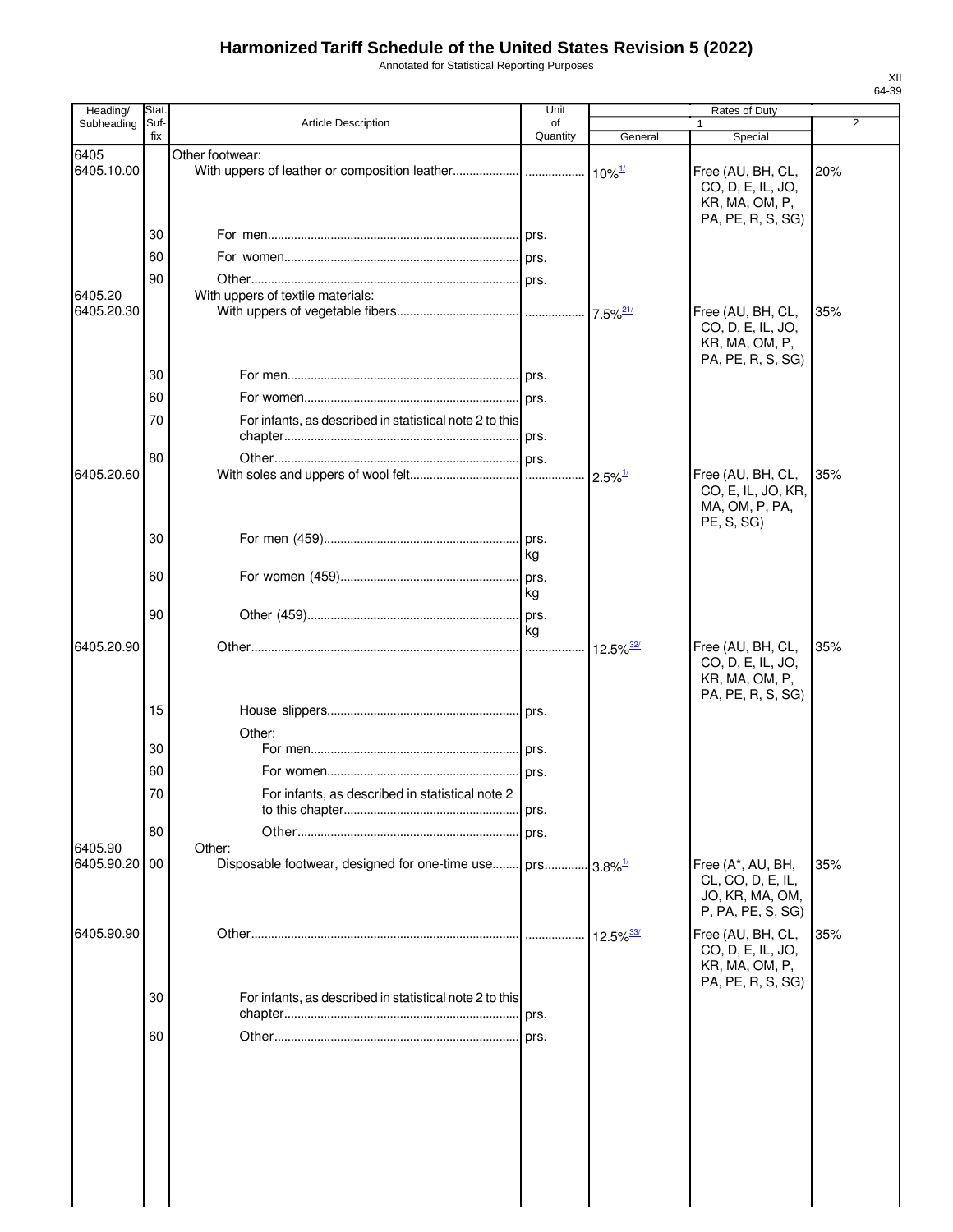Annotated for Statistical Reporting Purposes

| Heading/      | Stat.       |                                                                                                                                                                                                                          | Unit           |                        | <b>Rates of Duty</b>                                                        |                      |
|---------------|-------------|--------------------------------------------------------------------------------------------------------------------------------------------------------------------------------------------------------------------------|----------------|------------------------|-----------------------------------------------------------------------------|----------------------|
| Subheading    | Suf-<br>fix | Article Description                                                                                                                                                                                                      | of<br>Quantity | General                | $\mathbf{1}$<br>Special                                                     | $\overline{2}$       |
| 6406          |             | Parts of footwear (including uppers whether or not attached<br>to soles other than outer soles); removable insoles, heel<br>cushions and similar articles; gaiters, leggings and similar<br>articles, and parts thereof: |                |                        |                                                                             |                      |
| 6406.10       |             | Uppers and parts thereof, other than stiffeners:<br>Formed uppers:<br>Of leather or composition leather:                                                                                                                 |                |                        |                                                                             |                      |
| 6406.10.05 00 |             |                                                                                                                                                                                                                          |                |                        | Free (AU, BH, CL,<br>CO, D, IL, JO, KR,<br>MA, OM, P, PA,<br>PE, R, S, SG)  | 20%                  |
| 6406.10.10 00 |             |                                                                                                                                                                                                                          |                |                        | Free (AU, BH, CL,<br>CO, D, IL, JO, KR,<br>MA, OM, P, PA,<br>PE, R, S, SG)  | 20%                  |
| 6406.10.20    |             | Of textile materials:<br>Of which over 50 percent of the external<br>surface area (including any leather accessories<br>or reinforcements such as those mentioned in                                                     |                |                        |                                                                             |                      |
|               | 31          |                                                                                                                                                                                                                          |                | $10.5\%$ <sup>1/</sup> | Free (AU, BH, CL,<br>CO, D, IL, JO, KR,<br>MA, OM, P, PA,<br>PE, R, S, SG)  | 20%                  |
|               | 61          |                                                                                                                                                                                                                          |                |                        |                                                                             |                      |
| 6406.10.25 00 |             | Other:                                                                                                                                                                                                                   |                |                        | Free (AU, BH, CL,<br>CO, D, IL, JO, KR,<br>MA, OM, P, PA,<br>PE, S, SG)     | 84%                  |
| 6406.10.30 00 |             | Valued over \$3 but not over \$6.50/pair prs 63¢/pr. + 26.2% <sup>1/</sup>                                                                                                                                               |                |                        | Free (AU, BH, CL,<br>CO, D, IL, JO, KR,<br>MA, OM, P, PA,<br>PE, S, SG)     | $$1.58/pr. +$<br>66% |
| 6406.10.35 00 |             | Valued over \$6.50 but not over \$12/pair   prs 62¢/pr. + 13.7% <sup>1/1</sup>                                                                                                                                           |                |                        | Free (AU, BH, CL,<br>CO, D, IL, JO, KR,<br>MA, OM, P, PA,<br>PE, S, SG)     | $$1.58/pr. +$<br>35% |
| 6406.10.40 00 |             |                                                                                                                                                                                                                          |                |                        | Free (AU, BH, CL, 35%<br>CO, D, IL, JO, KR,<br>MA, OM, P, PA,<br>PE, S, SG) |                      |
|               |             |                                                                                                                                                                                                                          |                |                        |                                                                             |                      |
|               |             |                                                                                                                                                                                                                          |                |                        |                                                                             |                      |
|               |             |                                                                                                                                                                                                                          |                |                        |                                                                             |                      |
|               |             |                                                                                                                                                                                                                          |                |                        |                                                                             |                      |
|               |             |                                                                                                                                                                                                                          |                |                        |                                                                             |                      |
|               |             |                                                                                                                                                                                                                          |                |                        |                                                                             |                      |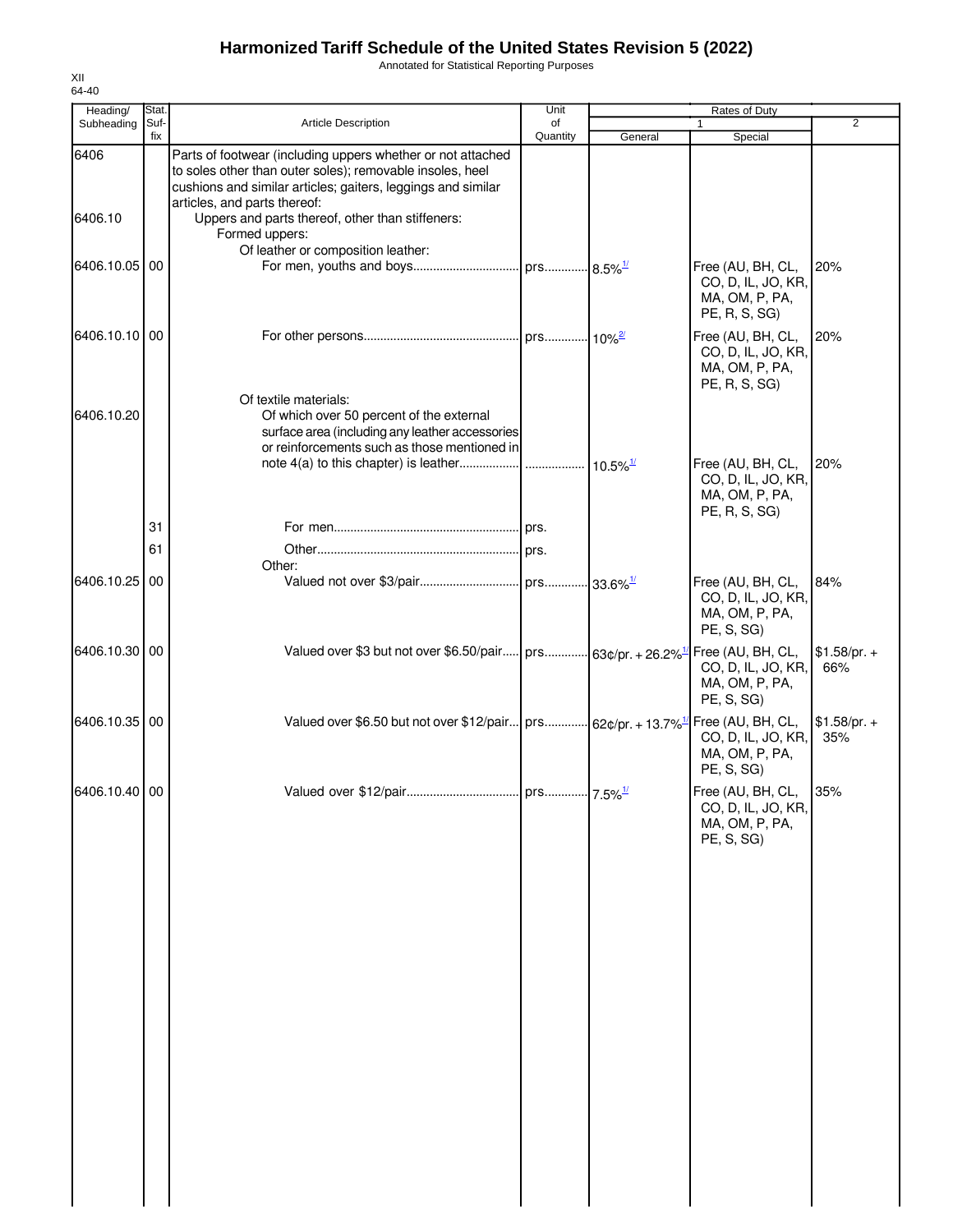Annotated for Statistical Reporting Purposes

| Heading/                         | Stat.       |                                                                                                                                                                                                                                                                                                                                                                                                                                                                                                      | Unit           |         | Rates of Duty                                                              |                |
|----------------------------------|-------------|------------------------------------------------------------------------------------------------------------------------------------------------------------------------------------------------------------------------------------------------------------------------------------------------------------------------------------------------------------------------------------------------------------------------------------------------------------------------------------------------------|----------------|---------|----------------------------------------------------------------------------|----------------|
| Subheading                       | Suf-<br>fix | Article Description                                                                                                                                                                                                                                                                                                                                                                                                                                                                                  | of<br>Quantity | General | 1<br>Special                                                               | $\overline{2}$ |
| 6406 (con.)<br>6406.10<br>(con.) |             | Parts of footwear (including uppers whether or not attached<br>to soles other than outer soles); removable insoles, heel<br>cushions and similar articles; gaiters, leggings and similar<br>articles, and parts thereof: (con.)<br>Uppers and parts thereof, other than stiffeners: (con.)<br>Formed uppers: (con.)                                                                                                                                                                                  |                |         |                                                                            |                |
| 6406.10.45 00                    |             | Other:<br>Of which over 90 percent of the external<br>surface area (including any accessories or<br>reinforcements such as those mentioned in<br>note 4(a) to this chapter) is rubber or plastics<br>and not suitable to be finished into footwear<br>(1) having foxing or a foxing-like band applied<br>or molded at the sole and overlapping the<br>upper, or (2) designed to be worn over, or in<br>lieu of, other footwear as a protection against<br>water, oil, grease or chemicals or cold or |                |         | Free (AU, BH, CL,<br>CO, D, IL, JO, KR,<br>MA, OM, P, PA,<br>PE, R, S, SG) | 35%            |
| 6406.10.50 00                    |             |                                                                                                                                                                                                                                                                                                                                                                                                                                                                                                      |                |         | Free (AU, BH, CL,<br>CO, D, IL, JO, KR,<br>MA, OM, P, PA,<br>PE, R, S, SG) | 66%            |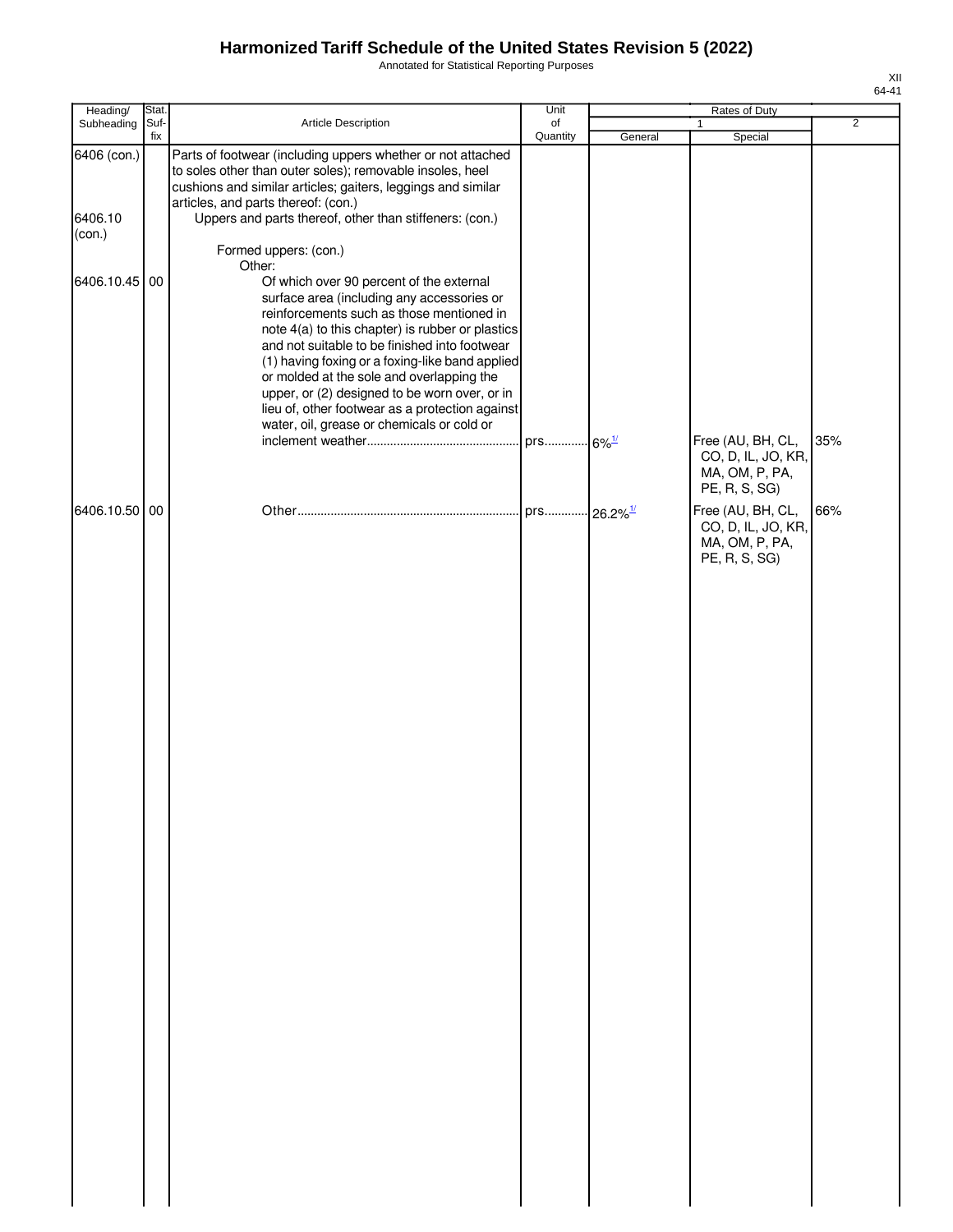Annotated for Statistical Reporting Purposes

| Heading/<br>Subheading | Stat.<br>Suf- | <b>Article Description</b>                                                                                                                                                                                                                      | Unit<br>of             |                    | Rates of Duty<br>1                                                                    | $\overline{2}$ |
|------------------------|---------------|-------------------------------------------------------------------------------------------------------------------------------------------------------------------------------------------------------------------------------------------------|------------------------|--------------------|---------------------------------------------------------------------------------------|----------------|
|                        | fix           |                                                                                                                                                                                                                                                 | Quantity               | General            | Special                                                                               |                |
| 6406 (con.)            |               | Parts of footwear (including uppers whether or not attached<br>to soles other than outer soles); removable insoles, heel<br>cushions and similar articles; gaiters, leggings and similar<br>articles, and parts thereof: (con.)                 |                        |                    |                                                                                       |                |
| 6406.10<br>(con.)      |               | Uppers and parts thereof, other than stiffeners: (con.)<br>Other:                                                                                                                                                                               |                        |                    |                                                                                       |                |
| 6406.10.60 00          |               |                                                                                                                                                                                                                                                 |                        |                    |                                                                                       | 80%            |
| 6406.10.65 00          |               |                                                                                                                                                                                                                                                 |                        |                    |                                                                                       | 15%            |
| 6406.10.70 00          |               | Of textile materials of which over 50 percent of the<br>external surface area (including any leather<br>accessories or reinforcements such as those<br>mentioned in note 4(a) to this chapter) is leather $prox$ prs $Free^{\frac{1}{2}}$       |                        |                    |                                                                                       | 35%            |
| 6406.10.72 00          |               | Other:<br>Of cotton:<br>Uppers of which less than 50 percent of<br>the external surface area (including any<br>leather, rubber or plastics accessories or<br>reinforcements such as those mentioned<br>in note 4(a) to this chapter) is textile |                        |                    |                                                                                       |                |
|                        |               |                                                                                                                                                                                                                                                 |                        |                    | Free (A, AU, BH, CL, 62.9%<br>CO, D, E, IL, JO,<br>KR, MA, OM, P,<br>PA, PE, S, SG)   |                |
| 6406.10.77 00          |               |                                                                                                                                                                                                                                                 | kg                     |                    | Free (AU, BH, CL,<br>CO, IL, JO, KR,<br>MA, OM, P, PA,<br>PE, S, SG)                  | 62.9%          |
| 6406.10.85 00          |               | Other:<br>Uppers of which less than 50 percent of<br>the external surface area (including any<br>leather, rubber or plastics accessories or<br>reinforcements such as those mentioned<br>in note 4(a) to this chapter) is textile               | prs 4.5% <sup>1/</sup> |                    | Free (A, AU, BH, CL, 78.5%                                                            |                |
|                        |               |                                                                                                                                                                                                                                                 |                        |                    | CO, D, E, IL, JO,<br>KR, MA, OM, P,<br>PA, PE, S, SG)                                 |                |
| 6406.10.90             |               |                                                                                                                                                                                                                                                 |                        | 4.5% $\frac{1}{2}$ | Free (AU, BH, CL,<br>CO, E <sup>*</sup> , IL, JO, KR,<br>MA, OM, P, PA,<br>PE, S, SG) | 78.5%          |
|                        | 20            | Of textile materials other than cotton:<br>Of wool or fine animal hair                                                                                                                                                                          | prs.                   |                    |                                                                                       |                |
|                        | 40            | Of man-made fibers (669)                                                                                                                                                                                                                        | kg<br>prs.<br>kg       |                    |                                                                                       |                |
|                        | 60            |                                                                                                                                                                                                                                                 | prs.<br>kg             |                    |                                                                                       |                |
|                        | 90            |                                                                                                                                                                                                                                                 | prs.<br>kg             |                    |                                                                                       |                |
|                        |               |                                                                                                                                                                                                                                                 |                        |                    |                                                                                       |                |
|                        |               |                                                                                                                                                                                                                                                 |                        |                    |                                                                                       |                |
|                        |               |                                                                                                                                                                                                                                                 |                        |                    |                                                                                       |                |
|                        |               |                                                                                                                                                                                                                                                 |                        |                    |                                                                                       |                |

XII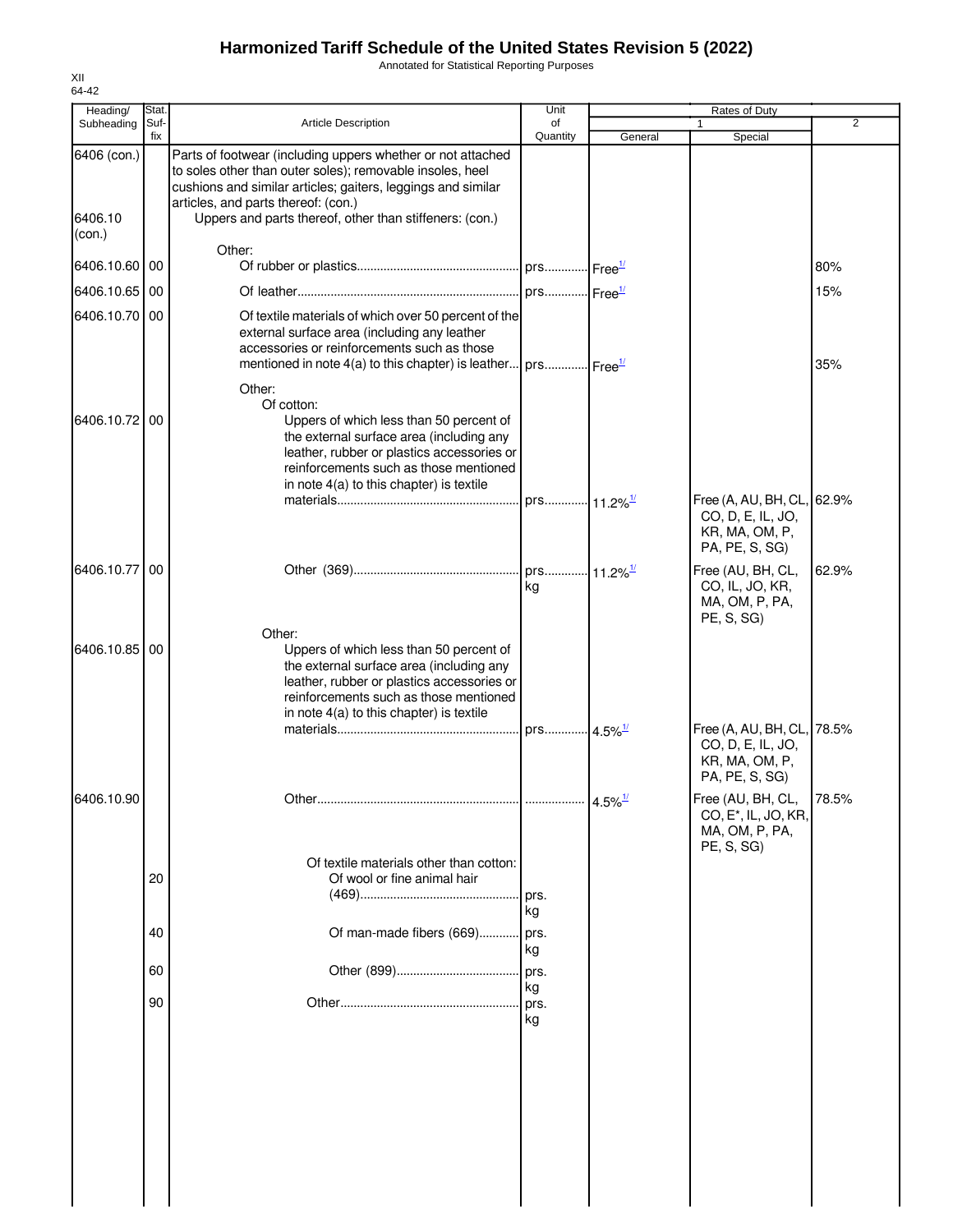Annotated for Statistical Reporting Purposes

| Heading/                     | Stat.       |                                                                                                                                                                                                                                                                                 | Unit                         |                        | <b>Rates of Duty</b>                                                                  |                |
|------------------------------|-------------|---------------------------------------------------------------------------------------------------------------------------------------------------------------------------------------------------------------------------------------------------------------------------------|------------------------------|------------------------|---------------------------------------------------------------------------------------|----------------|
| Subheading                   | Suf-<br>fix | Article Description                                                                                                                                                                                                                                                             | of<br>Quantity               | General                | $\mathbf{1}$<br>Special                                                               | $\overline{2}$ |
| 6406 (con.)<br>6406.20.00 00 |             | Parts of footwear (including uppers whether or not attached<br>to soles other than outer soles); removable insoles, heel<br>cushions and similar articles; gaiters, leggings and similar<br>articles, and parts thereof: (con.)<br>Outer soles and heels, of rubber or plastics | prs 2.7% <sup>1/</sup><br>kg |                        | Free (A*, AU, BH,<br>CL, CO, D, E, IL,<br>JO, KR, MA, OM,<br>P, PA, PE, S, SG)        | 80%            |
| 6406.90<br>6406.90.10 00     |             | Other:                                                                                                                                                                                                                                                                          |                              |                        | Free (A, AU, BH, CL, 33 1/3%<br>CO, D, E, IL, JO,<br>KR, MA, OM, P,<br>PA, PE, S, SG) |                |
| 6406.90.15                   |             | Of other materials:<br>Of man-made fibers:                                                                                                                                                                                                                                      |                              | 14.9% 34/              | Free (AU, BH, CL,<br>CO, E <sup>*</sup> , IL, JO, KR,<br>MA, OM, P, PA,<br>PE, S, SG) | 72%            |
|                              | 05          | Leg-warmers:<br>Containing 23 percent or more by<br>weight of wool or fine animal hair                                                                                                                                                                                          | doz.<br>kg                   |                        |                                                                                       |                |
|                              | 10          |                                                                                                                                                                                                                                                                                 | doz.                         |                        |                                                                                       |                |
|                              | 40          |                                                                                                                                                                                                                                                                                 | kg<br>doz.<br>kg             |                        |                                                                                       |                |
|                              | 50          | Other:<br>Leg-warmers:                                                                                                                                                                                                                                                          | doz.<br>kg                   |                        |                                                                                       |                |
|                              | 60          | Of wool or fine animal hair (459)                                                                                                                                                                                                                                               | doz.<br>kg                   |                        |                                                                                       |                |
|                              | 70          |                                                                                                                                                                                                                                                                                 | doz.<br>kg                   |                        |                                                                                       |                |
|                              | 80          |                                                                                                                                                                                                                                                                                 | doz.                         |                        |                                                                                       |                |
| 6406.90.30                   |             |                                                                                                                                                                                                                                                                                 | kg                           | $5.3\%$ <sup>35/</sup> | Free (A, AU, BH, CL, 80%                                                              |                |
|                              |             |                                                                                                                                                                                                                                                                                 |                              |                        | CO, D, E, IL, JO,<br>KR, MA, OM, P,<br>PA, PE, S, SG)                                 |                |
|                              | 30          |                                                                                                                                                                                                                                                                                 | doz.<br>kg                   |                        |                                                                                       |                |
|                              | 60          |                                                                                                                                                                                                                                                                                 | doz.                         |                        |                                                                                       |                |
| 6406.90.60                   | 00          |                                                                                                                                                                                                                                                                                 | kg<br>kg Free <sup>1/</sup>  |                        |                                                                                       | 15%            |
| 6406.90.90 00                |             |                                                                                                                                                                                                                                                                                 |                              |                        |                                                                                       | 45%            |
|                              |             |                                                                                                                                                                                                                                                                                 |                              |                        |                                                                                       |                |